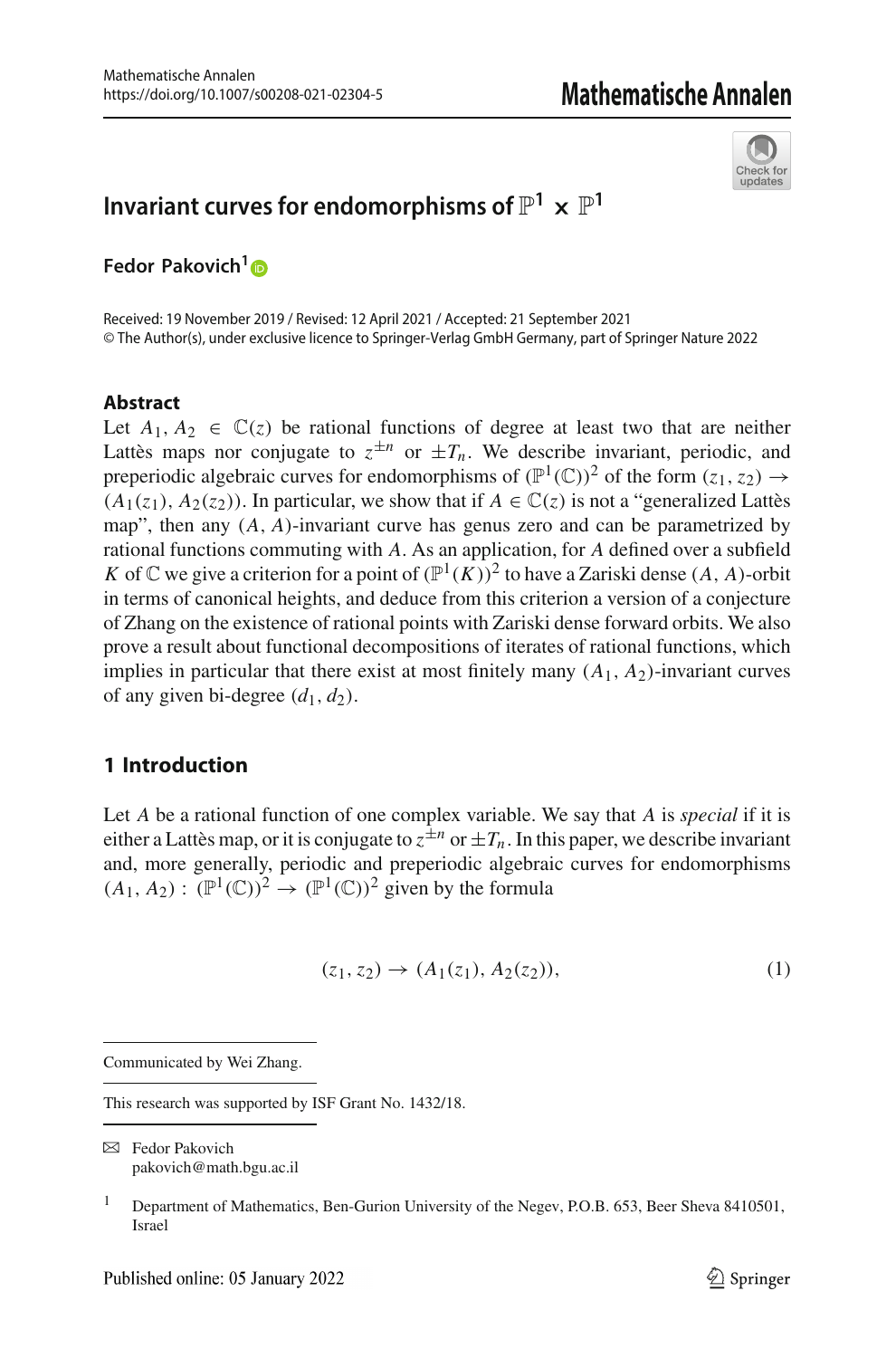where  $A_1$  and  $A_2$  are non-special rational functions of degree at least two. Note that describing invariant varieties for more general endomorphisms

<span id="page-1-0"></span>
$$
(z_1, z_2, \dots z_n) \to (A_1(z_1), A_2(z_2), \dots A_n(z_n)), \quad n \ge 2,
$$
 (2)

reduces to describing invariant curves for endomorphisms [\(1\)](#page-0-0) [\[11](#page-47-0)[,15](#page-47-1)[,16](#page-47-2)[,34](#page-48-0)]. On the other hand, an arbitrary dominant endomorphism of  $(\mathbb{P}^1(\mathbb{C}))^n$  has the form

$$
(z_1, z_2, \ldots z_n) \rightarrow (A_1(z_{\sigma(1)}), A_2(z_{\sigma(2)}), \ldots A_n(z_{\sigma(n)}))
$$

for some permutation  $\sigma \in S_n$ , implying that some of its iterates has form [\(2\)](#page-1-0).

Invariant curves for endomorphisms [\(1\)](#page-0-0) with *polynomial A*1, *A*<sup>2</sup> were studied in the paper of Medvedev and Scanlon [\[16](#page-47-2)]. In particular, it was shown in [\[16](#page-47-2)] that if *A*<sub>1</sub> and *A*<sub>2</sub> are not conjugate to powers  $z^n$  or Chebyshev polynomials  $\pm T_n$ , then any irreducible algebraic  $(A_1, A_2)$ -invariant curve has genus zero and can be parametrized by polynomials  $X_1$ ,  $X_2$  satisfying the system of functional equations

<span id="page-1-1"></span>
$$
A_1 \circ X_1 = X_1 \circ B, \qquad A_2 \circ X_2 = X_2 \circ B \tag{3}
$$

for some polynomial *B*. Using the theory of functional decompositions of polynomials developed by Ritt [\[31\]](#page-47-3), Medvedev and Scanlon investigated system [\(3\)](#page-1-1) in detail and obtained a description of  $(A_1, A_2)$ -invariant curves. Specifically, for  $A_1 = A_2$  the main result of [\[16](#page-47-2)] about invariant curves can be formulated as follows: if a polynomial *A* is not conjugate to  $z^n$  or  $\pm T_n$ , then any irreducible  $(A, A)$ -invariant curve is a graph  $z_2 = X(z_1)$  or  $z_1 = X(z_2)$ , where *X* is a polynomial commuting with *A*. The classification of invariant curves obtained by Medvedev and Scanlon has numerous applications in arithmetic dynamics (see e.g.  $[1,5,7,9,10,12,13,21]$  $[1,5,7,9,10,12,13,21]$  $[1,5,7,9,10,12,13,21]$  $[1,5,7,9,10,12,13,21]$  $[1,5,7,9,10,12,13,21]$  $[1,5,7,9,10,12,13,21]$  $[1,5,7,9,10,12,13,21]$  $[1,5,7,9,10,12,13,21]$ ), and the goal of this paper is to obtain a generalization of this classification to arbitrary non-special rational functions  $A_1$  and  $A_2$ . For such functions, any  $(A_1, A_2)$ -invariant curve still has genus zero and can be parametrized by *rational* functions *X*1, *X*<sup>2</sup> satisfying [\(3\)](#page-1-1) for some *rational* function *B*. In particular, the existence of invariant curves implies the equality deg  $A_1 = \deg A_2$ . However, the Ritt theory of polynomial decompositions used in [\[16\]](#page-47-2) for the analysis of [\(3\)](#page-1-1) does not extend to rational functions. Furthermore, one of the key ingredients of the method of [\[16](#page-47-2)], the so-called "first Ritt theorem", is known not to be true in the rational case (see e. g.  $[17]$  $[17]$ ). Note that results of  $[16]$ about invariant curves can be proved by a different method, which does not rely on the first Ritt theorem [\[23\]](#page-47-12). Nevertheless, the method of [\[23\]](#page-47-12) is also restricted to the polynomial case.

Since rational functions parametrizing invariant curves for endomorphisms [\(1\)](#page-0-0) satisfy system [\(3\)](#page-1-1), the problem of describing invariant curves is closely related to the problem of describing *semiconjugate rational functions*, that is, rational solutions of the functional equation

<span id="page-1-2"></span>
$$
A \circ X = X \circ B. \tag{4}
$$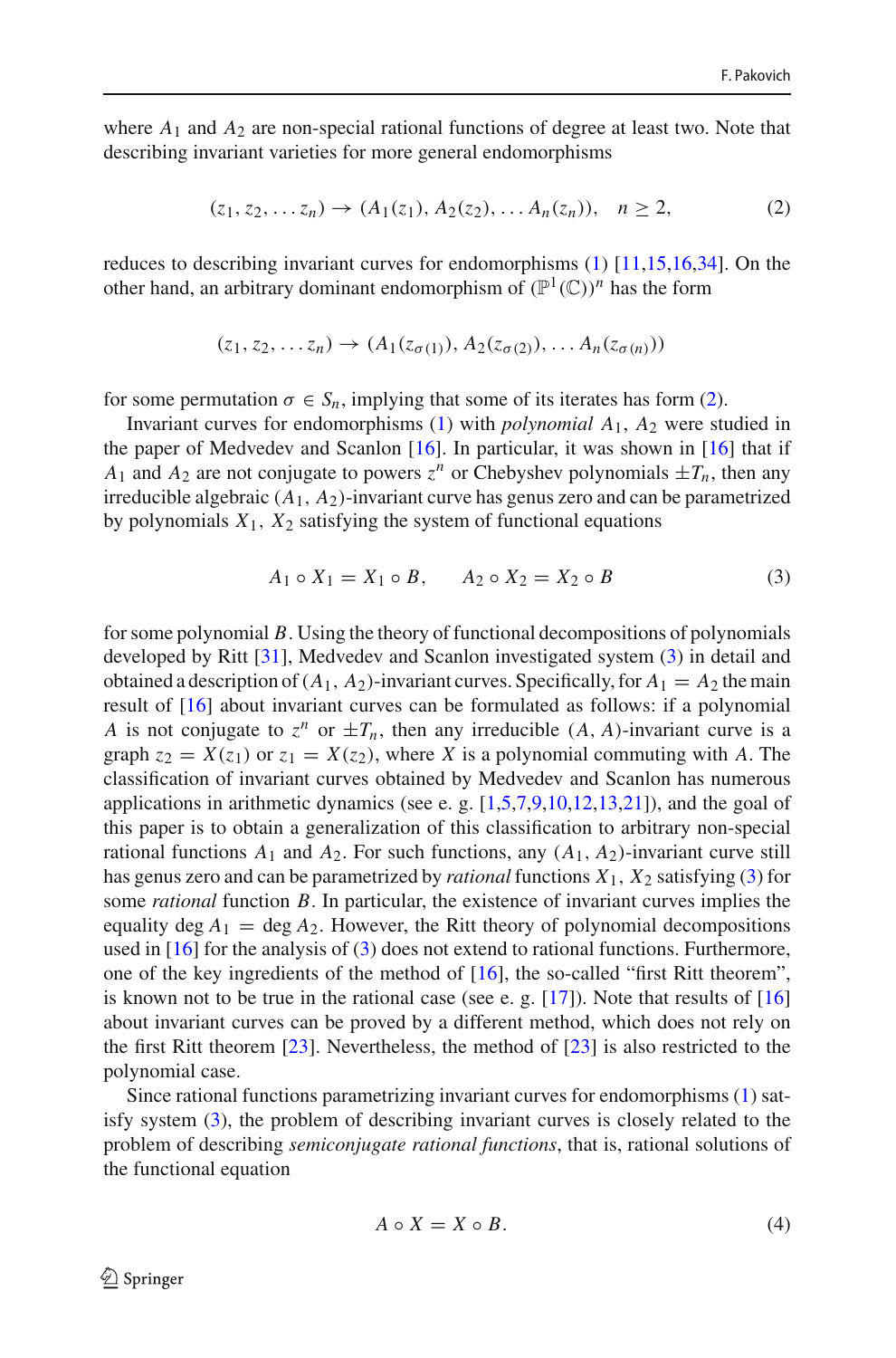A comprehensive description of solutions of [\(4\)](#page-1-2) was obtained in the series of papers  $[22,24,27,28,30]$  $[22,24,27,28,30]$  $[22,24,27,28,30]$  $[22,24,27,28,30]$  $[22,24,27,28,30]$ , and in this paper we apply the main results of  $[22,28]$  $[22,28]$  to system  $(3)$ . To formulate our results explicitly we recall several definitions. For the rest of this paper, we use the standing convention that "rational function" means "nonconstant rational function".

An *orbifold*  $\varphi$  on  $\mathbb{P}^1(\mathbb{C})$  is a ramification function  $\nu : \mathbb{P}^1(\mathbb{C}) \to \mathbb{N}$  which takes the value  $v(z) = 1$  except at a finite set of points. If f is a rational function and  $\mathcal{O}_1$ ,  $\mathcal{O}_2$ are orbifolds with ramification functions  $v_1$  and  $v_2$ , then we say that  $f: \mathcal{O}_1 \to \mathcal{O}_2$  is *a covering map* between orbifolds if for any  $z \in \mathbb{P}^1(\mathbb{C})$  the equality

$$
\nu_2(f(z)) = \nu_1(z) \deg_z f
$$

holds. In case the weaker condition

$$
\nu_2(f(z)) = \nu_1(z) \text{GCD}(\deg_z f, \nu_2(f(z))
$$

is satisfied, we say that  $f : \mathcal{O}_1 \rightarrow \mathcal{O}_2$  is *a minimal holomorphic map* between orbifolds. In these terms, *a Lattès map* can be defined as a rational function *A* of degree at least two such that  $A: \mathcal{O} \to \mathcal{O}$  is a covering self-map for some orbifold O [\[19](#page-47-18)]. Following [\[28\]](#page-47-16), we say that *A* is *a generalized Lattès map* if there exists an orbifold  $\theta$  distinct from the non-ramified sphere such that  $A: \theta \rightarrow \theta$  is a minimal holomorphic map. Note that similar to ordinary Lattès maps, generalized Lattès maps can be characterized in terms of semiconjugacies and group actions [\[28](#page-47-16)].

Let  $A_1$ ,  $A_2$   $X_1$ ,  $X_2$ ,  $B$  be rational functions such that the diagram

<span id="page-2-1"></span>
$$
(\mathbb{P}^1(\mathbb{C}))^2 \xrightarrow{(B,B)} (\mathbb{P}^1(\mathbb{C}))^2
$$
  

$$
(X_1, X_2) \downarrow \qquad \qquad \downarrow (X_1, X_2)
$$
  

$$
(\mathbb{P}^1(\mathbb{C}))^2 \xrightarrow{(A_1, A_2)} (\mathbb{P}^1(\mathbb{C}))^2
$$
 (5)

commutes. Then the image of  $\mathbb{P}^1(\mathbb{C})$  in  $(\mathbb{P}^1(\mathbb{C}))^2$  under the map

<span id="page-2-0"></span>
$$
t \to (X_1(t), X_2(t)) \tag{6}
$$

is an  $(A_1, A_2)$ -invariant algebraic curve *C*, since the diagonal  $\Delta$  in  $(\mathbb{P}^1(\mathbb{C}))^2$  is  $(B, B)$ invariant and  $C = (X_1, X_2)(\Delta)$ . For brevity, we say that the map [\(6\)](#page-2-0) is a *parametrization* of the curve *C*. We emphasize however that such a parametrization is not necessarily generically one-to-one, that is, we do not assume that  $X_1$  and  $X_2$  satisfy the condition  $\mathbb{C}(X_1, X_2) = \mathbb{C}(z)$ .

In like manner, if  $A_1$ ,  $A_2$   $Y_1$ ,  $Y_2$ ,  $B$  are rational functions such that the diagram

<span id="page-2-2"></span>
$$
(\mathbb{P}^1(\mathbb{C}))^2 \xrightarrow{(A_1, A_2)} (\mathbb{P}^1(\mathbb{C}))^2
$$
  
\n
$$
(Y_1, Y_2) \downarrow \qquad \qquad \downarrow (Y_1, Y_2)
$$
  
\n
$$
(\mathbb{P}^1(\mathbb{C}))^2 \xrightarrow{(B, B)} (\mathbb{P}^1(\mathbb{C}))^2
$$
 (7)

 $\mathcal{D}$  Springer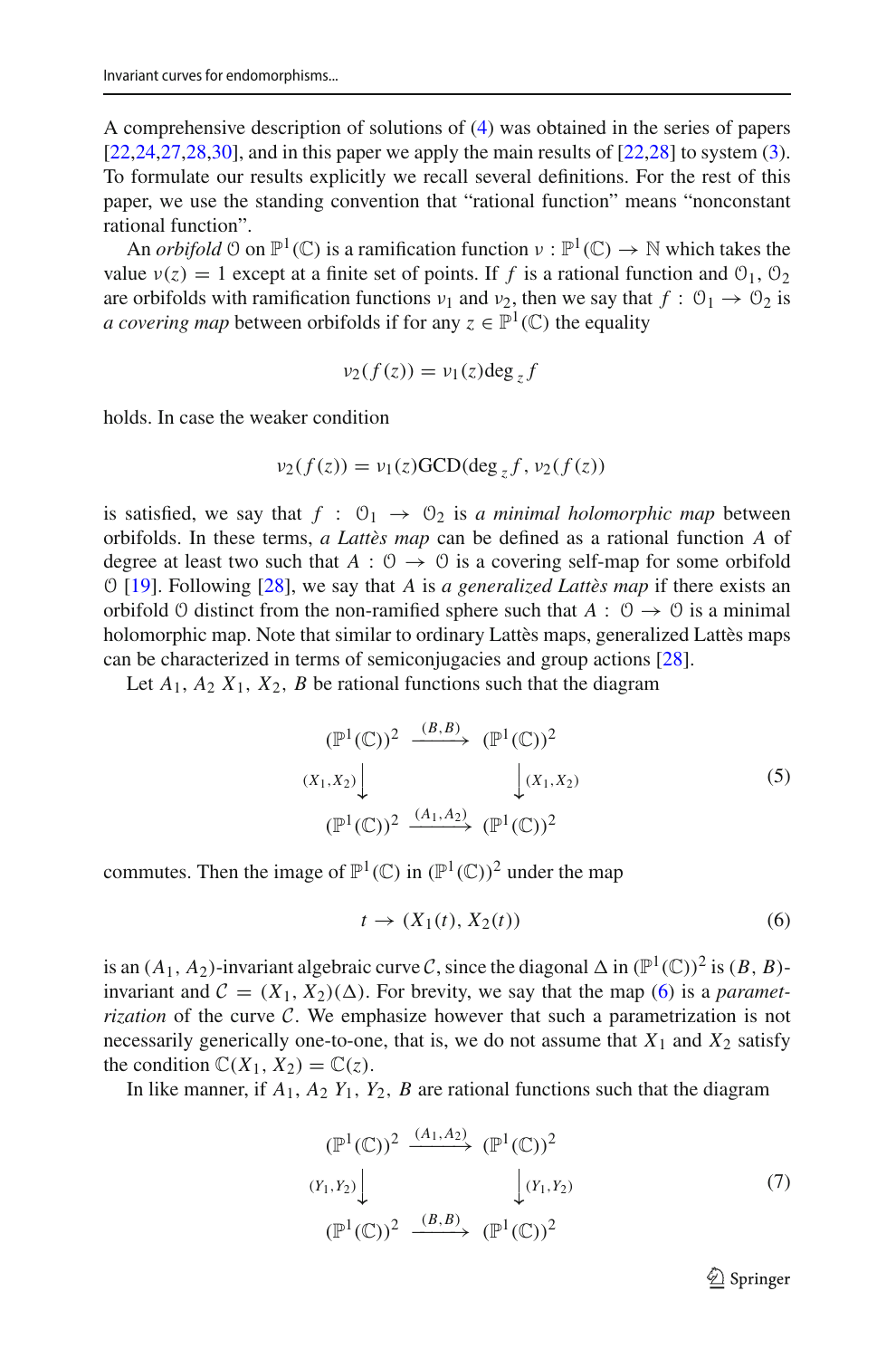commutes, then the algebraic curve  $\mathcal{E} = (Y_1, Y_2)^{-1}(\Delta)$ , defined by the equation *Y*<sub>1</sub>(*x*) − *Y*<sub>2</sub>(*y*) = 0, satisfies  $(A_1, A_2)(\mathcal{E}) \subseteq \mathcal{E}$ . Therefore, each component of  $\mathcal{E}$  is  $(A_1, A_2)$ -preperiodic and at least one of these components is  $(A_1, A_2)$ -periodic.

Our first result provides a description of  $(A_1, A_2)$ -invariant curves in case that  $A_1$ and *A*<sup>2</sup> are not generalized Lattès maps through a system of functional equations involving functional decompositions of iterates of *A*1, *A*<sup>2</sup> and diagrams [\(5\)](#page-2-1), [\(7\)](#page-2-2).

<span id="page-3-1"></span>**Theorem 1.1** *Let A*1*, A*<sup>2</sup> *be rational functions of degree at least two that are not generalized Lattès maps, and* C *an irreducible algebraic curve in*  $(\mathbb{P}^1(\mathbb{C}))^2$  *that is not a vertical or horizontal line. Then C is* (*A*1, *A*2)*-invariant if and only if there exist rational functions*  $X_1$ ,  $X_2$ ,  $Y_1$ ,  $Y_2$ ,  $B$  *such that:* 

1. *The diagram*

<span id="page-3-0"></span>
$$
(\mathbb{P}^1(\mathbb{C}))^2 \xrightarrow{(B,B)} (\mathbb{P}^1(\mathbb{C}))^2
$$
  
\n
$$
(X_1, X_2) \downarrow \qquad \qquad \downarrow (X_1, X_2)
$$
  
\n
$$
(\mathbb{P}^1(\mathbb{C}))^2 \xrightarrow{(A_1, A_2)} (\mathbb{P}^1(\mathbb{C}))^2
$$
  
\n
$$
(Y_1, Y_2) \downarrow \qquad \qquad \downarrow (Y_1, Y_2)
$$
  
\n
$$
(\mathbb{P}^1(\mathbb{C}))^2 \xrightarrow{(B,B)} (\mathbb{P}^1(\mathbb{C}))^2
$$
  
\n(8)

*commutes,*

2. *The equalities*

<span id="page-3-2"></span>
$$
X_1 \circ Y_1 = A_1^{\circ d}, \qquad X_2 \circ Y_2 = A_2^{\circ d}, \tag{9}
$$

$$
Y_1 \circ X_1 = Y_2 \circ X_2 = B^{\circ d} \tag{10}
$$

*hold for some*  $d \geq 0$ *, 3. The map t*  $\rightarrow$   $(X_1(t), X_2(t))$  *is a parametrization of C.* 

Note that the top square of [\(8\)](#page-3-0) is obtained from elementary considerations about parametrizations of invariant curves in the same way as in the paper [\[16](#page-47-2)] in the polynomial case. On the other hand, the bottom square is based on results [\[22](#page-47-13)[,28\]](#page-47-16), and requires the assumption that  $A_1$  and  $A_2$  are not generalized Lattès maps.

Let us mention that, among other things, Theorem [1.1](#page-3-1) implies that  $C$  is a component of the "separate variable" curve

<span id="page-3-3"></span>
$$
\mathcal{E}: Y_1(x) - Y_2(y) = 0. \tag{11}
$$

Thus, Theorem [1.1](#page-3-1) provides us both with the parametrization of  $\mathcal C$  and with the equation of a curve having *C* as a component. Moreover, both these characterizations of invariant curves are obtained from decompositions of iterates [\(9\)](#page-3-2) subject to special restrictions. Note also that condition [\(9\)](#page-3-2) yields that

$$
(A_1, A_2)^{\circ d}(\mathcal{E}) = \mathcal{C},
$$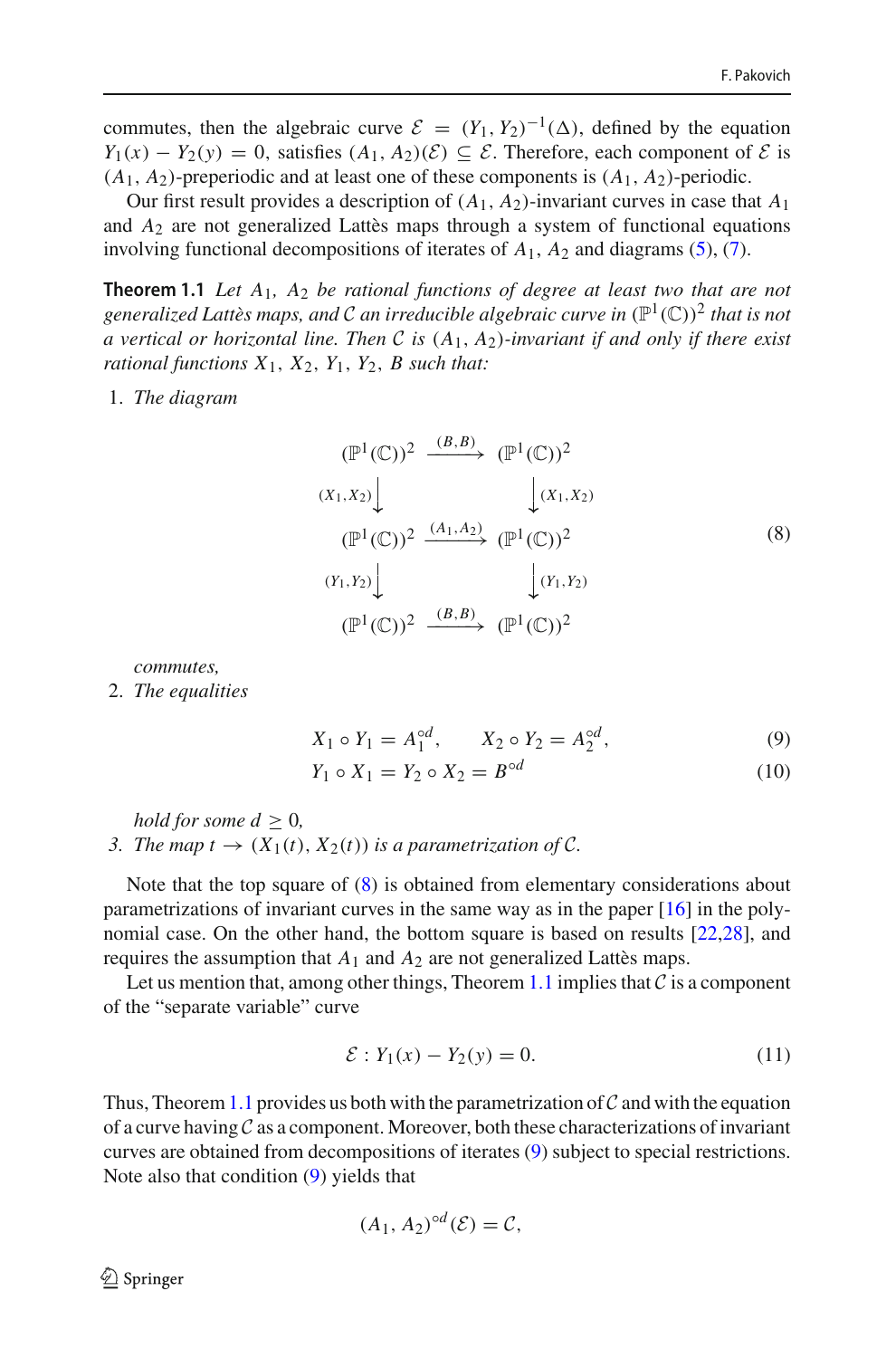that is, all components of curve  $(11)$  are eventually mapped to the curve  $C$ .

Theorem [1.1](#page-3-1) permits us to describe also  $(A_1, A_2)$ -periodic and preperiodic curves. Specifically, we show that under the assumptions of Theorem [1.1](#page-3-1) a curve  $\mathcal C$  is  $(A_1, A_2)$ periodic if and only if there exist rational functions  $X_1$ ,  $X_2$ ,  $Y_1$ ,  $Y_2$  such that the equalities

$$
X_1 \circ Y_1 = A_1^{\circ d}, \quad X_2 \circ Y_2 = A_2^{\circ d}, \quad Y_1 \circ X_1 = Y_2 \circ X_2
$$

hold for some  $d \geq 0$ , and the map  $t \to (X_1(t), X_2(t))$  is a parametrization of C. On the other hand, a curve  $C$  is  $(A_1, A_2)$ -preperiodic if and only if there exist rational functions as above such that  $C$  is a component of curve [\(11\)](#page-3-3) (Theorem [4.6\)](#page-19-0). Finally, we show that describing  $(A_1, A_2)$ -periodic and preperiodic curves for arbitrary nonspecial rational functions  $A_1$  and  $A_2$  reduces to the case where  $A_1$  and  $A_2$  are not generalized Lattès maps (Theorem [4.15\)](#page-27-0).

In a sense, describing  $(A_1, A_2)$ -periodic and preperiodic curves reduces to the case  $A_1 = A_2 = A$  (see Corollary [4.5\)](#page-18-0). For this case, we give the following alternative description of invariant curves, providing an analogue of the result of Medvedev and Scanlon cited above.

<span id="page-4-0"></span>**Theorem 1.2** *Let A be a rational function of degree at least two that is not a generalized Lattès map, and C an irreducible algebraic curve in*  $(\mathbb{P}^1(\mathbb{C}))^2$  *that is not a vertical or horizontal line. Then C is* (*A*, *A*)*-invariant if and only if there exist rational functions U*1, *U*2, *V*1, *V*<sup>2</sup> *commuting with A such that the equalities*

<span id="page-4-2"></span>
$$
U_1 \circ V_1 = U_2 \circ V_2 = A^{\circ d}, \tag{12}
$$

$$
V_1 \circ U_1 = V_2 \circ U_2 = A^{\circ d} \tag{13}
$$

*hold for some*  $d \geq 0$  *and the map*  $t \to (U_1(t), U_2(t))$  *is a parametrization of C.* 

As an application of Theorem [1.2,](#page-4-0) for *A* defined over a number field *K* we give a criterion for a point of  $(x_0, y_0) \in (\mathbb{P}^1(K))^2$  to have a Zariski dense  $(A, A)$ -orbit in terms of canonical heights of  $x_0$  and  $y_0$ . Let us denote by *h* the Weil height on  $\mathbb{P}^1(K)$ and by  $\widehat{h}_A$  the corresponding canonical height associated to *A*. The simplest examples of points with non-dense  $(A, A)$ -orbits are points  $(x_0, y_0)$  such that  $x_0$  or  $y_0$  is  $A$ preperiodic. Further examples are points of the form  $(x_0, A^{\circ l}(x_0))$  or  $(A^{\circ l}(x_0), x_0)$ , where  $x_0 \in \mathbb{P}^1(K)$  and  $l > 0$ , since such points belong to the curves

<span id="page-4-1"></span>
$$
A^{\circ l}(x) - y = 0, \quad x - A^{\circ l}(y) = 0,\tag{14}
$$

which are  $(A, A)$ -invariant. The canonical heights of the last kind of points obviously satisfy the relation  $\widehat{h}_A(y_0) = n^l \widehat{h}_A(x_0)$ , where  $n = \deg A$  and  $l \in \mathbb{Z}$ , and our main result about orbits states that a similar relation is satisfied for any point  $(x_0, y_0)$  whose  $(A, A)$ -orbit is not dense, provided that  $x_0$  and  $y_0$  are not *A*-preperiodic.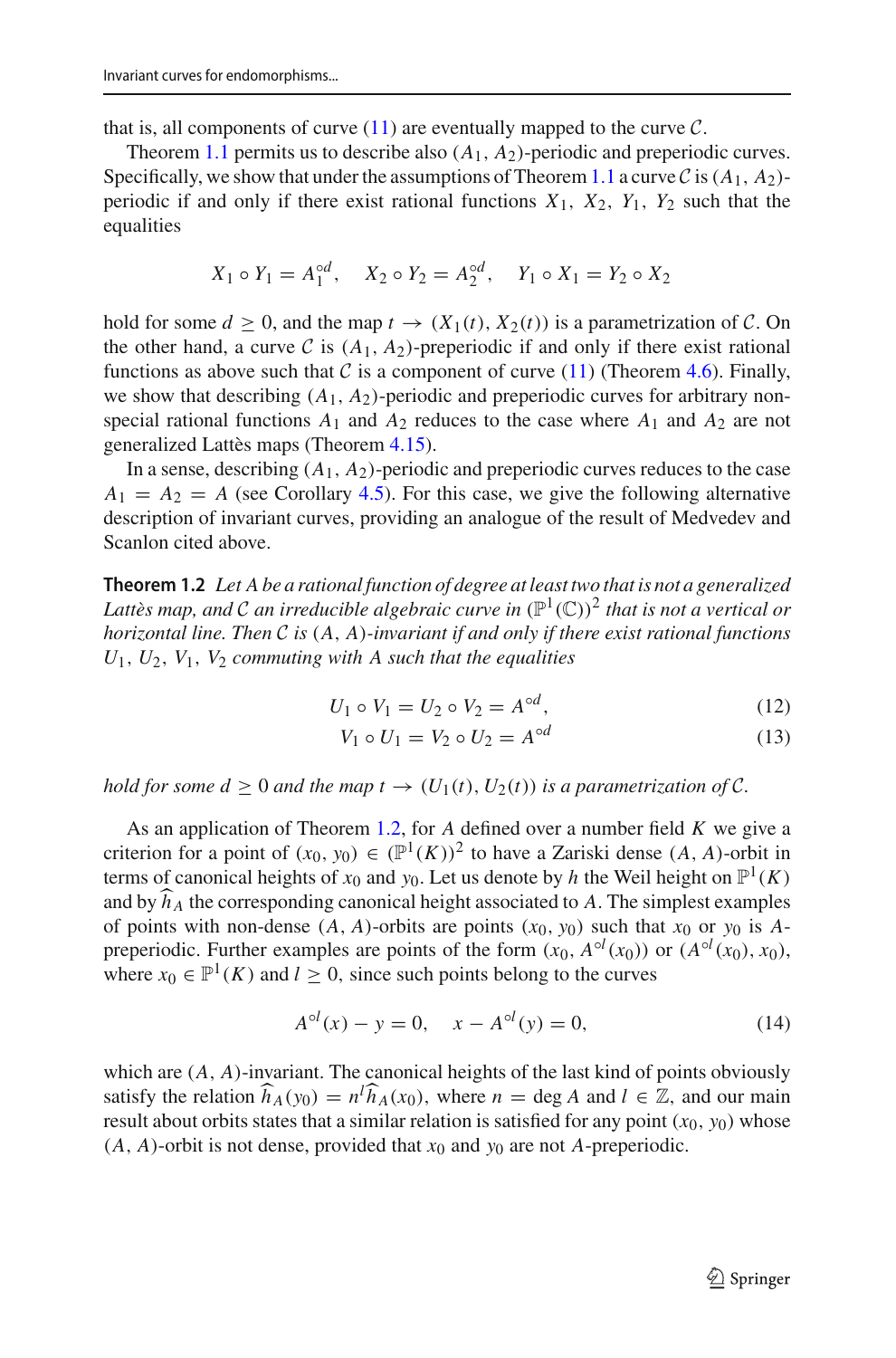<span id="page-5-0"></span>**Theorem 1.3** *Let K be a number filed and A a non-special rational function of degree*  $n > 2$  *defined over K. Then the*  $(A, A)$ -*orbit of a point*  $(x_0, y_0) \in (\mathbb{P}^1(\overline{K}))^2$  *is Zariski dense in*  $(\mathbb{P}^1(\mathbb{C}))^2$ , *unless either*  $x_0$  *or*  $y_0$  *is a preperiodic point of A, or the canonical heights of x*<sup>0</sup> *and y*<sup>0</sup> *satisfy the condition*

<span id="page-5-3"></span>
$$
\widehat{h}_A(y_0) = n_0^l \widehat{h}_A(x_0), \qquad l \in \mathbb{Z}, \tag{15}
$$

*where n*<sub>0</sub> *is a minimum natural number such that n* =  $n_0^k$  *for some k*  $\geq 1$ *.* 

Using instead of theWeil height theMoriwaki height, we also provide an analogue of Theorem [1.3](#page-5-0) for an arbitrary subfield *K* of  $\mathbb C$  finitely generated over  $\mathbb Q$  (Theorem [5.4\)](#page-33-0). This allows us to prove a variant of a conjecture of Zhang [\[35\]](#page-48-1) on the existence of Zariski dense orbits for endomorphisms of varieties. Namely, we show that if *K* is a subfield of  $\mathbb C$  and  $A_1, A_2 \in K(z)$  are non-special rational functions of degree at least two, then there is a point in  $(\mathbb{P}^1(K))^2$  whose  $(A_1, A_2)$ -forward orbit is Zariski dense in  $(\mathbb{P}^1(K))^2$  (Theorem [5.5\)](#page-33-1). For algebraically closed fields, this result was established previously in the appendix to the paper [\[34\]](#page-48-0) as a corollary of the main result of [\[34\]](#page-48-0) about the existence of Zariski dense orbits for endomorphisms of projective surfaces. The benefits of our approach are that it does not require *K* to be algebraically closed, and it permits construct points with dense orbits in an effective way.

Since for any rational function  $A \in \mathbb{C}(z)$  and integer  $l \geq 0$  the curves [\(14\)](#page-4-1) are  $(A, A)$ -invariant, one cannot expect to bound the total number of  $(A_1, A_2)$ -invariant curves. Nevertheless, we show (Theorem [6.10\)](#page-44-0) that for any rational functions  $A_1$ ,  $A_2$ of degree  $m \geq 2$  there exist at most finitely many  $(A_1, A_2)$ -invariant curves of any given bi-degree  $(d_1, d_2)$ , and that the number of such curves can be bounded in terms of  $d_1, d_2$  and *m*. We obtain this result from the above classification of  $(A_1, A_2)$ -invariant curves and the following result of independent interest, which states roughly speaking that if a rational function *X* is "a compositional left factor" of some iterate of a rational function *A*, then *X* is already a factor of  $A^{\circ N}$ , where *N* is bounded in terms of degrees of *A* and *X*.

<span id="page-5-2"></span>**Theorem 1.4** *There exists a function*  $\varphi : \mathbb{N} \times \mathbb{N} \to \mathbb{R}$  *with the following property. For any rational functions A and X such that the equality*

<span id="page-5-1"></span>
$$
A^{\circ d} = X \circ R \tag{16}
$$

*holds for some rational function R and*  $d \geq 1$ *, there exists*  $N \leq \varphi$  *(deg A, deg X) and a rational function R such that*

$$
A^{\circ N} = X \circ R'
$$

*and R* <sup>=</sup> *<sup>R</sup>* ◦ *<sup>A</sup>*◦(*d*−*N*) *, if d* > *N. In particular, for any fixed rational function A and integer*  $n \geq 1$ *, up to the change*  $X \to X \circ \mu$ *, where*  $\mu$  *is a Möbius transformation, there exist at most finitely many rational functions X of degree n such that [\(16\)](#page-5-1) holds for some rational function R and*  $d > 1$ *.*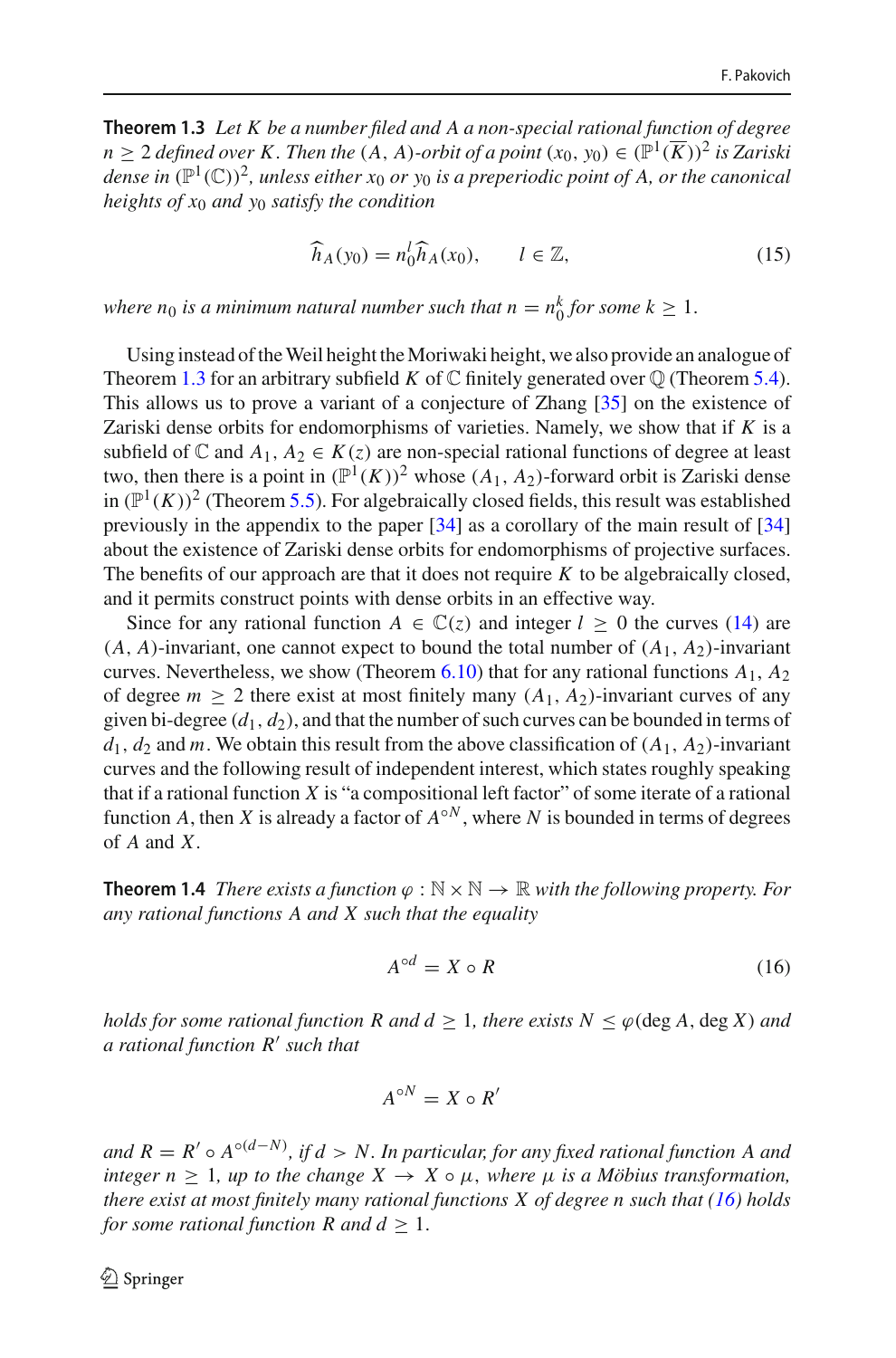The paper is organized as follows. In the second and the third sections, we recall basic definitions and results related to orbifolds on Riemann surfaces, and review some of results of the papers [\[22](#page-47-13)[,28\]](#page-47-16) describing the structure of solutions of functional equation [\(4\)](#page-1-2) in rational functions. In the fourth section, we describe (*A*1, *A*2)-invariant, periodic, and preperiodic curves. In the fifth section, we prove results concerning the orbit density.

Finally, in the sixth section, we obtain quantitative versions of some results of the paper [\[29\]](#page-47-19) concerning pairs of rational functions *A* and *X* such that for every  $d \ge 1$ the algebraic curve

$$
A^{\circ d}(x) - X(y) = 0
$$

has a factor of genus zero or one. As an application, we prove Theorem [1.4](#page-5-2) and deduce from it the finiteness of the number of  $(A_1, A_2)$ -invariant curves of any given bi-degree  $(d_1, d_2).$ 

## **2 Orbifolds and generalized Lattès maps**

#### **2.1 Riemann surface orbifolds**

*A Riemann surface orbifold* is a pair  $\mathcal{O} = (R, \nu)$  consisting of a Riemann surface *R* and a ramification function  $v : R \to \mathbb{N}$ , which takes the value  $v(z) = 1$  except at isolated points. For an orbifold  $\mathcal{O} = (R, v)$ , the *Euler characteristic* of  $\mathcal{O}$  is the number

$$
\chi(\mathcal{O}) = \chi(R) + \sum_{z \in R} \left( \frac{1}{\nu(z)} - 1 \right),
$$

the set of *singular points* of O is the set

$$
c(\mathcal{O}) = \{z_1, z_2, \dots, z_s, \dots\} = \{z \in R \mid \nu(z) > 1\},\
$$

and the *signature* of O is the set

$$
\nu(0)=\{\nu(z_1),\nu(z_2),\ldots,\nu(z_s),\ldots\}.
$$

For orbifolds  $\mathcal{O}_1 = (R_1, \nu_1)$  and  $\mathcal{O}_2 = (R_2, \nu_2)$ , we write  $\mathcal{O}_1 \preceq \mathcal{O}_2$  if  $R_1 = R_2$ , and for any  $z \in R_1$ , the condition  $v_1(z) \mid v_2(z)$  holds.

Let  $\mathcal{O}_1 = (R_1, \nu_1)$  and  $\mathcal{O}_2 = (R_2, \nu_2)$  be orbifolds and let  $f : R_1 \rightarrow R_2$  be a holomorphic branched covering map. We say that  $f : \mathcal{O}_1 \rightarrow \mathcal{O}_2$  is a *covering map between orbifolds* if for any  $z \in R_1$  the equality

<span id="page-6-0"></span>
$$
\nu_2(f(z)) = \nu_1(z) \deg_z f \tag{17}
$$

 $\mathcal{D}$  Springer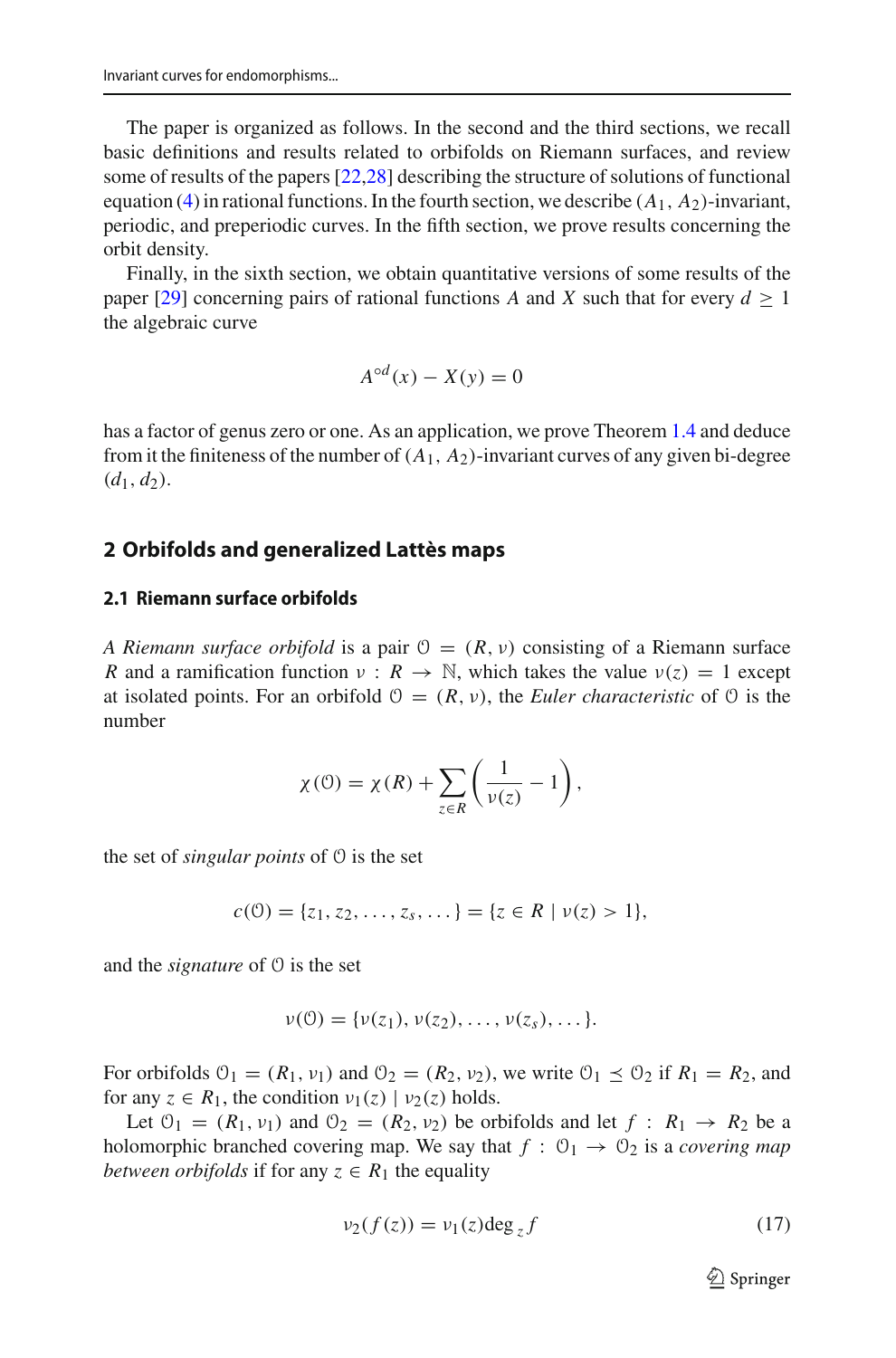holds, where deg  $\overline{z}$  *f* is the local degree of *f* at the point *z*. If for any  $z \in R_1$  the weaker condition

<span id="page-7-0"></span>
$$
\nu_2(f(z)) \mid \nu_1(z) \deg_z f \tag{18}
$$

is satisfied instead of [\(17\)](#page-6-0), we say that  $f: \mathcal{O}_1 \to \mathcal{O}_2$  is a *holomorphic map between orbifolds*.

A universal covering of an orbifold O is a covering map between orbifolds  $\theta_{\mathcal{O}}: \mathcal{O} \to \mathcal{O}$  such that *R* is simply connected and  $\mathcal{O}$  is non-ramified, that is,  $\widetilde{\nu}(z) \equiv 1$ .<br>If  $\theta_{\mathcal{O}}$  is such a man, then there exists a group  $\Gamma_{\mathcal{O}}$  of conformal automorphisms of  $\widetilde{$ If  $\theta_{\mathcal{O}}$  is such a map, then there exists a group  $\Gamma_{\mathcal{O}}$  of conformal automorphisms of *R* such that the equality  $\theta_0(z_1) = \theta_0(z_2)$  holds for  $z_1, z_2 \in \tilde{R}$  if and only if  $z_1 = \sigma(z_2)$  for some  $z \in \tilde{R}$ . A universal equality axists and is universal to each formal isomerfor some  $\sigma \in \Gamma_0$ . A universal covering exists and is unique up to a conformal isomorphism of *R* whenever  $\theta$  is *good*, that is, distinct from the Riemann sphere with one ramified point or with two ramified points  $z_1$ ,  $z_2$  such that  $v(z_1) \neq v(z_2)$ . Furthermore,  $\widetilde{R}$  is the unit disk  $\mathbb{D}$  if and only if  $\chi(\mathbb{O}) < 0$ ,  $\widetilde{R}$  is the complex plane  $\mathbb{C}$  if and only if  $\chi(\mathbb{O}) > 0$  (see a g a g if  $\chi(\mathbb{O}) > 0$ ). if  $\chi(0) = 0$ , and  $\widetilde{R}$  is the Riemann sphere  $\mathbb{P}^1(\mathbb{C})$  if and only if  $\chi(0) > 0$  (see e.g. [\[3](#page-47-20)], Section IV.9.12). Below we always assume that considered orbifolds are good. Abusing notation, we use the symbol  $\ddot{\odot}$  both for the orbifold and for the Riemann surface *R* .

Covering maps between orbifolds lift to isomorphisms between their universal coverings. More generally, for any holomorphic map between orbifolds  $f: \mathcal{O}_1 \rightarrow \mathcal{O}_2$ there exist a holomorphic map  $F: \mathcal{O}_1 \to \mathcal{O}_2$  and a homomorphism  $\varphi: \Gamma_{\mathcal{O}_1} \to \Gamma_{\mathcal{O}_2}$ such that the diagram

<span id="page-7-3"></span>
$$
\begin{array}{ccc}\n\widetilde{\mathfrak{O}}_1 & \xrightarrow{F} & \widetilde{\mathfrak{O}}_2 \\
\downarrow \theta_{\mathfrak{O}_1} & \downarrow \theta_{\mathfrak{O}_2} \\
\mathfrak{O}_1 & \xrightarrow{f} & \mathfrak{O}_2\n\end{array} \tag{19}
$$

commutes and for any  $\sigma \in \Gamma_{\mathcal{O}_1}$  the equality

<span id="page-7-4"></span>
$$
F \circ \sigma = \varphi(\sigma) \circ F \tag{20}
$$

holds. The holomorphic map *F* is an isomorphism if and only if *f* is a covering map between orbifolds (see [\[22\]](#page-47-13), Proposition 3.1).

If  $f: \mathcal{O}_1 \to \mathcal{O}_2$  is a covering map between orbifolds with compact supports, then the Riemann-Hurwitz formula implies that

<span id="page-7-1"></span>
$$
\chi(\mathcal{O}_1) = d\chi(\mathcal{O}_2),\tag{21}
$$

where  $d = \deg f$ . More generally, if  $f : \mathcal{O}_1 \to \mathcal{O}_2$  is a holomorphic map, then

<span id="page-7-2"></span>
$$
\chi(\mathcal{O}_1) \le \chi(\mathcal{O}_2) \deg f,\tag{22}
$$

and the equality is attained if and only if  $f: \mathcal{O}_1 \to \mathcal{O}_2$  is a covering map between orbifolds (see [\[22](#page-47-13)], Proposition 3.2).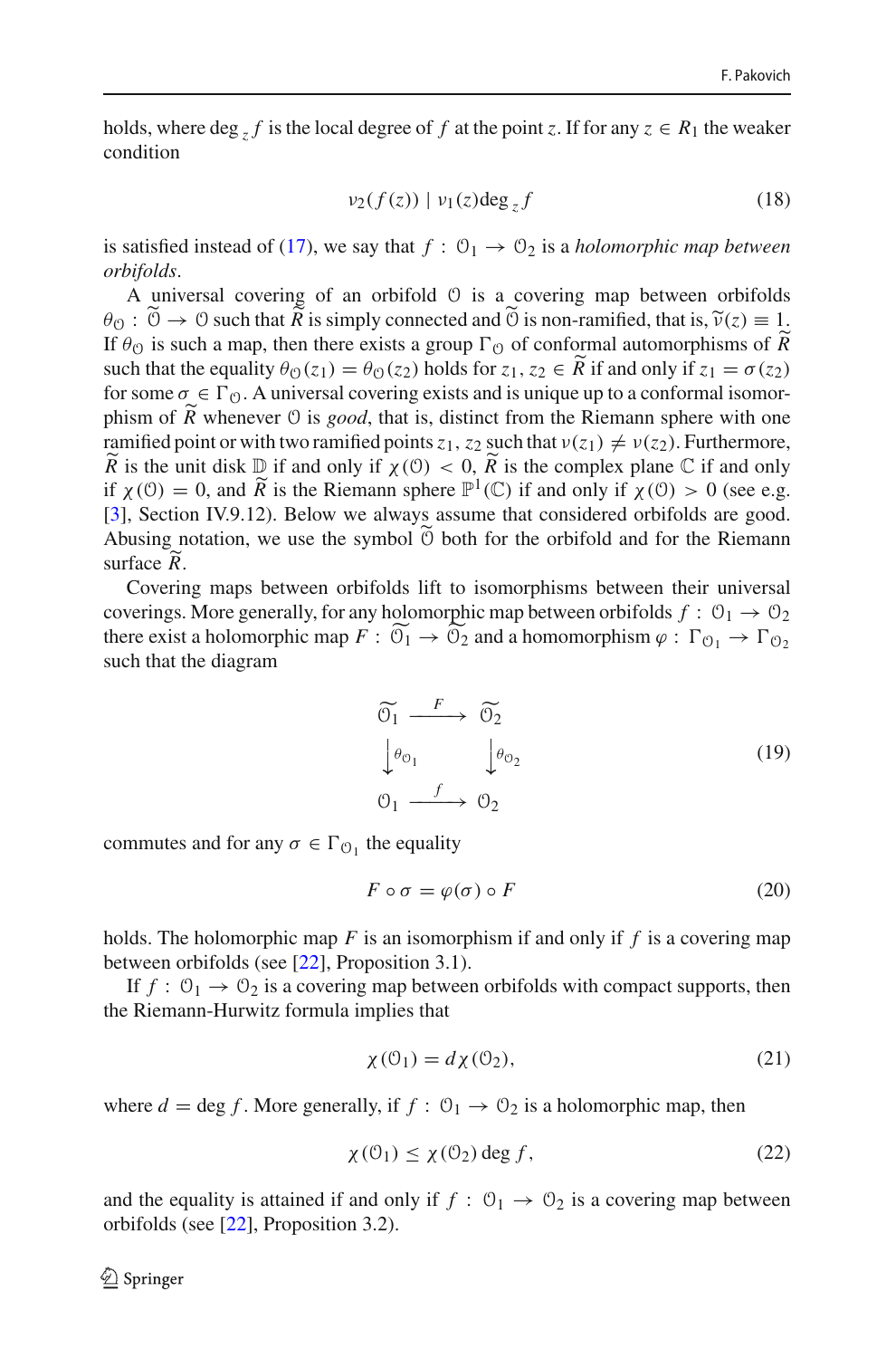Let  $R_1$ ,  $R_2$  be Riemann surfaces and  $f: R_1 \rightarrow R_2$  a holomorphic branched covering map. Assume that  $R_2$  is provided with a ramification function  $v_2$ . In order to define a ramification function  $v_1$  on  $R_1$  so that f would be a holomorphic map between orbifolds  $\mathcal{O}_1 = (R_1, \nu_1)$  and  $\mathcal{O}_2 = (R_2, \nu_2)$  we must satisfy condition [\(18\)](#page-7-0), and it is easy to see that for any  $z \in R_1$  a minimal possible value for  $v_1(z)$  is defined by the equality

<span id="page-8-0"></span>
$$
\nu_2(f(z)) = \nu_1(z) \text{GCD}(\deg_z f, \nu_2(f(z)). \tag{23}
$$

In case [\(23\)](#page-8-0) is satisfied for any  $z \in R_1$ , we say that f is *a minimal holomorphic map* between orbifolds  $\mathcal{O}_1 = (R_1, \nu_1)$  and  $\mathcal{O}_2 = (R_2, \nu_2)$ . It follows from the definition that for any orbifold  $\mathcal{O} = (R, v)$  and a holomorphic branched covering map  $f : R' \to R$ there exists a unique orbifold structure  $\mathcal{O}' = (R', v')$  such that  $f : \mathcal{O}' \to \mathcal{O}$  is a minimal holomorphic map between orbifolds. We will denote the corresponding orbifold by  $f^*0$ . Notice that any covering map between orbifolds  $f: \mathcal{O}_1 \to \mathcal{O}_2$  is a minimal holomorphic map.

<span id="page-8-1"></span>Minimal holomorphic maps between orbifolds possess the following fundamental property with respect to the operation of composition (see [\[22](#page-47-13)], Theorem 4.1).

**Theorem 2.1** *Let*  $f : R'' \to R'$  *and*  $g : R' \to R$  *be holomorphic branched covering maps, and*  $\mathcal{O} = (R, v)$  *an orbifold. Then* 

$$
(g \circ f)^* \mathcal{O} = f^*(g^* \mathcal{O}).
$$

Theorem [2.1](#page-8-1) implies the following two corollaries (see [\[22](#page-47-13)], Corollary 4.1 and Corollary 4.2).

**Corollary 2.2** *Let*  $f : \mathcal{O}_1 \to \mathcal{O}'$  *and*  $g : \mathcal{O}' \to \mathcal{O}_2$  *be minimal holomorphic maps (resp. covering maps) between orbifolds. Then g*  $\circ$  *f* :  $\mathcal{O}_1 \rightarrow \mathcal{O}_2$  *is a minimal holomorphic map (resp. covering map).*  $\Box$ 

<span id="page-8-4"></span>**Corollary 2.3** *Let*  $f : R_1 \rightarrow R'$  *and*  $g : R' \rightarrow R_2$  *be holomorphic branched covering maps, and*  $\mathcal{O}_1 = (R_1, v_1)$  *and*  $\mathcal{O}_2 = (R_2, v_2)$  *orbifolds. Assume that*  $g \circ f : \mathcal{O}_1 \to \mathcal{O}_2$ *is a minimal holomorphic map (resp. a covering map). Then*  $g : g^* \mathbb{O}_2 \to \mathbb{O}_2$  *and*  $f: \mathcal{O}_1 \rightarrow g^* \mathcal{O}_2$  *are minimal holomorphic maps (resp. covering maps).* 

Most of orbifolds considered in this paper are defined on  $\mathbb{P}^1(\mathbb{C})$ . For such orbifolds, we omit the Riemann surface *R* in the definition of  $\mathcal{O} = (R, \nu)$ , meaning that  $R = \mathbb{P}^1(\mathbb{C})$ . Signatures of orbifolds on  $\mathbb{P}^1(\mathbb{C})$  with non-negative Euler characteristics and corresponding  $\Gamma_{\Omega}$  and  $\theta_{\Omega}$  can be described explicitly as follows. If  $\Omega$  is an orbifold distinct from the non-ramified sphere, then  $\chi$  (0) = 0 if and only if the signature of 0 belongs to the list

<span id="page-8-2"></span>
$$
\{2, 2, 2, 2\} \quad \{3, 3, 3\}, \quad \{2, 4, 4\}, \quad \{2, 3, 6\}, \tag{24}
$$

and  $\chi$  (0) > 0 if and only if the signature of 0 belongs to the list

<span id="page-8-3"></span>
$$
\{l, l\}, l \ge 2, \{2, 2, l\}, l \ge 2, \{2, 3, 3\}, \{2, 3, 4\}, \{2, 3, 5\}.\tag{25}
$$

 $\mathcal{D}$  Springer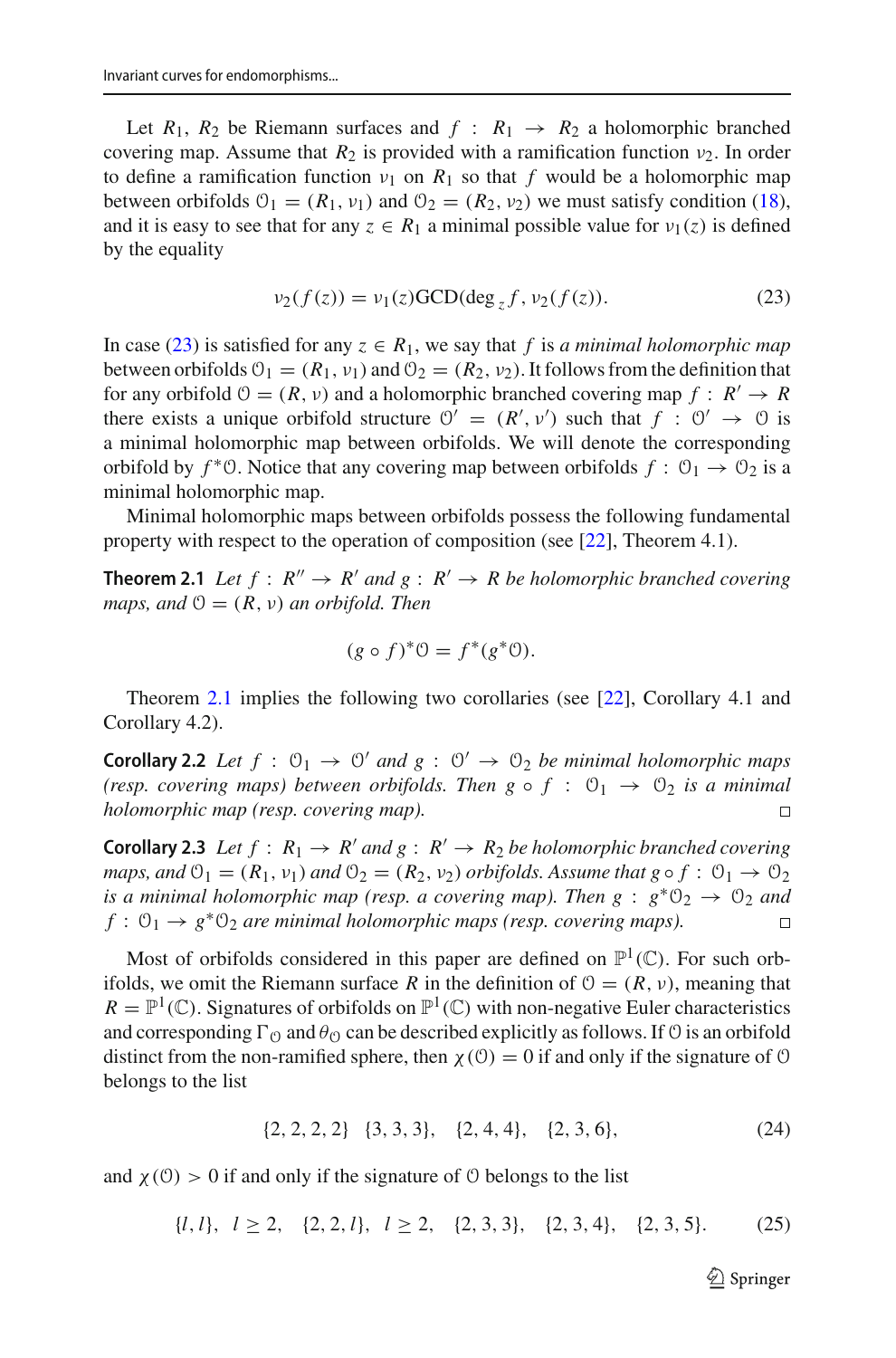Groups  $\Gamma_{\mathcal{O}} \subset Aut(\mathbb{C})$  corresponding to orbifolds  $\mathcal{O}$  with signatures [\(24\)](#page-8-2) are generated by translations of  $\mathbb C$  by elements of some lattice  $L \subset \mathbb C$  of rank two and the rotation  $z \rightarrow \varepsilon z$ , where  $\varepsilon$  is an *n*th root of unity with *n* equal to 2,3,4, or 6, such that  $\varepsilon L = L$ (see [\[3\]](#page-47-20), Section IV.9.5, or [\[19](#page-47-18)]). Accordingly, the functions  $\theta_{\Omega}$  may be written in terms of the corresponding Weierstrass functions as  $\wp(z)$ ,  $\wp'(z)$ ,  $\wp^2(z)$ , and  $\wp'^2(z)$ . Groups  $\Gamma_{\Omega} \subset Aut(\mathbb{P}^1(\mathbb{C}))$  corresponding to orbifolds  $\mathcal O$  with signatures [\(25\)](#page-8-3) are the well-known finite subgroups  $C_l$ ,  $D_{2l}$ ,  $A_4$ ,  $S_4$ ,  $A_5$  of  $Aut(\mathbb{P}^1(\mathbb{C}))$ , and the functions  $\theta$ <sup>O</sup> are Galois coverings of  $\mathbb{P}^1(\mathbb{C})$  by  $\mathbb{P}^1(\mathbb{C})$  of degrees *l*, 2*l*, 12, 24, 60, calculated for the first time by Klein in [\[14](#page-47-21)].

#### **2.2 Functional equations and orbifolds**

With each holomorphic map  $f : R_1 \rightarrow R_2$  between compact Riemann surfaces, one can associate two orbifolds  $\mathcal{O}_1^f = (R_1, v_1^f)$  and  $\mathcal{O}_2^f = (R_2, v_2^f)$ , setting  $v_2^f(z)$  equal to the least common multiple of local degrees of *f* at the points of the preimage  $f^{-1}{z}$ , and

$$
v_1^f(z) = \frac{v_2^f(f(z))}{\deg_z f}.
$$

By construction,

$$
f:\,\mathfrak{O}^f_1\rightarrow\mathfrak{O}^f_2
$$

is a covering map between orbifolds. It is easy to see that the covering map  $f: \mathbb{O}_1^f \to \mathbb{O}_2^f$  is minimal in the following sense. For any covering map between orbifolds  $f: \mathcal{O}_1 \rightarrow \mathcal{O}_2$  we have:

<span id="page-9-1"></span>
$$
\mathcal{O}_1^f \le \mathcal{O}_1, \quad \mathcal{O}_2^f \le \mathcal{O}_2. \tag{26}
$$

Notice that for any orbifold  $\circ$  the orbifolds  $\circ_1^{\theta_0}$  and  $\circ_2^{\theta_0}$  obviously are well defined even if  $\widetilde{O}$  is non-compact and satisfy

<span id="page-9-2"></span>
$$
\mathcal{O}_1^{\theta_0} = \widetilde{\mathcal{O}} \qquad \mathcal{O}_2^{\theta_0} = \mathcal{O}. \tag{27}
$$

The orbifolds defined above are useful for the study of the functional equation

<span id="page-9-0"></span>
$$
f \circ p = g \circ q,\tag{28}
$$

where

$$
p: R \to C_1
$$
,  $f: C_1 \to \mathbb{P}^1(\mathbb{C})$ ,  $q: R \to C_2$ ,  $g: C_2 \to \mathbb{P}^1(\mathbb{C})$ 

are holomorphic maps between compact Riemann surfaces. We say that a solution *f* , *p*, *g*, *q* of [\(28\)](#page-9-0) is *good* if the fiber product of *f* and *g* has a unique component,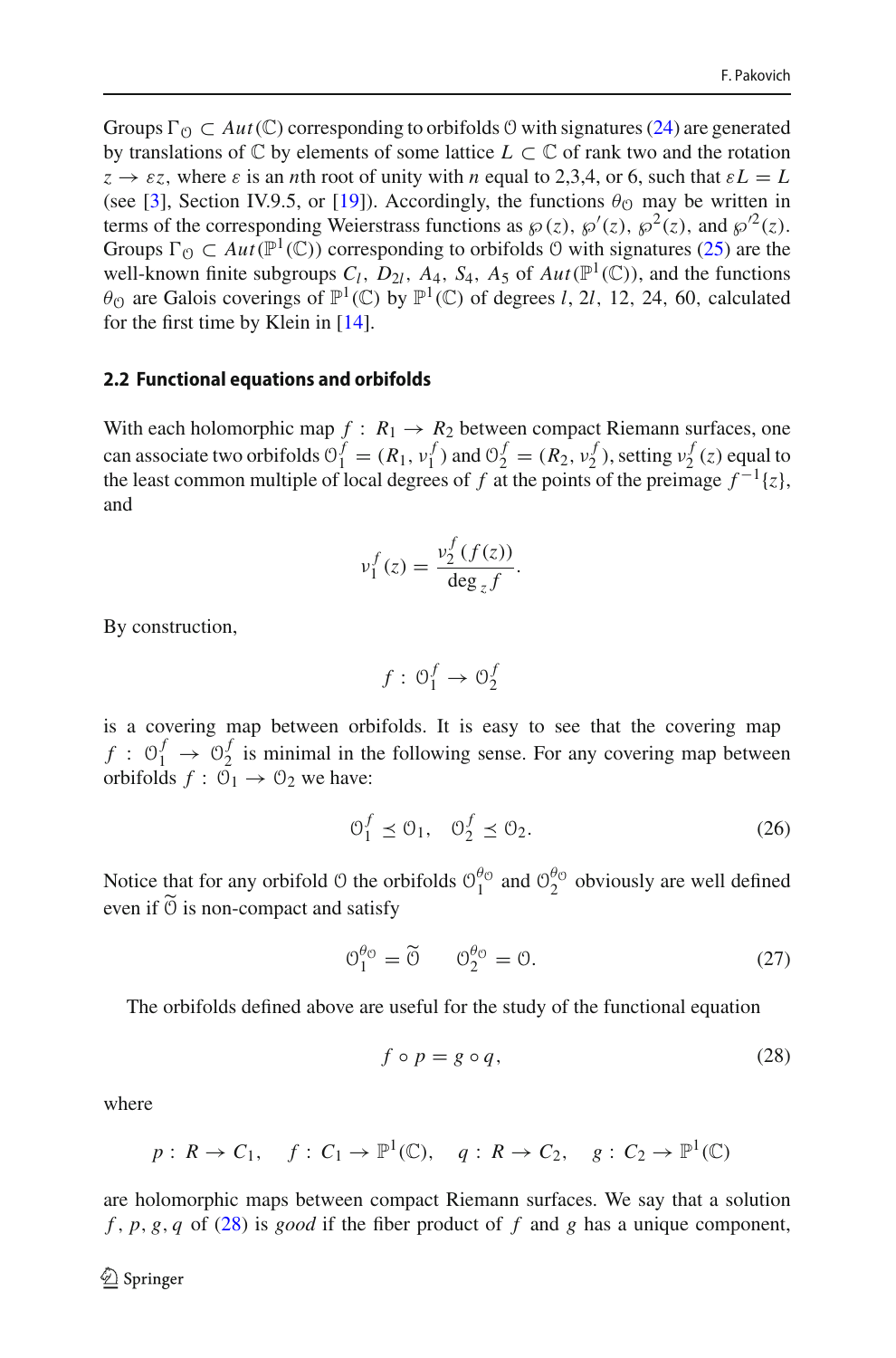and  $p: R \to C_1$  and  $q: R \to C_2$  *have no non-trivial common compositional right factor* in the following sense: the equalities

$$
p = \widetilde{p} \circ w, \quad q = \widetilde{q} \circ w,
$$

where  $w : R \to R$ ,  $\tilde{p} : R \to C_1$ ,  $\tilde{q} : R \to C_2$  are holomorphic maps between<br>compact Riemann surfaces imply that deg  $w = 1$ . In this notation, the following compact Riemann surfaces, imply that deg  $w = 1$ . In this notation, the following statement holds (see [\[22](#page-47-13)], Theorem 4.2).

<span id="page-10-2"></span>**Theorem 2.4** *Let*  $f$ ,  $p$ ,  $g$ ,  $q$  *be a good solution of [\(28\)](#page-9-0). Then the commutative diagram* 



*consists of minimal holomorphic maps between orbifolds.*

<span id="page-10-0"></span>Good solutions admit the following characterization (see [\[22\]](#page-47-13), Lemma 2.1).

**Lemma 2.5** *A solution f* , *p*, *g*, *q of [\(28\)](#page-9-0) is good whenever any two of the following three conditions are satisfied:*

- *the fiber product of f and g has a unique component,*
- *p and q have no non-trivial common compositional right factor,*
- deg  $f = \deg q$ , deg  $g = \deg p$ .

Note that if *f* and *g* are rational functions, then the fiber product of *f* and *g* has a unique component if and only if the algebraic curve  $f(x) - g(y) = 0$  is irreducible.

Finally, the following result (see [\[29](#page-47-19)], Corollary 2.9 or [\[30\]](#page-47-17), Theorem 2.18) states that "gluing together" two commutative diagrams corresponding to good solutions of [\(28\)](#page-9-0) we obtain again a good solution of [\(28\)](#page-9-0) (see the diagram below).

$$
\mathbb{P}^1(\mathbb{C}) \xrightarrow{B} \mathbb{P}^1(\mathbb{C}) \xrightarrow{W} \mathbb{P}^1(\mathbb{C})
$$
  

$$
\downarrow c \qquad \qquad \downarrow D \qquad \qquad \downarrow V
$$
  

$$
\mathbb{P}^1(\mathbb{C}) \xrightarrow{A} \mathbb{P}^1(\mathbb{C}) \xrightarrow{U} \mathbb{P}^1(\mathbb{C}).
$$

<span id="page-10-1"></span>**Theorem 2.6** *Assume that the quadruples of rational functions A*,*C*, *D*, *B and*  $U, D, V, W$  are good solutions of [\(28\)](#page-9-0)*. Then the quadruple*  $U \circ A, C, V, W \circ B$ *is also a good solution of [\(28\)](#page-9-0).*  $\Box$ 

## **2.3 Generalized Lattès maps**

We recall that a *Lattès map A* is a rational function of degree at least two such that there exist a lattice  $\Lambda$  of rank two in  $\mathbb{C}$ , an affine map  $L = az + b$  on  $\mathbb{C}$ , and a holomorphic

 $\Box$ 

 $\Box$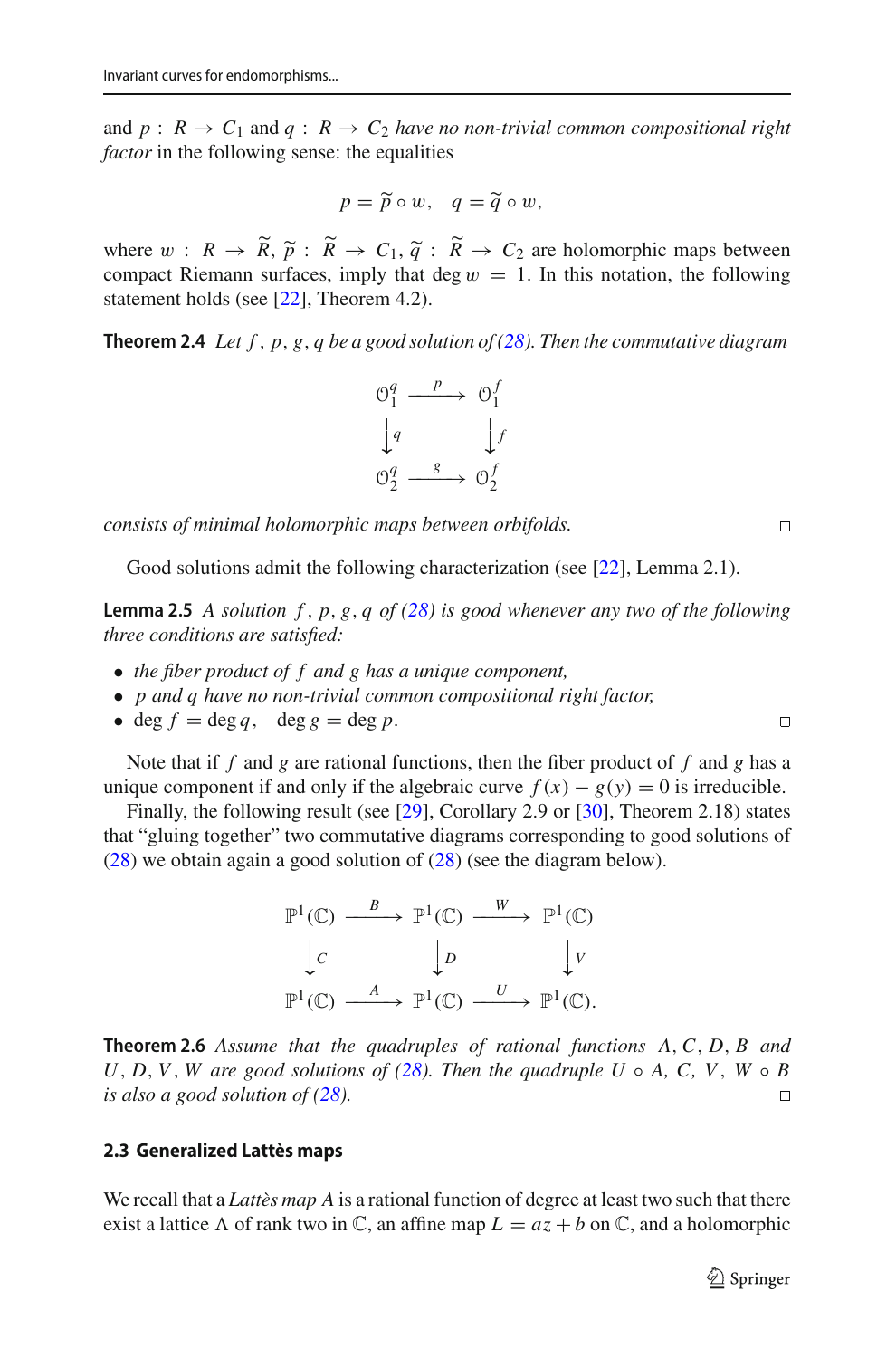map  $\Theta : \mathbb{C}/\Lambda \to \mathbb{P}^1(\mathbb{C})$ , such that  $L(\Lambda) \subseteq \Lambda$  and the diagram

<span id="page-11-3"></span>
$$
\mathbb{C}/\Lambda \xrightarrow{az+b} \mathbb{C}/\Lambda
$$
  
\n
$$
\downarrow \Theta \qquad \qquad \downarrow \Theta \qquad (29)
$$
  
\n
$$
\mathbb{P}^1(\mathbb{C}) \xrightarrow{A} \mathbb{P}^1(\mathbb{C})
$$

commutes (abusing the notation we will continue using the notation  $az + b$  for the map on  $\mathbb{C}/\Lambda$  induced by the affine map  $az + b$  on  $\mathbb{C}$ ). Equivalently, a Lattès map can be defined as a rational function *A* of degree at least two such that  $A: \mathcal{O} \to \mathcal{O}$  is a covering self-map for some orbifold O [\[19](#page-47-18)]. Thus, *A* is a Lattès map if there exists an orbifold  $\emptyset$  such that for any  $z \in \mathbb{P}^1(\mathbb{C})$  the equality

<span id="page-11-0"></span>
$$
\nu(A(z)) = \nu(z) \deg_z A \tag{30}
$$

holds. By formula [\(21\)](#page-7-1), such O necessarily satisfies  $\chi$  (0) = 0. Furthermore, for a given function *A* there might be at most one orbifold such that [\(30\)](#page-11-0) holds (see [\[19](#page-47-18)] or [\[28](#page-47-16)], Theorem 6.1).

Following [\[28](#page-47-16)], we say that a rational function *A* of degree at least two is a *generalized Lattès map* if there exists an orbifold O, distinct from the non-ramified sphere, such that  $A: \mathcal{O} \to \mathcal{O}$  is a minimal holomorphic self-map between orbifolds; that is, for any  $z \in \mathbb{P}^1(\mathbb{C})$ , the equality

<span id="page-11-1"></span>
$$
\nu(A(z)) = \nu(z) \text{GCD}(\text{deg}_z A, \nu(A(z))) \tag{31}
$$

holds. By inequality [\(22\)](#page-7-2), such  $\theta$  satisfies  $\chi(\theta) \ge 0$ . Since condition [\(30\)](#page-11-0) implies condition  $(31)$ , any ordinary Lattès map is a generalized Lattès map. Note that if  $\mathcal O$  is the non-ramified sphere, then condition  $(31)$  trivially holds for any rational function *A*.

In general, for a given function *A* there might be several orbifolds  $\theta$  satisfying [\(31\)](#page-11-1), and even infinitely many such orbifolds. For example, it is easy to see that  $z^{\pm n}$  :  $0 \to 0$ is a minimal holomorphic map for any O defined by

$$
\nu(0) = m, \quad \nu(\infty) = m, \quad \text{GCD}(n, m) = 1,
$$

while  $\pm T_n$ :  $0 \rightarrow 0$  is a minimal holomorphic map for any 0 defined by the conditions

$$
\nu(-1) = \nu(1) = 2, \quad \nu(\infty) = m, \quad GCD(n, m) = 1.
$$

<span id="page-11-2"></span>Nevertheless, the following statement holds (see [\[28](#page-47-16)], Theorem 1.2).

**Theorem 2.7** *Let A be a rational function of degree at least two not conjugate to*  $z^{\pm d}$  *or*  $\pm T_d$ . Then there exists an orbifold  $\mathcal{O}_0^A$  such that  $A$  :  $\mathcal{O}_0^A$   $\rightarrow$   $\mathcal{O}_0^A$  is *a minimal holomorphic map between orbifolds, and for any orbifold* O *such that*  $A: \emptyset \to \emptyset$  is a minimal holomorphic map between orbifolds, the relation  $\emptyset \preceq \emptyset_0^A$ *holds. Furthermore,*  $\Theta_0^{A^{\circ l}} = \Theta_0^A$  *for any*  $l \geq 1$ *.*  $\Box$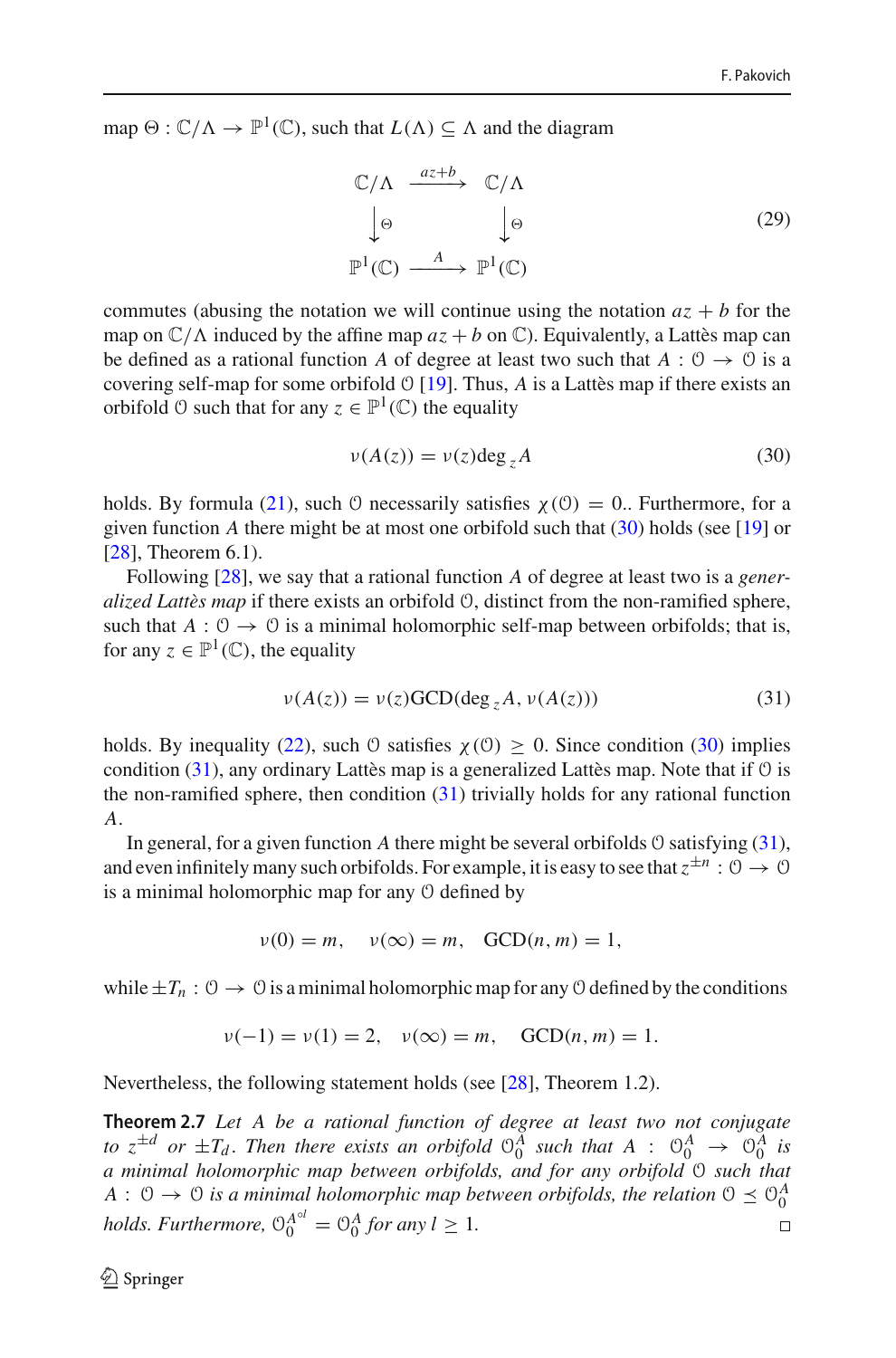It is clear that generalized Lattès maps are exactly rational functions for which the orbifold  $\theta_0^A$  is distinct from the non-ramified sphere, completed by the functions  $z^{\pm a}$ and  $\pm T_d$  for which the orbifold  $\mathcal{O}_0^A$  is not defined. Furthermore, ordinary Lattès maps are exactly rational functions for which  $\chi$  ( $\mathcal{O}_0^A$ ) = 0 (see [\[28\]](#page-47-16), Lemma 6.4). Notice also that since a rational function *A* is conjugate to  $z^{\pm d}$  or  $\pm T_d$  if and only if some iterate  $A^{\circ l}$ ,  $l \ge 1$ , is conjugate to  $z^{\pm ld}$  or  $\pm T_{ld}$  (see e.g. [\[28\]](#page-47-16), Lemma 6.3), Theorem [2.7](#page-11-2) implies that *A* is a generalized Lattès map if and only if some iterate  $A^{\circ l}$ ,  $l \ge 1$ , is a generalized Lattès map. Finally, notice that for a given rational function *A* the orbifold  $\mathcal{O}_0^A$  can be effectively calculated from the branch data of *A* (see [\[28](#page-47-16)], Section 6).

We recall that a rational function *A* is called *special* if it is either a Lattès map, or it is conjugate to  $z^{\pm n}$  or  $\pm T_n$ . If *A* is a generalized Lattès map, which is not special, then  $\chi$  ( $\mathcal{O}_0^A$ ) > 0, and the corresponding diagram [\(19\)](#page-7-3) takes the form

<span id="page-12-2"></span>
$$
\mathbb{P}^{1}(\mathbb{C}) \xrightarrow{F} \mathbb{P}^{1}(\mathbb{C})
$$
\n
$$
\downarrow^{\theta_{0_{0}^{A}}} \qquad \qquad \downarrow^{\theta_{0_{0}^{A}}} \qquad (32)
$$
\n
$$
\mathbb{P}^{1}(\mathbb{C}) \xrightarrow{A} \mathbb{P}^{1}(\mathbb{C}).
$$

<span id="page-12-0"></span>Moreover, for such *A* the homomorphism  $\varphi$  in [\(20\)](#page-7-4) is an *automorphism*. More precisely, the following statement holds (see [\[22\]](#page-47-13), Theorem 5.1).

**Theorem 2.8** *Let A and F be rational functions of degree at least two, and* O *an orbifold with*  $\chi$  (0) > 0 *such that*  $A : 0 \rightarrow 0$  *is a holomorphic map between orbifolds and the diagram*



*commutes. Then the following conditions are equivalent:*

- (1) *The holomorphic map A is a minimal holomorphic map.*
- (2) *The homomorphism*  $\varphi : \Gamma_{\mathcal{O}} \to \Gamma_{\mathcal{O}}$  *defined by the equality*

$$
F\circ\sigma=\varphi(\sigma)\circ F,\quad\sigma\in\Gamma_{\mathcal{O}},
$$

*is an automorphism of*  $\Gamma_{\mathcal{O}}$ *.* 

(3) *The functions*  $\theta_0$ *, F, A,*  $\theta_0$  *form a good solution of equation [\(28\)](#page-9-0).* 

<span id="page-12-1"></span>Finally, we need the following simple result (see Lemma 6.6 of [\[28](#page-47-16)]) imposing restrictions on ramification of generalized Lattès maps, and, more generally, on ramification of holomorphic coverings maps between orbifolds of positive Euler characteristic.

 $\Box$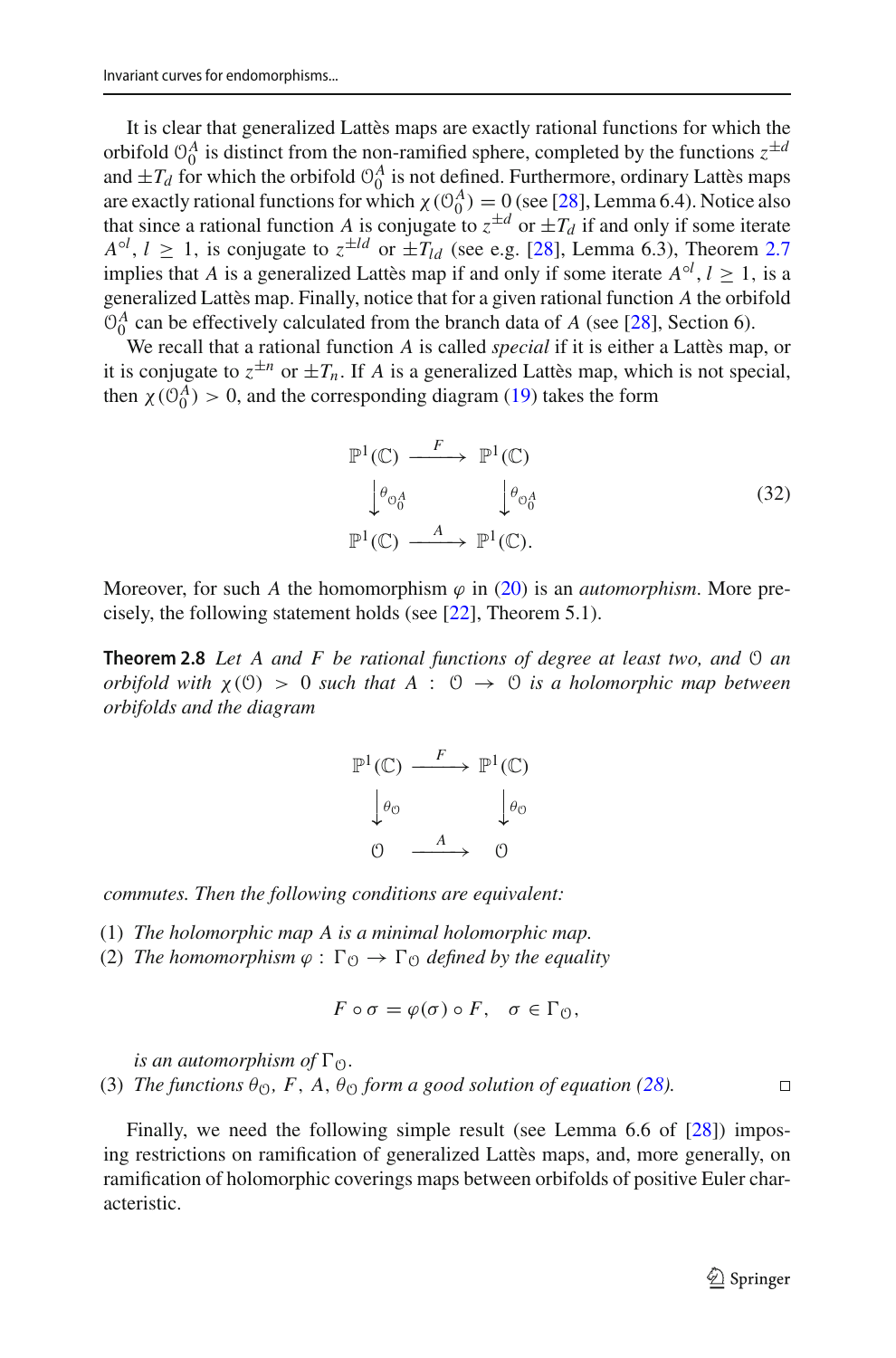**Lemma 2.9** *Let A be a rational function of degree at least five, and*  $\mathcal{O}_1$ ,  $\mathcal{O}_2$  *orbifolds distinct from the non-ramified sphere such that*  $A: \mathcal{O}_1 \rightarrow \mathcal{O}_2$  *is a minimal holomorphic map between orbifolds. Assume that*  $\chi(\mathcal{O}_1) \geq 0$ *. Then*  $c(\mathcal{O}_2) \subseteq c(\mathcal{O}_2^A)$ *.* 

# **3 Semiconjugate rational functions**

## **3.1 Primitive solutions**

Let *A* and *B* be rational functions of degree at least two. We recall that *B* is said to be semiconjugate to *A* if there exists a non-constant rational function *X* such that the equality

<span id="page-13-0"></span>
$$
A \circ X = X \circ B \tag{33}
$$

holds. If deg  $X = 1$ , then A and B are conjugate in the usual sense. We say that a solution *A*, *X*, *B* of functional equation [\(33\)](#page-13-0) is *primitive* if  $\mathbb{C}(B, X) = \mathbb{C}(x)$ . By Lemma [2.5,](#page-10-0) a solution *A*, *X*, *B* of [\(33\)](#page-13-0) is primitive if and only if the quadruple

$$
f = A, \quad p = X, \quad g = X, \quad q = B
$$

<span id="page-13-1"></span>is a good solution of  $(28)$ . Primitive solution are described as follows (see [\[22\]](#page-47-13), Theorem 6.1, or [\[27](#page-47-15)]).

**Theorem 3.1** *Let*  $A$ ,  $X$ ,  $B$  *be a primitive solution of [\(33\)](#page-13-0) with* deg  $X > 1$ *. Then*  $\chi(\mathcal{O}_1^X) \geq 0$ ,  $\chi(\mathcal{O}_2^X) \geq 0$ , and the commutative diagram



*consists of minimal holomorphic maps between orbifolds.*

In particular, Theorem [3.1](#page-13-1) implies that if  $A$ ,  $X$ ,  $B$  is a primitive solution of  $(33)$ with deg  $X > 1$ , then A is necessarily a generalized Lattès map, and X satisfies the condition  $\chi$  ( $\mathcal{O}_2^X$ )  $\geq$  0, implying strong restrictions on *X* [\[26](#page-47-22)].

## **3.2 Elementary transformations**

Let *A* be a rational function. For any decomposition  $A = V \circ U$ , where *U* and *V* are rational functions, the rational function  $A = U \circ V$  is called an *elementary transformation* of *A*, and rational functions *A* and *B* are called *equivalent* if there exists a chain of elementary transformations between *A* and *B*. For a rational function *A*, we denote its equivalence class by [*A*]. Since for any Möbius transformation *W* the

 $\Box$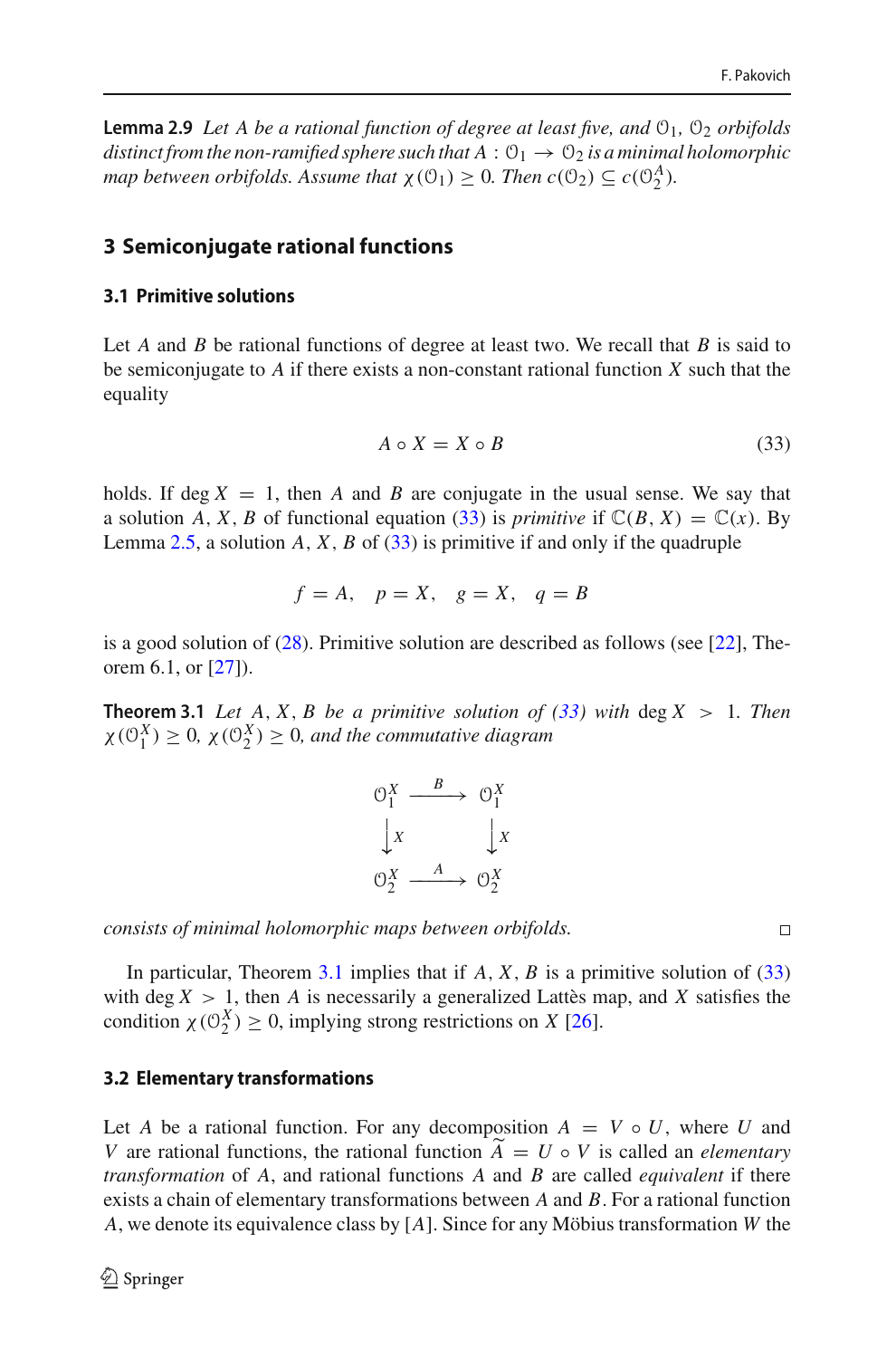equality  $A = (A \circ W) \circ W^{-1}$  holds, each equivalence class [*A*] is a union of conjugacy classes. Moreover, an equivalence class[*F*] contains infinitely many conjugacy classes if and only if *F* is a flexible Lattès map [\[24](#page-47-14)]. If *A* is a generalized Lattès map, then any elementary transformation of *A* is a generalized Lattès map (see [\[28](#page-47-16)], Theorem 4.1), implying that any  $B \sim A$  is a generalized Lattès map.

The connection between the relation  $\sim$  and semiconjugacy is straightforward. Namely, for *A* and *<sup>A</sup>* as above the diagrams

$$
\mathbb{P}^{1}(\mathbb{C}) \xrightarrow{A} \mathbb{P}^{1}(\mathbb{C}) \qquad \mathbb{P}^{1}(\mathbb{C}) \xrightarrow{\widetilde{A}} \mathbb{P}^{1}(\mathbb{C})
$$
  

$$
\downarrow U \qquad \qquad \downarrow U \qquad \qquad \downarrow V \qquad \qquad \downarrow V
$$
  

$$
\mathbb{P}^{1}(\mathbb{C}) \xrightarrow{\widetilde{A}} \mathbb{P}^{1}(\mathbb{C}), \qquad \mathbb{P}^{1}(\mathbb{C}) \xrightarrow{A} \mathbb{P}^{1}(\mathbb{C})
$$

commute, implying inductively that if *A* ∼ *A*, then *A* is semiconjugate to *A*, and  $\tilde{A}$  is semiconjugate to *A*. Mereover, the following attempt, obtained by a direct *A* is semiconjugate to *A*. Moreover, the following statement, obtained by a direct realization is two (see  $[281]$  Amme 2.1) calculation, is true (see [\[28](#page-47-16)], Lemma 3.1).

<span id="page-14-0"></span>**Lemma 3.2** *Let*

$$
A \to A_1 \to A_2 \to \cdots \to A_s
$$

*be a chain of elementary transformations, and*  $U_i$ *,*  $V_i$ *,*  $1 \le i \le s$ *, rational functions such that*

$$
A = V_1 \circ U_1, \quad A_i = U_i \circ V_i, \quad 1 \leq i \leq s,
$$

*and*

$$
U_i \circ V_i = V_{i+1} \circ U_{i+1}, \quad 1 \le i \le s-1.
$$

*Then the functions*

$$
U = U_s \circ U_{s-1} \circ \cdots \circ U_1, \quad V = V_1 \circ \cdots \circ V_{s-1} \circ V_s
$$

*make the diagram*

$$
\mathbb{P}^{1}(\mathbb{C}) \xrightarrow{A} \mathbb{P}^{1}(\mathbb{C})
$$
\n
$$
U \downarrow \qquad \qquad \downarrow U
$$
\n
$$
\mathbb{P}^{1}(\mathbb{C}) \xrightarrow{A_{s}} \mathbb{P}^{1}(\mathbb{C})
$$
\n
$$
V \downarrow \qquad \qquad \downarrow V
$$
\n
$$
\mathbb{P}^{1}(\mathbb{C}) \xrightarrow{A} \mathbb{P}^{1}(\mathbb{C})
$$

<sup>2</sup> Springer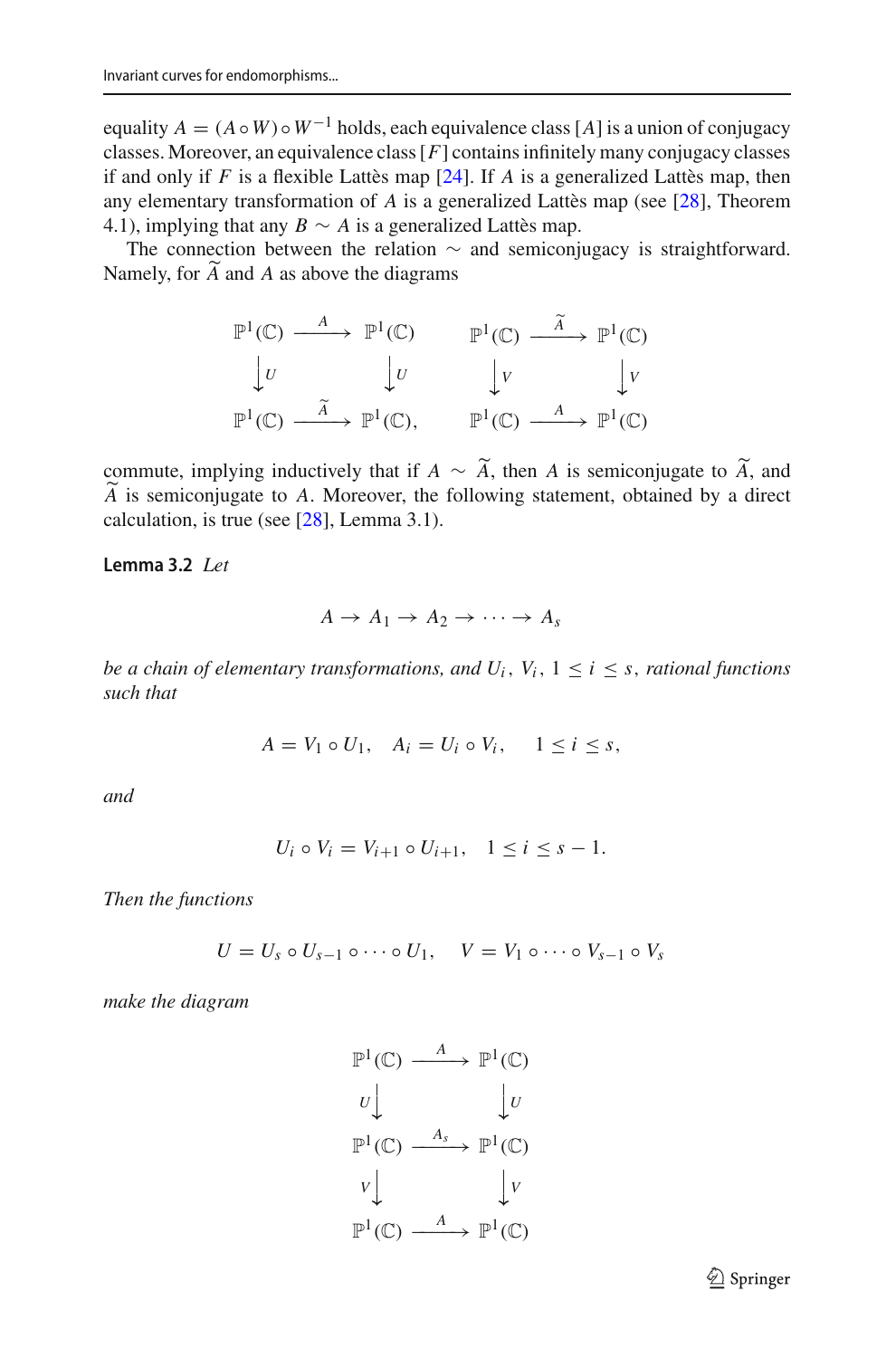$\Box$ 

*commutative and satisfy the equalities*

$$
V \circ U = A^{\circ s}, \qquad U \circ V = A^{\circ s}_s.
$$

Non-primitive solutions of [\(33\)](#page-13-0) reduce to primitive ones by chains of elementary transformations (see [\[22](#page-47-13)[,28\]](#page-47-16) for more detail). Below we only need the following statement.

<span id="page-15-0"></span>**Proposition 3.3** *If A*, *X*, *B is a solution of [\(33\)](#page-13-0) and A is not a generalized Lattès map, then B* ∼ *A and there exists a rational function Y such that the diagram*



*commutes, and the equalities*

$$
Y \circ X = B^{\circ d}, \qquad X \circ Y = A^{\circ d}
$$

#### *hold for some*  $d > 0$ *.*

*Proof* In case deg  $X = 1$ , the conlcusion of the proposition holds for  $Y = X^{-1}$  and  $d = 0$ . Assume now that deg  $X > 1$ . Since A is not a generalized Lattès map, it follows from Theorem [3.1](#page-13-1) that the triple  $A$ ,  $X$ ,  $B$  is not a primitive solution of [\(33\)](#page-13-0). Therefore, by the Lüroth theorem,  $\mathbb{C}(B, X) = \mathbb{C}(U_1)$  for some rational function  $U_1$ with deg  $U_1 > 1$ , and hence

$$
B = V_1 \circ U_1, \quad X = X_1 \circ U_1
$$

for some rational functions  $X_1$ ,  $V_1$ . Since equality [\(33\)](#page-13-0) implies the equality

$$
A \circ X_1 = X_1 \circ (U_1 \circ V_1),
$$

the triple  $A$ ,  $X_1$ ,  $U_1 \circ V_1$  is also a solution of [\(33\)](#page-13-0). Moreover, this new solution again is not primitive by Theorem [3.1,](#page-13-1) implying that there exist rational functions  $X_2$ ,  $V_2$ , *U*<sup>2</sup> such that

$$
U_1 \circ V_1 = V_2 \circ U_2, \quad X_1 = X_2 \circ U_2,
$$

and

$$
A \circ X_2 = X_2 \circ (U_2 \circ V_2).
$$

 $\textcircled{2}$  Springer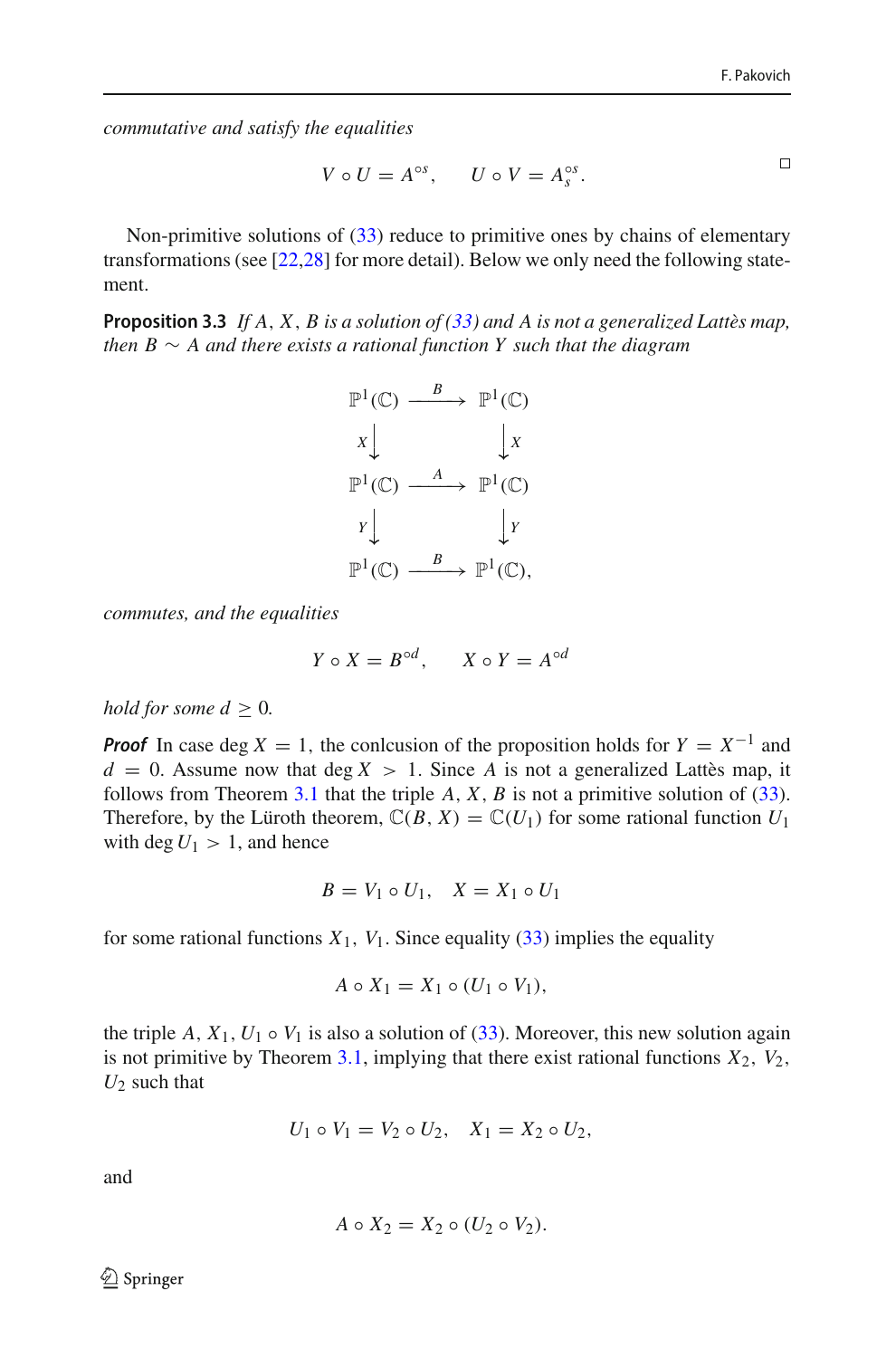Continuing in this way and taking into account that

$$
\deg X > \deg X_1 > \deg X_2 \ldots,
$$

we obtain a chain of elementary transformations between *A* and *B* and the representation

$$
X=U_s\circ U_{s-1}\circ\cdots\circ U_1
$$

as in Lemma [3.2,](#page-14-0) so the proposition follows from this lemma.

### **4 Invariant, periodic, and preperiodic curves.**

#### **4.1 Invariant curves and semiconjugacies**

Let  $A_1$ ,  $A_2$  be rational functions. We denote by  $(A_1, A_2) : (\mathbb{P}^1(\mathbb{C}))^2 \to (\mathbb{P}^1(\mathbb{C}))^2$  the map given by the formula

$$
(z_1, z_2) \to (A(z_1), A(z_2)).
$$

We say that an irreducible algebraic curve *C* in  $(\mathbb{P}^1(\mathbb{C}))^2$  is  $(A_1, A_2)$ -*invariant* if  $(A_1, A_2)(\mathcal{C}) = \mathcal{C}$ , and  $(A_1, A_2)$ -*periodic* if

$$
(A_1, A_2)^{\circ n}(\mathcal{C}) = \mathcal{C}
$$

for some  $n \ge 1$ . Finally, we say that  $\mathcal E$  is  $(A_1, A_2)$ -preperiodic if  $(A_1, A_2)^{ol}(\mathcal C)$  is periodic for some  $l \geq 1$ .

<span id="page-16-1"></span>The simplest  $(A_1, A_2)$ -invariant curves are vertical lines  $x = a$ , where *a* is a fixed point of  $A_1$ , and horizontal lines  $y = b$ , where *b* is a fixed point of  $A_2$ . Other invariant curves are described as follows.

**Theorem 4.1** Let  $A_1$ ,  $A_2$  be rational functions of degree at least two, and C an irre*ducible* (*A*1, *A*2)*-invariant curve that is not a vertical or horizontal line. Then the desingularization C of <sup>C</sup> has genus zero or one, and there exist non-constant rational maps*  $X_1, X_2 : \widetilde{C} \to \mathbb{P}^1(\mathbb{C})$  *and*  $B : \widetilde{C} \to \widetilde{C}$  *such that the diagram* 

<span id="page-16-0"></span>
$$
(\widetilde{C})^2 \xrightarrow{(B,B)} (\widetilde{C})^2
$$
  

$$
(X_1, X_2) \downarrow \qquad \qquad \downarrow (X_1, X_2)
$$
  

$$
(\mathbb{P}^1(\mathbb{C}))^2 \xrightarrow{(A_1, A_2)} (\mathbb{P}^1(\mathbb{C}))^2
$$
 (34)

*commutes and the map t*  $\rightarrow$   $(X_1(t), X_2(t))$  *is a generically one-to-one parametrization of C*. *Finally, unless both A*1, *A*<sup>2</sup> *are Lattès maps, C has genus zero.*

 $\Box$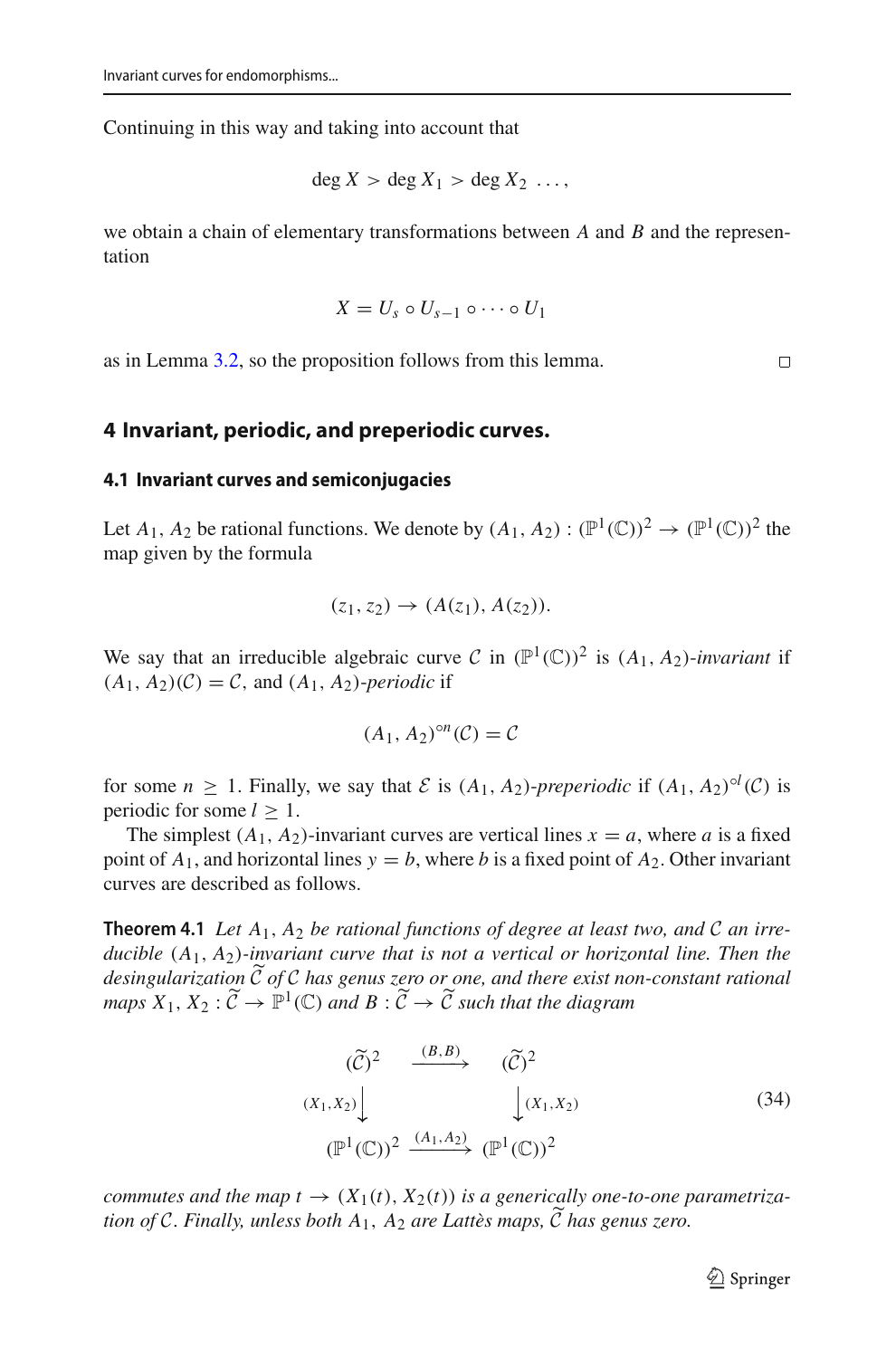*Proof* Let  $\tilde{C}$  be the desingularization of *C*, and  $\pi : \tilde{C} \to C$  the desingularization map. We set

$$
X_1 = x \circ \pi, \quad X_2 = y \circ \pi,
$$

where  $x, y : (\mathbb{P}^1(\mathbb{C}))^2 \to \mathbb{P}^1(\mathbb{C})$  are the projections on the first and on the second coordinate correspondingly. Since the map  $(X_1, X_2)$ :  $C \rightarrow C$  is an isomorphism off a<br>finite set of points, the map  $(A_1, A_2)$ :  $C \rightarrow C$  is the top a miscal map  $B \times \widetilde{C} \rightarrow \widetilde{C}$  which finite set of points, the map  $(A_1, A_2)$ :  $C \rightarrow C$  lifts to a rational map  $B: C \rightarrow C$  which makes diagram  $(34)$  commutative. Furthermore, since  $\mathcal C$  is not a vertical or horizontal line,  $X_1$  and  $X_2$  are non-constant, implying by [\(34\)](#page-16-0) that

$$
\deg A_1 = \deg A_2 = \deg B.
$$

In particular, deg  $B \ge 2$ . It follows now from the Riemann-Hurwitz formula

$$
2g(\widetilde{C}) - 2 = (2g(\widetilde{C}) - 2)\deg B + \sum_{P \in \widetilde{C}} (e_P - 1)
$$

that  $g(C) \leq 1$ . Finally, if  $g(C) = 1$ , then  $A_1$  and  $A_2$  are Lattès maps. Indeed, in this case  $\widetilde{C} = \mathbb{C}/\Lambda$  for some lattice  $\Lambda$ , and  $B : \mathbb{C}/\Lambda \to \mathbb{C}/\Lambda$  is induced by an affine map.<br>Thus, discusses (24) consists of a poin of discusses of the form (20) Thus, diagram [\(34\)](#page-16-0) consists of a pair of diagrams of the form [\(29\)](#page-11-3).

*Remark 4.2* Note that Theorem [4.1](#page-16-1) implies in particular that if deg  $A_1 \neq \text{deg } A_2$ , then any  $(A_1, A_2)$ -invariant curve is a vertical or horizontal line.

<span id="page-17-1"></span>*Remark 4.3* For an arbitrary field of characteristic zero *K* and rational functions *A*<sup>1</sup> and  $A_2$  defined over  $K$  the notion of invariant curve is defined in the same way as above. Furthermore, it is easy to see that if  $K$  is algebraically closed, then an analogue of Theorem [4.1](#page-16-1) remains true over *K*.

Below we will consider only fields  $K$  that are subfields of  $\mathbb C$ . For the problems considered in this paper, such a restriction does not lead to the loss of generality since *A*<sup>1</sup> and *A*<sup>2</sup> defined over a field of characteristic zero actually are defined over a finitely generated extension of Q, and such an extension can be embedded into C. Taking this into account, we do not consider the case  $K \neq \mathbb{C}$  separately till the fifth section. Note that the assumption  $K \subset \mathbb{C}$  allows us in particular to continue using the notion of a generalized Lattès map.

<span id="page-17-0"></span>The following lemma relates periodic curves for pairs of semiconjugate maps.

**Lemma 4.4** *Let A*1, *A*2, *B*1, *B*2, *X*1, *X*<sup>2</sup> *be non-constant rational functions such that the diagram*

$$
(\mathbb{P}^1(\mathbb{C}))^2 \xrightarrow{(B_1, B_2)} (\mathbb{P}^1(\mathbb{C}))^2
$$
  

$$
(X_1, X_2) \downarrow \qquad \qquad \downarrow (X_1, X_2)
$$
  

$$
(\mathbb{P}^1(\mathbb{C}))^2 \xrightarrow{(A_1, A_2)} (\mathbb{P}^1(\mathbb{C}))^2
$$

 $\mathcal{L}$  Springer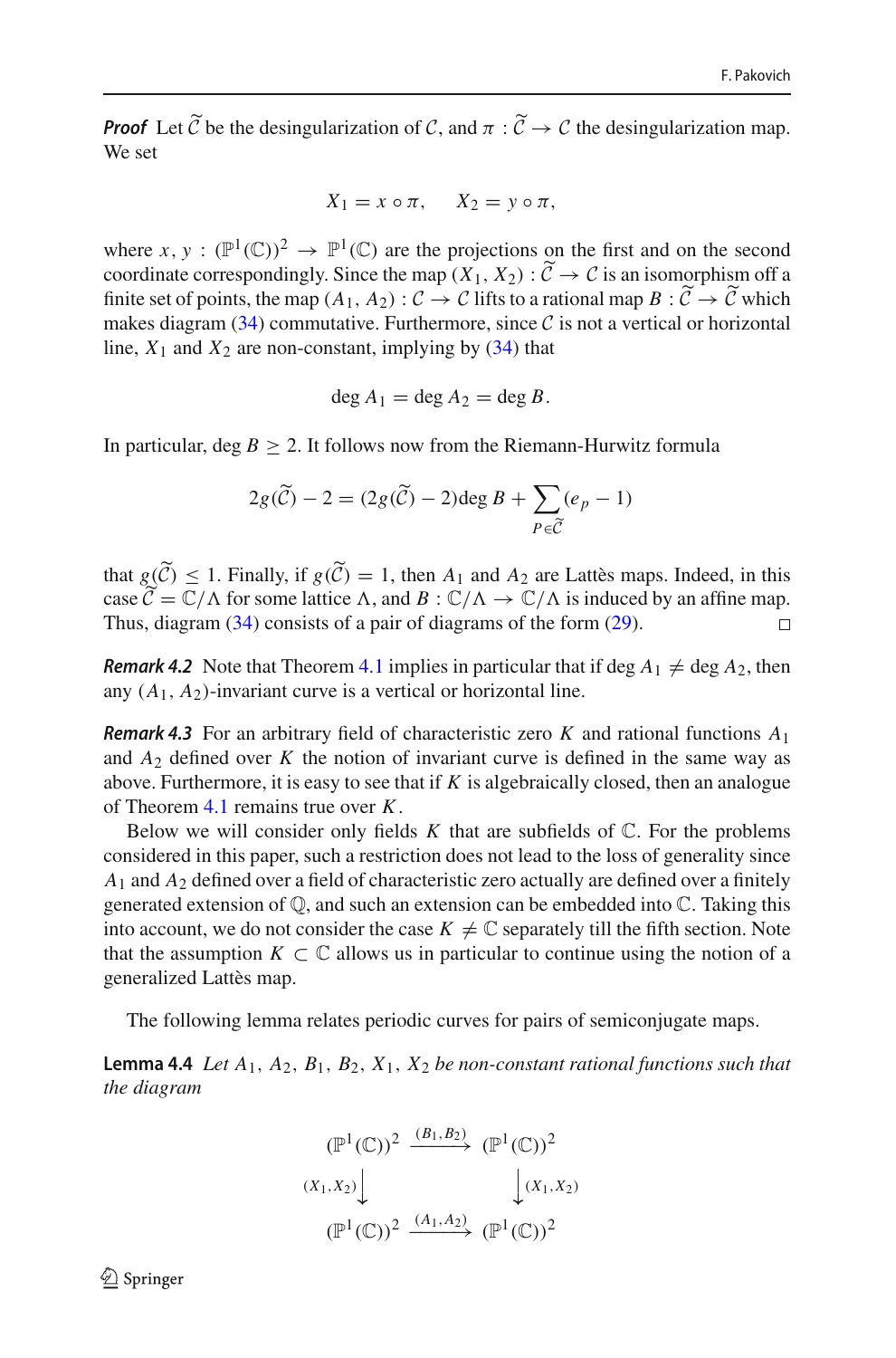*commutes. Then for any irreducible*  $(A_1, A_2)$ *-periodic (resp. preperiodic) curve*  $C$ *there exists an irreducible*  $(B_1, B_2)$ *-periodic (resp. preperiodic) curve*  $C'$  *such that*  $C = (X_1, X_2)(C').$ 

*Proof* For any irreducible curve *C* in  $(\mathbb{P}^1(\mathbb{C}))^2$  the preimage  $\mathcal{E} = (X_1, X_2)^{-1}(\mathcal{C})$ is a union of irreducible curves, and any irreducible component  $C'$  of  $E$  satisfies  $(X_1, X_2)(C') = C$ . Furthermore, if *C* satisfies  $(A_1, A_2)^{on}(C) = C$ , then *E* satisfies  $(B_1, B_2)^{\circ n}(\mathcal{E}) \subseteq \mathcal{E}$ , implying that all components of  $\mathcal{E}$  are  $(B_1, B_2)$ -preperiodic and at least one of these components is  $(B_1, B_2)$ -periodic. Similarly, if *C* is  $(A_1, A_2)$ -<br>preperiodic then any component *C'* of *F* is  $(B_1, B_2)$ -preperiodic preperiodic, then any component  $C'$  of  $\mathcal E$  is  $(B_1, B_2)$ -preperiodic.

Assuming that at least one  $(A_1, A_2)$ -invariant curve C is known, Theorem [4.1](#page-16-1) combined with Lemma [4.4](#page-17-0) permits to reduce describing  $(A_1, A_2)$ -periodic curves for a pair of functions  $A_1$ ,  $A_2$  to describing  $(B, B)$ -periodic curves for a single function *B*.

<span id="page-18-0"></span>**Corollary 4.5** *Let A*1, *A*<sup>2</sup> *be rational functions of degree at least two that are not Lattès maps, and B a fixed irreducible* (*A*1, *A*2)*-invariant curve that is not a vertical or horizontal line. Then there exist rational functions X*1, *X*2, *B such that diagram [\(5\)](#page-2-1)* commutes, the map  $t \rightarrow (X_1(t), X_2(t))$  is a parametrization of B, and any irre*ducible*  $(A_1, A_2)$ *-periodic (resp. preperiodic) curve*  $C$  *is the*  $(X_1, X_2)$ *-image of some irreducible*  $(B, B)$ *-periodic (resp. preperiodic) curve*  $C'$ . *irreducible* (*B*, *B*)*-periodic (resp. preperiodic) curve C .*

#### **4.2 The case where** *A***1,** *A***<sup>2</sup> are not generalized Lattès maps**

In this section, we describe  $(A_1, A_2)$ -invariant, periodic, and preperiodic curves in the case where  $A_1$ ,  $A_2$  are not generalized Lattès maps.

*Proof of Theorem [1.1.](#page-3-1)* It was already mentioned in the introduction, that for any rational functions  $X_1, X_2, A, B$  that make diagram [\(5\)](#page-2-1) commutative, the map  $t \rightarrow$  $(X_1(t), X_2(t))$  is a parametrization of some  $(A_1, A_2)$ -invariant curve  $C$ .

In the other direction, assume that  $C$  is an  $(A_1, A_2)$ -invariant curve. Then by The-orem [4.1](#page-16-1) there exist rational functions  $X_1$ ,  $X_2$ ,  $B$  such that diagram [\(5\)](#page-2-1) commutes and the map  $t \to (X_1(t), X_2(t))$  is a parametrization of C. Furthermore, since  $A_1$  and *A*<sup>2</sup> are not generalized Lattès maps, it follows from Proposition [3.3](#page-15-0) that there exist rational functions  $Y_i$ ,  $i = 1, 2$ , such that the diagram

<span id="page-18-1"></span>
$$
(\mathbb{P}^1(\mathbb{C}))^2 \xrightarrow{(B,B)} (\mathbb{P}^1(\mathbb{C}))^2
$$
  
\n
$$
(X_1, X_2) \downarrow \qquad \qquad (\chi_1, X_2)
$$
  
\n
$$
(\mathbb{P}^1(\mathbb{C}))^2 \xrightarrow{(A_1, A_2)} (\mathbb{P}^1(\mathbb{C}))^2
$$
  
\n
$$
(Y_1, Y_2) \downarrow \qquad \qquad (\chi_1, \chi_2)
$$
  
\n
$$
(\mathbb{P}^1(\mathbb{C}))^2 \xrightarrow{(B,B)} (\mathbb{P}^1(\mathbb{C}))^2
$$
  
\n(35)

 $\mathcal{D}$  Springer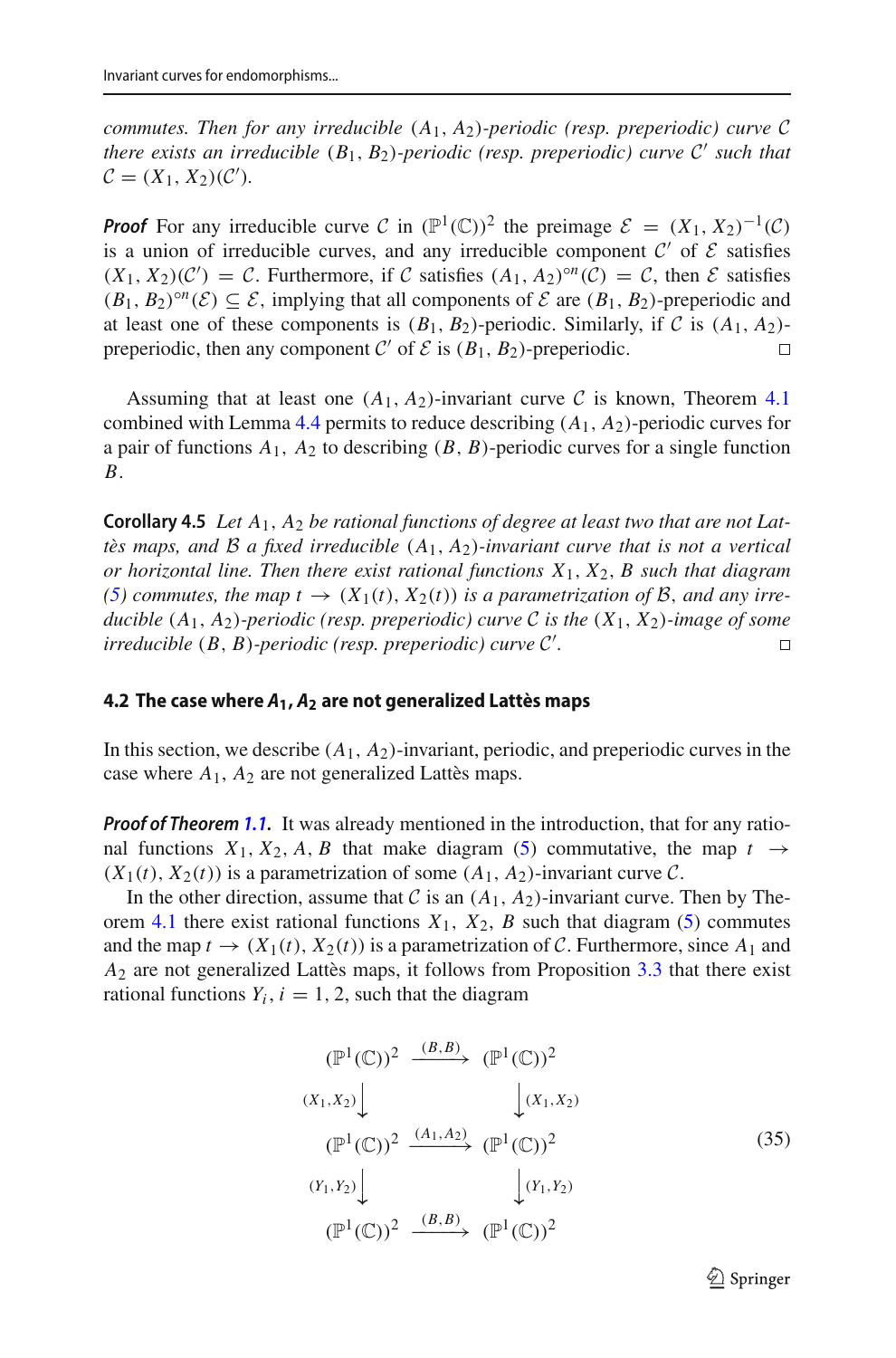commutes and the equalities

<span id="page-19-2"></span>
$$
X_i \circ Y_i = A_i^{\circ d_i}, \qquad Y_i \circ X_i = B^{\circ d_i}, \quad i = 1, 2, \tag{36}
$$

hold for some  $d_1, d_2 \geq 0$ .

Let us show that modifying  $Y_1$  and  $Y_2$  we may assume that  $d_1 = d_2$ . Suppose, say, that  $d_2 \geq d_1$ . Setting  $d = d_2$  and completing diagram [\(35\)](#page-18-1) to the diagram

$$
(\mathbb{P}^1(\mathbb{C}))^2 \xrightarrow{(B,B)} (\mathbb{P}^1(\mathbb{C}))^2
$$
  
\n
$$
(x_1, x_2) \downarrow \qquad \qquad (\mathbb{P}^1(\mathbb{C}))^2
$$
  
\n
$$
(\mathbb{P}^1(\mathbb{C}))^2 \xrightarrow{(A_1, A_2)} (\mathbb{P}^1(\mathbb{C}))^2
$$
  
\n
$$
(Y_1, Y_2) \downarrow \qquad \qquad (\mathbb{P}^1(\mathbb{C}))^2
$$
  
\n
$$
(\mathbb{P}^1(\mathbb{C}))^2 \xrightarrow{(B,B)} (\mathbb{P}^1(\mathbb{C}))^2
$$
  
\n
$$
(B^{\circ(d_2-d_1)}, z) \downarrow \qquad \qquad (\mathbb{P}^1(\mathbb{C}))^2,
$$
  
\n
$$
(\mathbb{P}^1(\mathbb{C}))^2 \xrightarrow{(B,B)} (\mathbb{P}^1(\mathbb{C}))^2,
$$

we see that for the rational functions

$$
\widetilde{Y}_1 = B^{\circ (d_2 - d_1)} \circ Y_1, \qquad \widetilde{Y}_2 = Y_2
$$

diagram [\(35\)](#page-18-1) still commutes. Moreover,

$$
X_1 \circ \widetilde{Y}_1 = X_1 \circ B^{\circ (d_2 - d_1)} \circ Y_1 = A_1^{\circ (d_2 - d_1)} \circ X_1 \circ Y_1 = A_1^d,
$$
  

$$
X_2 \circ \widetilde{Y}_2 = X_2 \circ Y_2 = A_2^d,
$$

and

$$
\widetilde{Y}_i \circ X_i = B^{\circ d}, \quad i = 1, 2.
$$

<span id="page-19-0"></span>**Theorem 4.6** *Let A*1*, A*<sup>2</sup> *be rational functions of degree at least two that are not generalized Lattès maps, and*  $C$  *an irreducible algebraic curve in*  $(\mathbb{P}^1(\mathbb{C}))^2$  *that is not a vertical or horizontal line. Then C is* (*A*1, *A*2)*-periodic if and only if there exist rational functions X*1, *X*2, *Y*1, *Y*<sup>2</sup> *such that the equalities*

<span id="page-19-1"></span>
$$
X_1 \circ Y_1 = A_1^{\circ d}, \qquad X_2 \circ Y_2 = A_2^{\circ d}, \tag{37}
$$

$$
Y_1 \circ X_1 = Y_2 \circ X_2 \tag{38}
$$

*hold for some*  $d \geq 0$ *, and the map*  $t \to (X_1(t), X_2(t))$  *is a parametrization of C. On the other hand, C is* (*A*1, *A*2)*-preperiodic if and only if there exist rational functions as above such that C is a component of the curve*  $Y_1(x) - Y_2(y) = 0$ .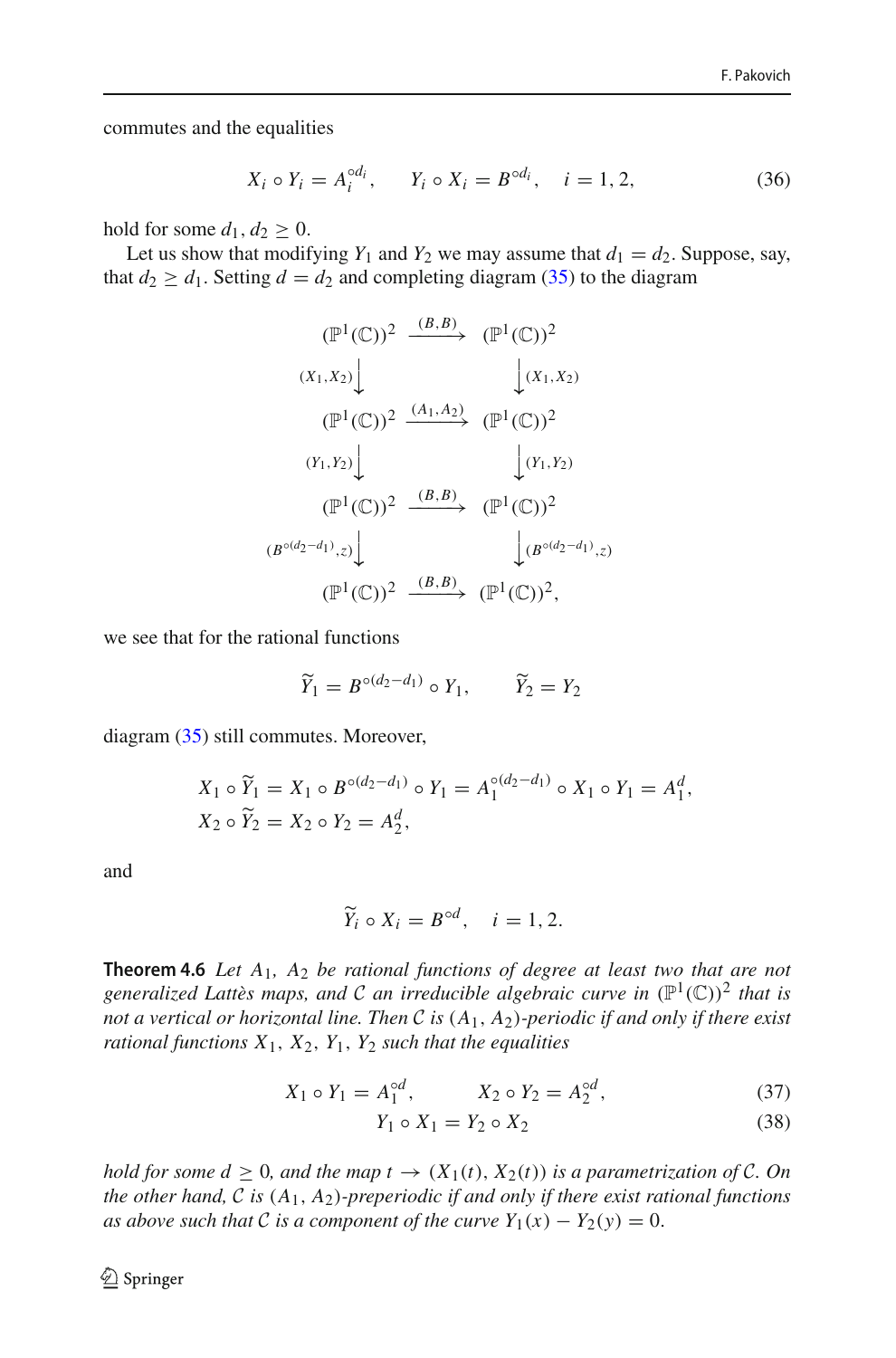**Proof** If  $(A_1, A_2)^{ol}$  (*C*) = *C* for some  $l \ge 1$ , then by Theorem [1.1](#page-3-1) there exist rational functions  $X_1, X_2, Y_1, Y_2, B$  such that the diagram

<span id="page-20-0"></span>
$$
(\mathbb{P}^{1}(\mathbb{C}))^{2} \xrightarrow{(B,B)} (\mathbb{P}^{1}(\mathbb{C}))^{2}
$$
  
\n
$$
(x_{1},x_{2}) \downarrow \qquad \qquad \downarrow (x_{1},x_{2})
$$
  
\n
$$
(\mathbb{P}^{1}(\mathbb{C}))^{2} \xrightarrow{(A_{1}^{o,l},A_{2}^{o,l})} (\mathbb{P}^{1}(\mathbb{C}))^{2}
$$
  
\n
$$
(x_{1},x_{2}) \downarrow \qquad \qquad \downarrow (x_{1},x_{2})
$$
  
\n
$$
(\mathbb{P}^{1}(\mathbb{C}))^{2} \xrightarrow{(B,B)} (\mathbb{P}^{1}(\mathbb{C}))^{2}
$$
  
\n(39)

commutes, the equalities

<span id="page-20-1"></span>
$$
X_1 \circ Y_1 = A_1^{\circ d_0 l}, \qquad X_2 \circ Y_2 = A_2^{\circ d_0 l}, \tag{40}
$$

$$
Y_1 \circ X_1 = Y_2 \circ X_2 = B^{\circ d_0} \tag{41}
$$

hold for some  $d_0 \geq 0$ , and  $t \to (X_1(t), X_2(t))$  is a parametrization of *C*. Thus, [\(37\)](#page-19-1) and [\(38\)](#page-19-1) hold for  $d = ld_0$ .

On the other hand, if  $(37)$  and  $(38)$  hold, then setting

<span id="page-20-2"></span>
$$
B = Y_1 \circ X_1 = Y_2 \circ X_2 \tag{42}
$$

we see that the diagram

$$
(\mathbb{P}^1(\mathbb{C}))^2 \xrightarrow{(B,B)} (\mathbb{P}^1(\mathbb{C}))^2
$$
  

$$
(X_1, X_2) \downarrow \qquad \qquad (\mathbb{P}^1(\mathbb{C}))^2
$$
  

$$
(\mathbb{P}^1(\mathbb{C}))^2 \xrightarrow{(A_1^{\circ d}, A_2^{\circ d})} (\mathbb{P}^1(\mathbb{C}))^2
$$

commutes, implying that the curve C parametrized by the map  $t \to (X_1(t), X_2(t))$ satisfies  $(A_1, A_2)$ <sup>od</sup> $(C) = C$ . This proves the first part of the theorem.

Assume now that  $C'$  is an  $(A_1, A_2)$ -preperiodic curve. Then there exists a curve  $C$ such that  $(A_1, A_2)^{ol}(\mathcal{C}) = \mathcal{C}$  for some  $l \ge 1$  and  $\mathcal{C}'$  is contained in the preimage of  $\mathcal{C}$ under the map  $(A_1, A_2)$ <sup>os</sup> for some  $s \ge 0$ . Therefore, by the already proved part of the theorem,  $C'$  is a component of the curve

$$
(Y_1 \circ A_1^{\circ s})(x) - (Y_2 \circ A_2^{\circ s})(y) = 0
$$

for some rational functions  $Y_1, Y_2$  satisfying  $(39)$ ,  $(40)$ ,  $(41)$ . Moreover, since the equality

$$
(A_1, A_2)^{\circ (l+s_0)}(\mathcal{C}') = (A_1, A_2)^{\circ s_0}(\mathcal{C}')
$$

<sup>2</sup> Springer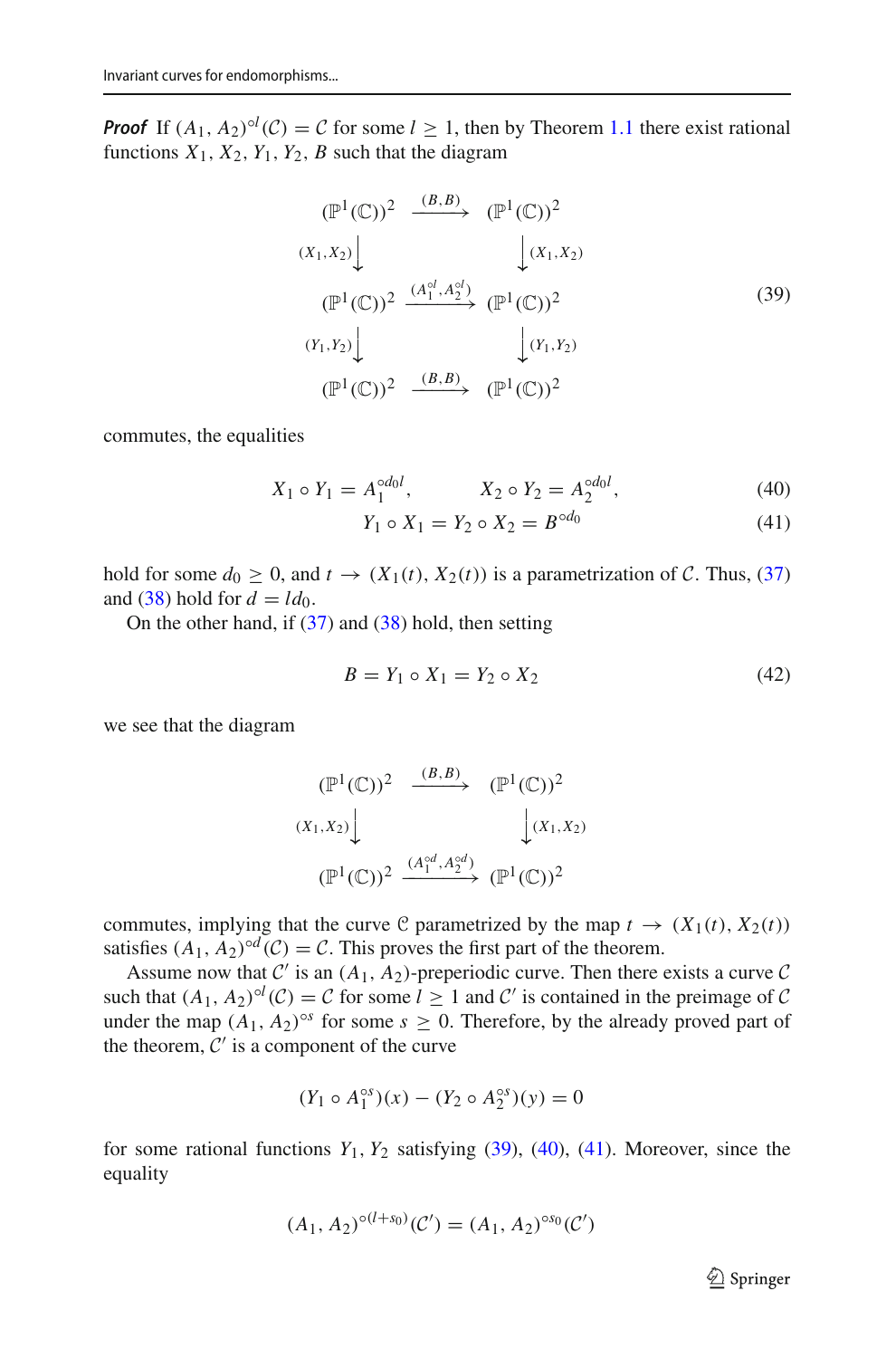implies that

$$
(A_1, A_2)^{\circ (l+s)}(\mathcal{C}') = (A_1, A_2)^{\circ s}(\mathcal{C}')
$$

for any  $s \geq s_0$ , without loss of generality we may assume that  $s = tl$  for some  $t \geq 1$ . Thus,  $C'$  is a component of the curve

$$
Y_1'(x) - Y_2'(y) = 0,
$$

where

$$
Y_1' = Y_1 \circ A_1^{\circ tl}, \quad Y_2' = Y_2 \circ A_2^{\circ tl},
$$

and the functions  $Y_1'$ ,  $Y_2'$  satisfy the required conditions [\(37\)](#page-19-1) and [\(38\)](#page-19-1), since

$$
X_i \circ Y'_i = A_i^{\circ d_0 l} \circ A_i^{\circ t l} = A_i^{\circ (d_0 + t) l}, \quad i = 1, 2,
$$

and

$$
Y_i' \circ X_i = Y_i \circ A_i^{otl} \circ X_i = Y_i \circ X_i \circ B^{ot} = B^{od_0} \circ B^{ot} = B^{od_0(d_0 + t)}, \quad i = 1, 2.
$$

Lastly, if [\(37\)](#page-19-1) and [\(38\)](#page-19-1) hold, then for *B* defined by formula [\(42\)](#page-20-2) the diagram

$$
(\mathbb{P}^1(\mathbb{C}))^2 \xrightarrow{(A_1^{\circ d}, A_2^{\circ d})} (\mathbb{P}^1(\mathbb{C}))^2
$$
  

$$
(Y_1, Y_2) \downarrow \qquad \qquad (\mathbb{P}^1(\mathbb{C}))^2
$$
  

$$
(\mathbb{P}^1(\mathbb{C}))^2 \xrightarrow{(B, B)} (\mathbb{P}^1(\mathbb{C}))^2
$$

commutes. Therefore, curve [\(11\)](#page-3-3) satisfies  $(A_1, A_2)^{\circ d}(\mathcal{E}) \subseteq \mathcal{E}$ , implying that every component of  $\mathcal{E}$  is preperiodic. component of  $\mathcal E$  is preperiodic.

*Remark 4.7* Note that for every  $(A_1, A_2)$ -invariant curve C we can find rational functions  $X_1, X_2, Y_1, Y_2, B$  satisfying conditions 1)-3) of Theorem [1.1](#page-3-1) and the additional condition that the parametrization  $t \to (X_1(t), X_2(t))$  of C is generically one-to-one, or equivalently that  $\mathbb{C}(X_1, X_2) = \mathbb{C}(z)$ . Indeed, the functions  $Y_1$  and  $Y_2$  in the proof of the necessity are constructed from the functions  $X_1$  and  $X_2$  provided by Theorem [4.1,](#page-16-1) and these functions satisfy the required condition. However, arbitrary rational func-tions satisfying [\(8\)](#page-3-0), [\(9\)](#page-3-2), [\(10\)](#page-3-2) do not necessarily satisfy condition  $\mathbb{C}(X_1, X_2) = \mathbb{C}(z)$ . A similar remark holds for Theorem [4.6.](#page-19-0)

<span id="page-21-0"></span>*Remark 4.8* Note that if under the assumptions of Theorem [1.1](#page-3-1) the functions *A*1, *A*<sup>2</sup> are defined over an algebraically closed field  $K \subset \mathbb{C}$ , then we can assume that the functions  $X_1, X_2, Y_1, Y_2, B$  are also defined over *K*. Indeed, for  $X_1, X_2, B$  this is a corollary of Theorem [4.1](#page-16-1) (see Remark [4.3\)](#page-17-1). On the other hand, if  $X_1, X_2, B$  are defined over  $K$ , then  $Y_1$ ,  $Y_2$  are also defined over  $K$  since their coefficients are given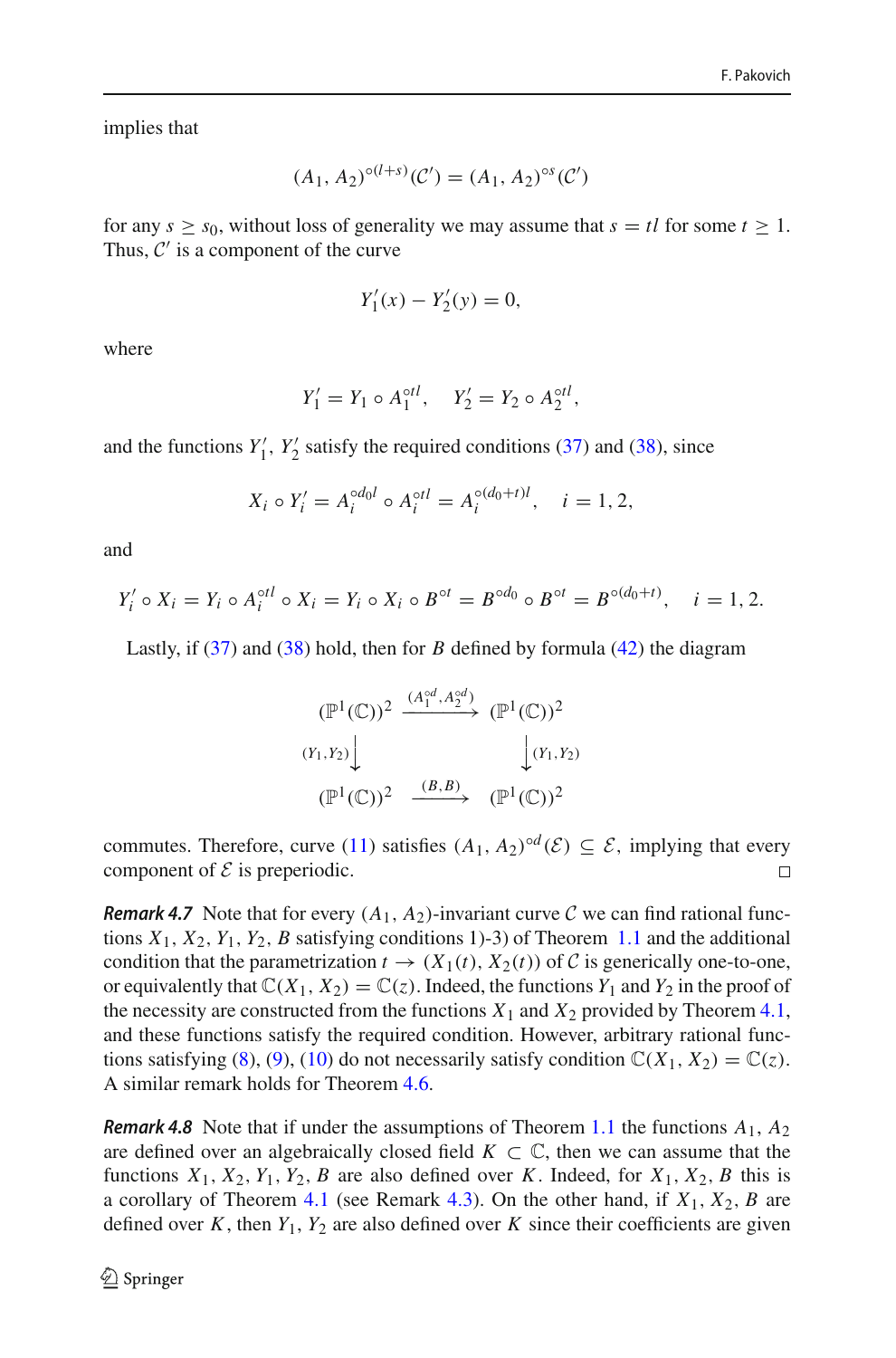by a linear system of equations over *K* obtained from the second group of equalities in [\(36\)](#page-19-2). A similar remark holds for Theorem [4.6.](#page-19-0)

## **4.3 The case where**  $A_1 = A_2$

In this section we provide an alternative description of  $(A_1, A_2)$ -invariant, periodic, and preperiodic curves in the special case  $A_1 = A_2 = A$  in terms of functions commuting with *A* or with some iterate of *A*.

*Proof of Theorem [1.2.](#page-4-0)* If *C* is  $(A, A)$ -invariant, then applying Theorem [1.1](#page-3-1) we can find rational functions  $X_1$ ,  $X_2$ ,  $Y_1$ ,  $Y_2$ ,  $B$  such that the diagram

<span id="page-22-0"></span>
$$
(\mathbb{P}^1(\mathbb{C}))^2 \xrightarrow{(B,B)} (\mathbb{P}^1(\mathbb{C}))^2
$$
  
\n
$$
(X_1, X_2) \downarrow \qquad \qquad (\mathbb{P}^1(\mathbb{C}))^2
$$
  
\n
$$
(\mathbb{P}^1(\mathbb{C}))^2 \xrightarrow{(A,A)} (\mathbb{P}^1(\mathbb{C}))^2
$$
  
\n
$$
(Y_1, Y_2) \downarrow \qquad \qquad (\mathbb{P}^1(\mathbb{C}))^2
$$
  
\n
$$
(\mathbb{P}^1(\mathbb{C}))^2 \xrightarrow{(B,B)} (\mathbb{P}^1(\mathbb{C}))^2,
$$
  
\n(43)

commutes, the equalities

$$
X_i \circ Y_i = A^{d_0}, \quad Y_i \circ X_i = B^{d_0}, \quad i = 1, 2,
$$

hold for some  $d_0 \geq 0$ , and  $t \to (X_1(t), X_2(t))$  is a parametrization of C. Completing now diagram [\(43\)](#page-22-0) to the diagram

<span id="page-22-1"></span>
$$
(\mathbb{P}^{1}(\mathbb{C}))^{2} \xrightarrow{(A,A)} (\mathbb{P}^{1}(\mathbb{C}))^{2}
$$
  
\n
$$
(Y_{1}, Y_{1}) \downarrow \qquad \qquad \downarrow (Y_{1}, Y_{1})
$$
  
\n
$$
(\mathbb{P}^{1}(\mathbb{C}))^{2} \xrightarrow{(B,B)} (\mathbb{P}^{1}(\mathbb{C}))^{2}
$$
  
\n
$$
(X_{1}, X_{2}) \downarrow \qquad \qquad \downarrow (X_{1}, X_{2})
$$
  
\n
$$
(\mathbb{P}^{1}(\mathbb{C}))^{2} \xrightarrow{(A,A)} (\mathbb{P}^{1}(\mathbb{C}))^{2}
$$
  
\n
$$
(Y_{1}, Y_{2}) \downarrow \qquad \qquad \downarrow (Y_{1}, Y_{2})
$$
  
\n
$$
(\mathbb{P}^{1}(\mathbb{C}))^{2} \xrightarrow{(B,B)} (\mathbb{P}^{1}(\mathbb{C}))^{2}
$$
  
\n
$$
(X_{1}, X_{1}) \downarrow \qquad \qquad \downarrow (X_{1}, X_{1})
$$
  
\n
$$
(\mathbb{P}^{1}(\mathbb{C}))^{2} \xrightarrow{(A,A)} (\mathbb{P}^{1}(\mathbb{C}))^{2},
$$
  
\n(4A)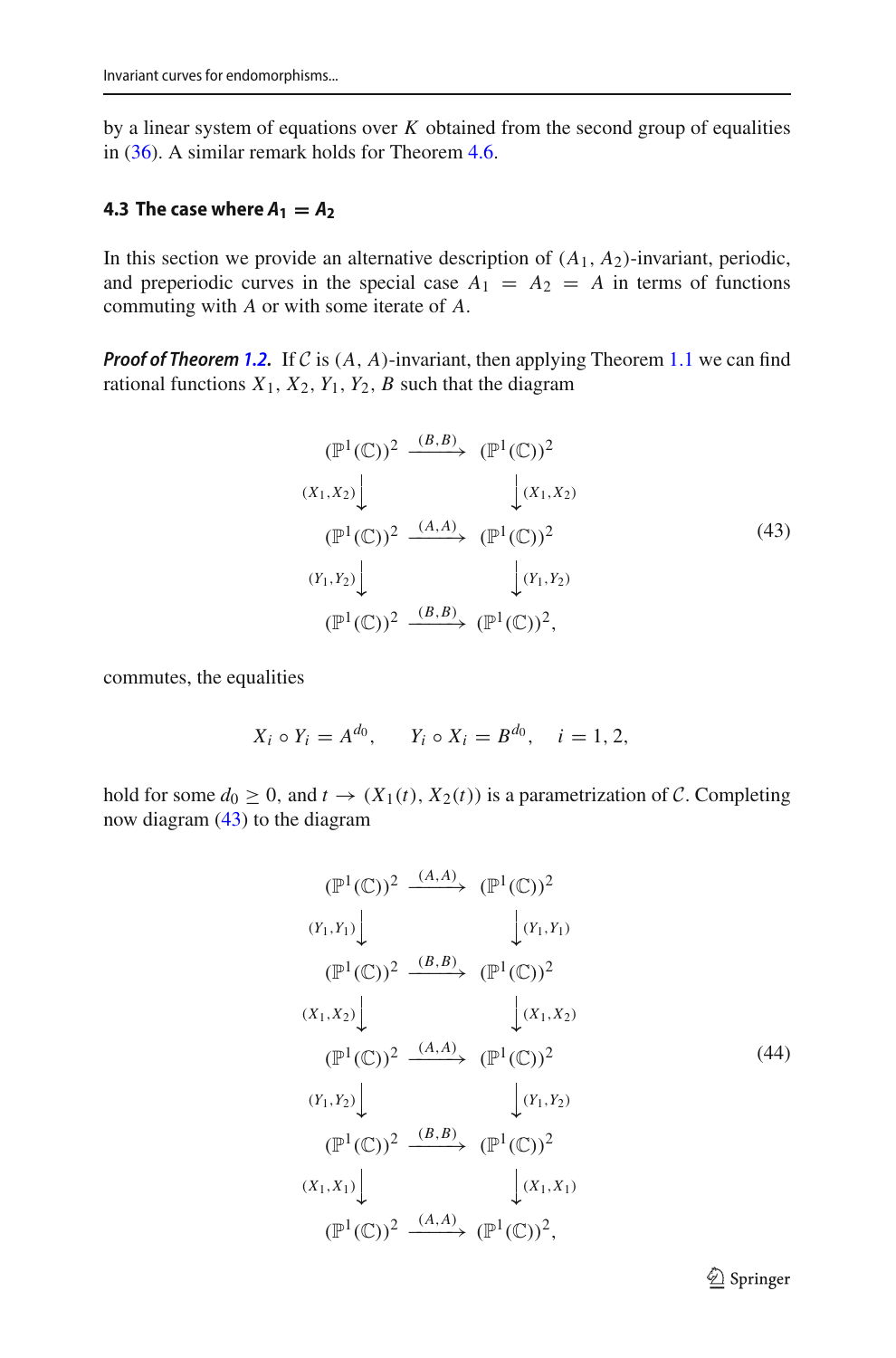and setting

<span id="page-23-4"></span>
$$
U_1 = X_1 \circ Y_1, \quad U_2 = X_2 \circ Y_1, \quad V_1 = X_1 \circ Y_1, \quad V_2 = X_1 \circ Y_2,\tag{45}
$$

we see that the diagram

<span id="page-23-0"></span>
$$
(\mathbb{P}^1(\mathbb{C}))^2 \xrightarrow{(A,A)} (\mathbb{P}^1(\mathbb{C}))^2
$$
  
\n
$$
(U_1, U_2) \downarrow \qquad \qquad (\mathbb{P}^1(U_1, U_2)
$$
  
\n
$$
(\mathbb{P}^1(\mathbb{C}))^2 \xrightarrow{(A,A)} (\mathbb{P}^1(\mathbb{C}))^2
$$
  
\n
$$
(V_1, V_2) \downarrow \qquad \qquad (\mathbb{V}_1, V_2)
$$
  
\n
$$
(\mathbb{P}^1(\mathbb{C}))^2 \xrightarrow{(A,A)} (\mathbb{P}^1(\mathbb{C}))^2
$$
  
\n(46)

commutes, implying that  $U_1$ ,  $U_2$ ,  $V_1$ ,  $V_2$  commute with  $A$ .

Furthermore, we have:

$$
V_i \circ U_i = X_1 \circ Y_i \circ X_i \circ Y_1 = X_1 \circ B^{\circ d_0} \circ Y_1 = A^{\circ d_0} \circ X_1 \circ Y_1 = A^{\circ 2d_0}, \quad i = 1, 2,
$$

and

$$
U_i \circ V_i = X_i \circ Y_1 \circ X_1 \circ Y_i = X_i \circ B^{\circ d_0} \circ Y_i = A^{\circ d_0} \circ X_i \circ Y_i = A^{\circ 2d_0}, \quad i = 1, 2,
$$

implying that equalities [\(12\)](#page-4-2) and [\(13\)](#page-4-2) hold for  $d = 2d_0$ . Finally, since obviously  $(Y_1, Y_1)(\Delta) = \Delta$ , the equality

<span id="page-23-1"></span>
$$
(U_1, U_2)(\Delta) = (X_1, X_2)(\Delta) = C \tag{47}
$$

holds, that is,  $t \to (U_1(t), U_2(t))$  is a parametrization of C. This proves the necessity.

The sufficiency follows merely from the commutativity of the top square of diagram [\(46\)](#page-23-0), which in turn follows from the assumption that  $U_1$  and  $U_2$  commute with  $A$ .  $\Box$ 

*Remark 4.9* Note that for  $A_2 \neq A_1$  an analogue of diagram [\(44\)](#page-22-1) is obtained by changing  $(Y_1, Y_1)$  to  $(Y_1, Y_2)$  and  $(X_1, X_1)$  to  $(X_1, X_2)$ . Nevertheless, equality [\(47\)](#page-23-1) does not hold anymore since  $(Y_1, Y_2)(\Delta) \neq \Delta$ .

<span id="page-23-3"></span>**Theorem 4.10** *Let A be a rational function of degree at least two that is not a generalized Lattès map, and C an irreducible algebraic curve in*  $(\mathbb{P}^1(\mathbb{C}))^2$  *that is not a vertical or horizontal line. Then C is* (*A*, *A*)*-periodic if and only if there exist rational functions U*1, *U*2, *V*1, *V*<sup>2</sup> *commuting with some iterate of A such that the equalities*

<span id="page-23-2"></span>
$$
U_1 \circ V_1 = U_2 \circ V_2 = A^{\circ d}, \tag{48}
$$

$$
V_1 \circ U_1 = V_2 \circ U_2 = A^{\circ d} \tag{49}
$$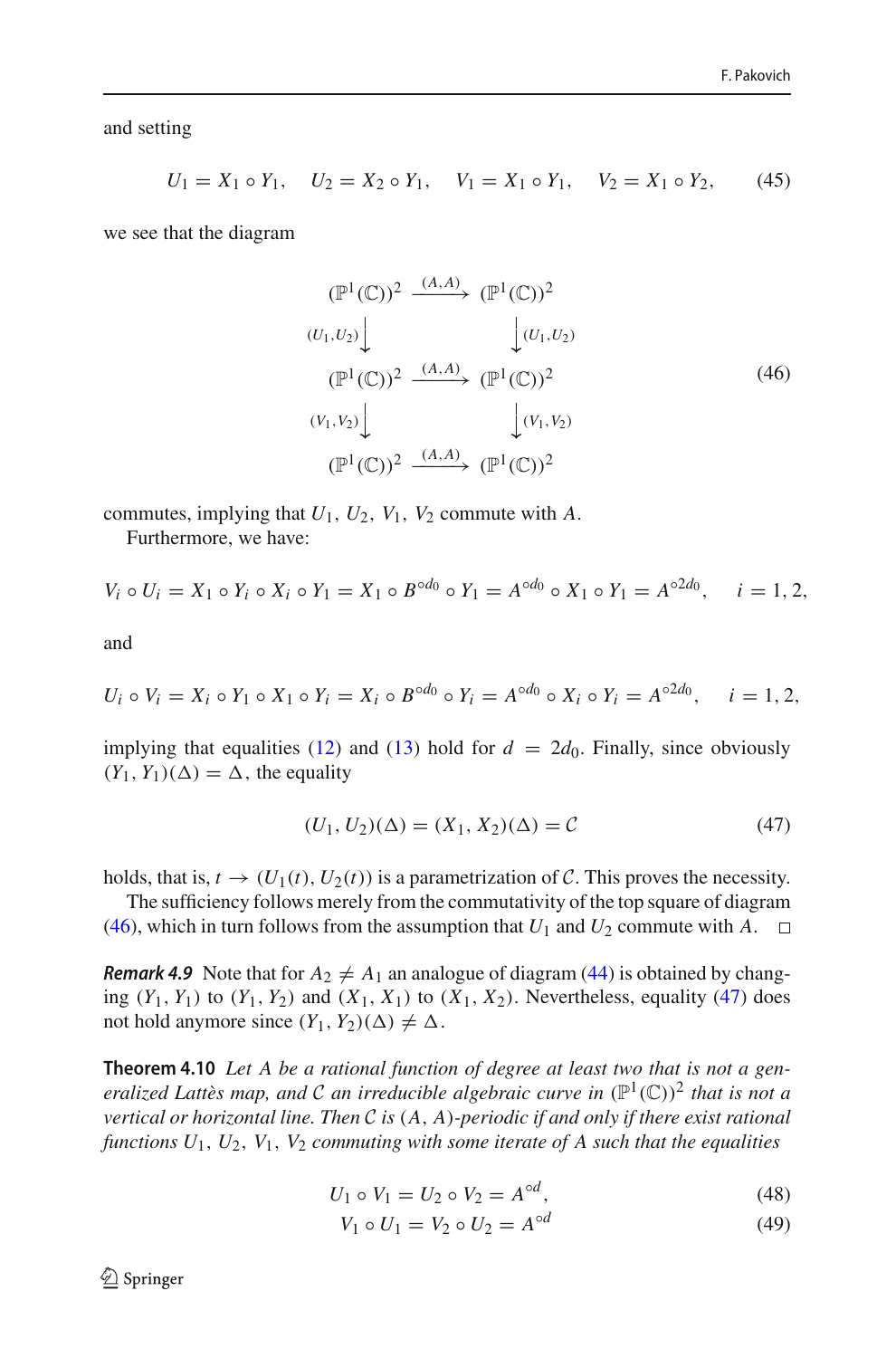*hold for some*  $d \geq 0$  *and the map*  $t \to (U_1(t), U_2(t))$  *is a parametrization of C. On the other hand, C is* (*A*, *A*)*-preperiodic if and only if there exist rational functions as above such that C is a component of the curve*  $V_1(x) - V_2(y) = 0$ .

*Proof.* The first part of the theorem follows directly from Theorem [1.2,](#page-4-0) so we only must prove the second part.

The sufficiency follows from the commutativity of the diagram

$$
(\mathbb{P}^1(\mathbb{C}))^2 \xrightarrow{(A^{\circ d}, A^{\circ d})} (\mathbb{P}^1(\mathbb{C}))^2
$$
  

$$
(V_1, V_2) \downarrow \qquad \qquad \downarrow (V_1, V_2)
$$
  

$$
(\mathbb{P}^1(\mathbb{C}))^2 \xrightarrow{(A^{\circ d}, A^{\circ d})} (\mathbb{P}^1(\mathbb{C}))^2
$$

in the same way as in the proof of Theorem [4.6.](#page-19-0) To prove the necessity, let us observe that equality [\(13\)](#page-4-2) implies, in the notation of the proof of Theorem [1.2,](#page-4-0) that the invariant curve [\(47\)](#page-23-1) is a component of the curve defined by the equation

$$
V_1(x) - V_2(y) = 0.
$$

Therefore, if  $C'$  is an  $(A, A)$ -preperiodic curve, then  $C'$  is a component of the curve

$$
(V_1 \circ A^{\circ s})(x) - (V_2 \circ A^{\circ s})(y) = 0
$$

for some  $s \geq 0$  and rational functions  $V_1$ ,  $V_2$ , which commute with  $A^{\circ l}$  for some  $l \geq 1$ and satisfy [\(48\)](#page-23-2), [\(49\)](#page-23-2). Furthermore, as in the proof of Theorem [4.6,](#page-19-0) without loss of generality we may assume that  $C'$  is a component of

$$
V_1'(x) - V_2'(y) = 0,
$$

where

$$
V_1' = V_1 \circ A^{\circ t l}, \quad V_2' = V_2 \circ A^{\circ t l}
$$

fo some  $t \ge 1$ . Finally,  $V'_1$  and  $V'_2$  commute with  $A^{\circ l}$  and satisfy

$$
U_i \circ V'_i = A^{\circ (d+tl)}, \quad i = 1, 2,
$$
  
\n
$$
V'_i \circ U_i = V_i \circ A^{\circ tl} \circ U_i = A^{\circ tl} \circ V_i \circ U_i = A^{\circ tl} \circ A^{\circ d} = A^{\circ (d+tl)}, \quad i = 1, 2.
$$

<span id="page-24-0"></span>*Remark 4.11* Note that since the functions  $U_1, U_2, V_1, V_2$  in Theorem [1.2](#page-4-0) and Theorem [4.10](#page-23-3) commute with some iterate of *A*, and *A* is not special, it follows from the Ritt theorem about commuting rational functions [\[32](#page-47-23)] that each of the functions  $U_1, U_2, V_1, V_2$  has a common iterate with *A*.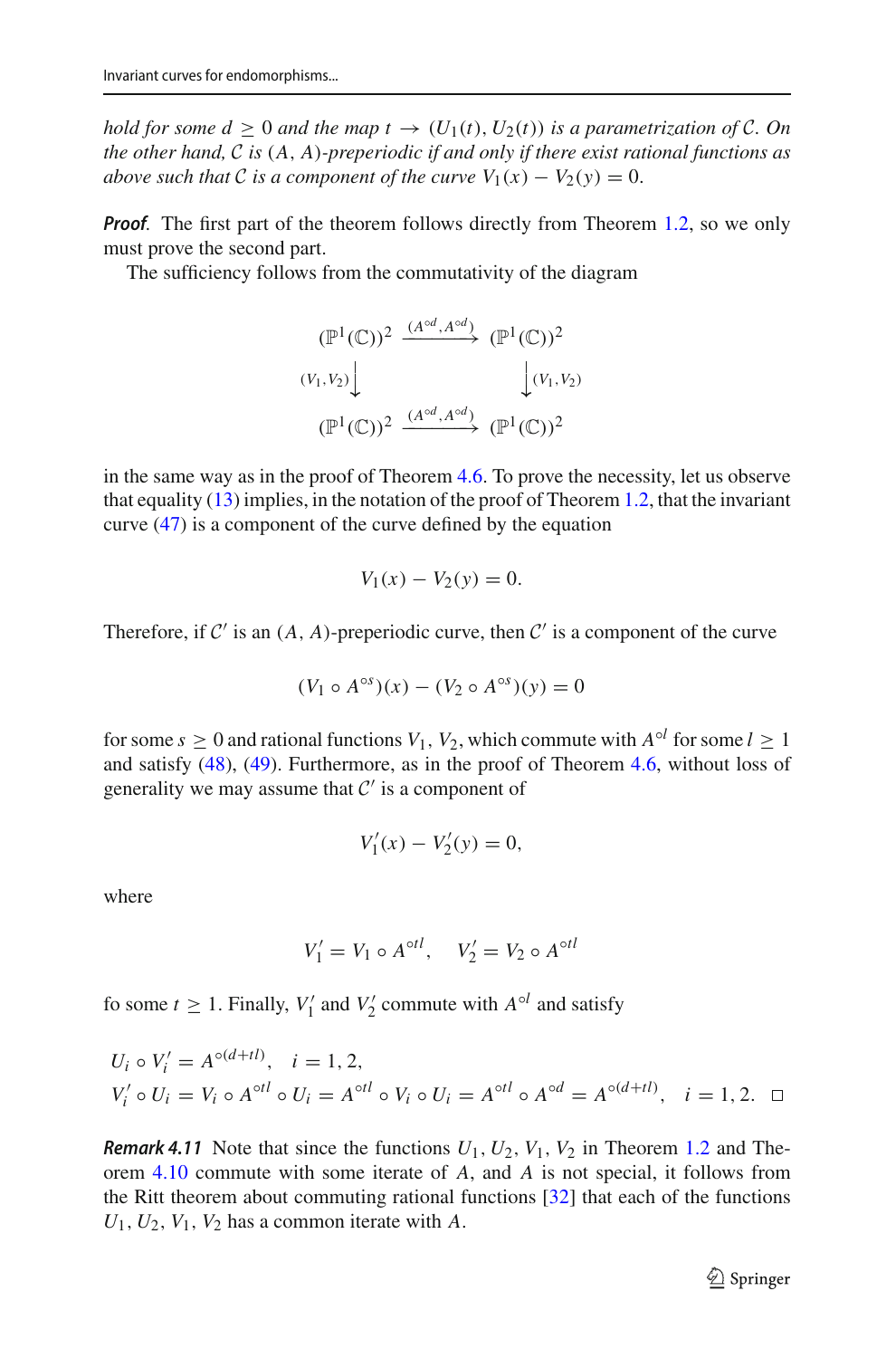*Remark 4.12* Note that if under the assumptions of Theorem [1.2](#page-4-0) the function *A* is defined over an algebraically closed field  $K \subset \mathbb{C}$ , then we can assume that the functions  $U_1$ ,  $U_2$ ,  $V_1$ ,  $V_2$  are also defined over *K*. Indeed, the functions  $U_1$ ,  $U_2$ ,  $V_1$ ,  $V_2$  are given by equality [\(45\)](#page-23-4), and the functions  $X_1, X_2, Y_1, Y_2$  can be defined over *K* by Remark [4.8.](#page-21-0) A similar remark holds for Theorem [4.10.](#page-23-3)

## **4.4 Description of**  $(A_1, A_2)$ -invariant curves for non-special  $A_1, A_2$

In this section, we show that describing  $(A_1, A_2)$ -periodic and preperiodic curves for non-special  $A_1$ ,  $A_2$  can be reduced to the case where  $A_1$  and  $A_2$  are not generalized Lattès maps.

<span id="page-25-3"></span>**Lemma 4.13** *Let U*, *V*, *X be rational functions such that*  $X = U \circ V$ . *Then*  $\mathbb{O}_2^U \preceq \mathbb{O}_2^X$ . *Moreover, if*  $\mathcal{O}_2^U = \mathcal{O}_2^X$ *, then*  $\mathcal{O}_2^V \preceq \mathcal{O}_1^U$ *.* 

*Proof* Since  $X: \mathcal{O}_1^X \to \mathcal{O}_2^X$  is a covering map, it follows from Corollary [2.3](#page-8-4) that

<span id="page-25-0"></span>
$$
U: U^* \mathcal{O}_2^X \to \mathcal{O}_2^X, \quad V: \mathcal{O}_1^X \to U^* \mathcal{O}_2^X \tag{50}
$$

are covering maps. Therefore, since

$$
U: \mathcal{O}_1^U \to \mathcal{O}_2^U, \quad V: \mathcal{O}_1^V \to \mathcal{O}_2^V
$$

also are covering maps, the relation  $\mathcal{O}_2^U \leq \mathcal{O}_2^X$  holds by [\(26\)](#page-9-1). Moreover, in addition, we see that

<span id="page-25-2"></span>
$$
\mathcal{O}_1^U \preceq U^* \mathcal{O}_2^X, \quad \mathcal{O}_2^V \preceq U^* \mathcal{O}_2^X. \tag{51}
$$

It follows from formula [\(21\)](#page-7-1) applied to the first covering in [\(50\)](#page-25-0) that

$$
\chi(U^*\mathbb{O}_2^X) = \deg U \cdot \chi(\mathbb{O}_2^X).
$$

Since, on the other hand,

$$
\chi(\mathcal{O}_1^U) = \deg U \cdot \chi(\mathcal{O}_2^U),
$$

we see that if  $\mathcal{O}_2^U = \mathcal{O}_2^X$ , then

<span id="page-25-1"></span>
$$
\chi(\mathcal{O}_1^U) = \chi(U^*\mathcal{O}_2^X). \tag{52}
$$

<span id="page-25-4"></span>Since for any pair of orbifolds satisfying  $\widetilde{\Theta} \preceq \Theta$  the equality  $\chi(\widetilde{\Theta}) = \chi(\Theta)$  holds if and only if  $\widetilde{\mathcal{O}} = \mathcal{O}$ , equality [\(52\)](#page-25-1) and the first relation in [\(51\)](#page-25-2) imply that  $\mathcal{O}_1^U = U^* \mathcal{O}_2^X$ . It follows now from the second relation in [\(51\)](#page-25-2) that  $\mathcal{O}_2^V \leq \mathcal{O}_1^U$ .  $\Box$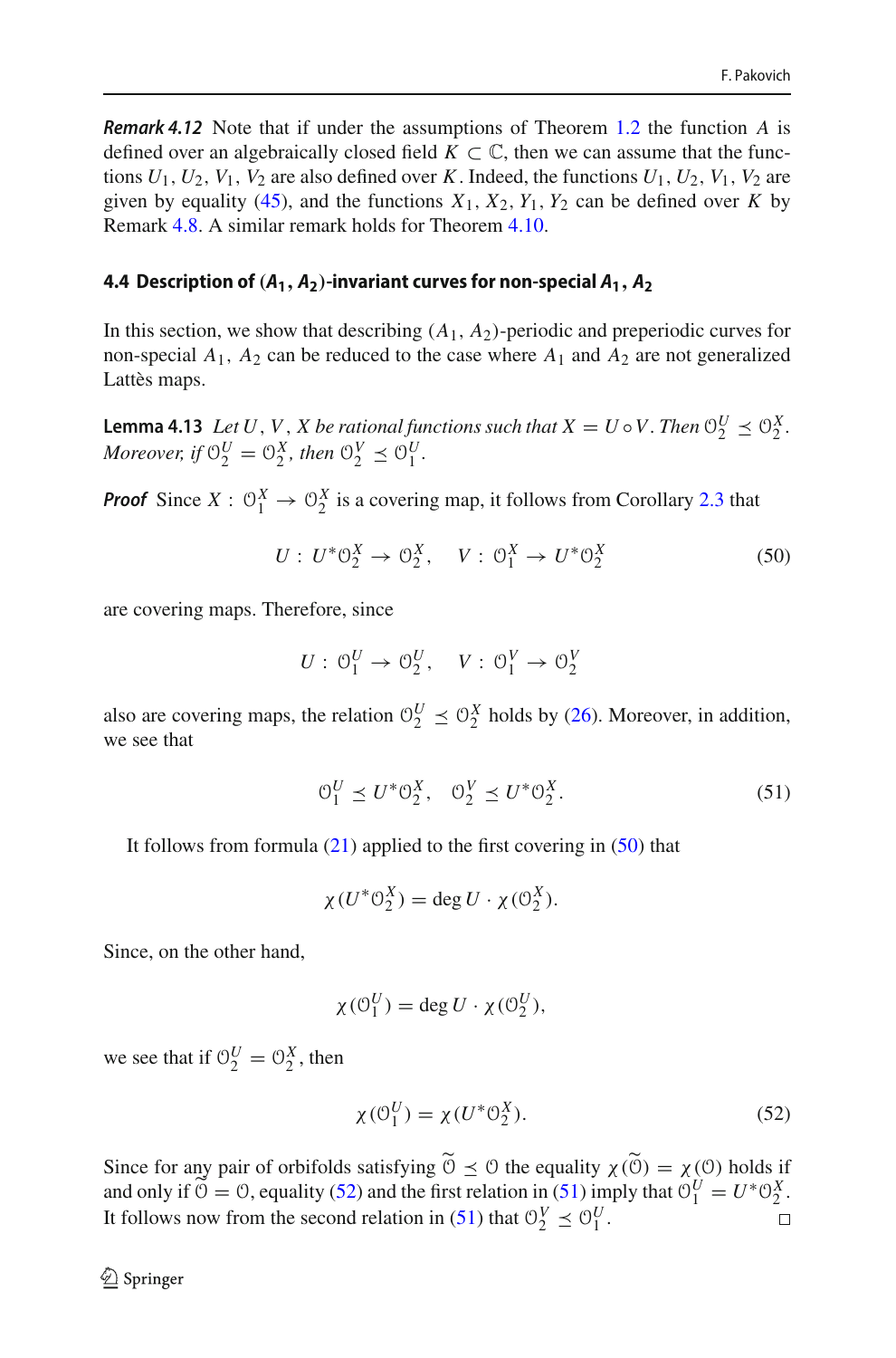**Theorem 4.14** *Let A be a non-special rational function of degree at least two, and B a rational function that makes the diagram*

<span id="page-26-0"></span>
$$
\mathbb{P}^{1}(\mathbb{C}) \xrightarrow{B} \mathbb{P}^{1}(\mathbb{C})
$$
\n
$$
\theta_{\mathcal{O}_{0}^{A}} \downarrow \qquad \qquad \downarrow \theta_{\mathcal{O}_{0}^{A}} \qquad (53)
$$
\n
$$
\mathbb{P}^{1}(\mathbb{C}) \xrightarrow{A} \mathbb{P}^{1}(\mathbb{C}).
$$

*commutative. Then the orbifold*  $\mathcal{O}_0^B$  *is the non-ramified sphere.* 

*Proof* Let us complete diagram [\(53\)](#page-26-0) to the diagram



and set

$$
X = \theta_{\mathcal{O}_0^A} \circ \theta_{\mathcal{O}_0^B}.
$$

Let us observe first that  $\widetilde{\mathcal{O}}_0^B = \mathbb{P}^1(\mathbb{C})$ , implying that the functions  $\theta_{\mathcal{O}_0^B}$  and *X* are rational. Indeed, since  $\chi(\mathcal{O}_0^B) \geq 0$ , otherwise  $\widetilde{\mathcal{O}}_0^B = \mathbb{C}$ ,  $C = az + b$  for some  $a, b \in \mathbb{C}$ , and  $\theta_{\mathbb{O}_{0}^{B}}$  and *X* are doubly periodic meromorphic function with respect to some lattice  $\Lambda$ . Therefore, in this case diagram [\(29\)](#page-11-3) commutes for some holomorphic function  $\Theta$ , in contradiction with the assumption that *A* is not a Lattès map.

Since the quadruples  $A$ ,  $\theta_{\mathcal{O}_0^A}$ ,  $\theta_{\mathcal{O}_0^A}$ ,  $B$  and  $B$ ,  $\theta_{\mathcal{O}_0^B}$ ,  $\theta_{\mathcal{O}_0^B}$ ,  $C$  are good solutions of [\(28\)](#page-9-0) by Theorem [2.8,](#page-12-0) the quadruple *A*, *X*, *X*,*C* is also a good solution of [\(28\)](#page-9-0) by Theo-rem [2.6,](#page-10-1) implying that  $A: \mathbb{O}_2^X \to \mathbb{O}_2^X$  is a minimal holomorphic map by Theorem [2.4.](#page-10-2) Therefore,

$$
\mathcal{O}_2^X \preceq \mathcal{O}_0^A
$$

by Theorem [2.7.](#page-11-2) Since

$$
0_2^{\theta_{0_0^A}} \preceq 0_2^X
$$

by the first part of Lemma [4.13](#page-25-3) and

$$
\mathcal{O}_2^{\theta_{\mathcal{O}_0^A}} = \mathcal{O}_0^A
$$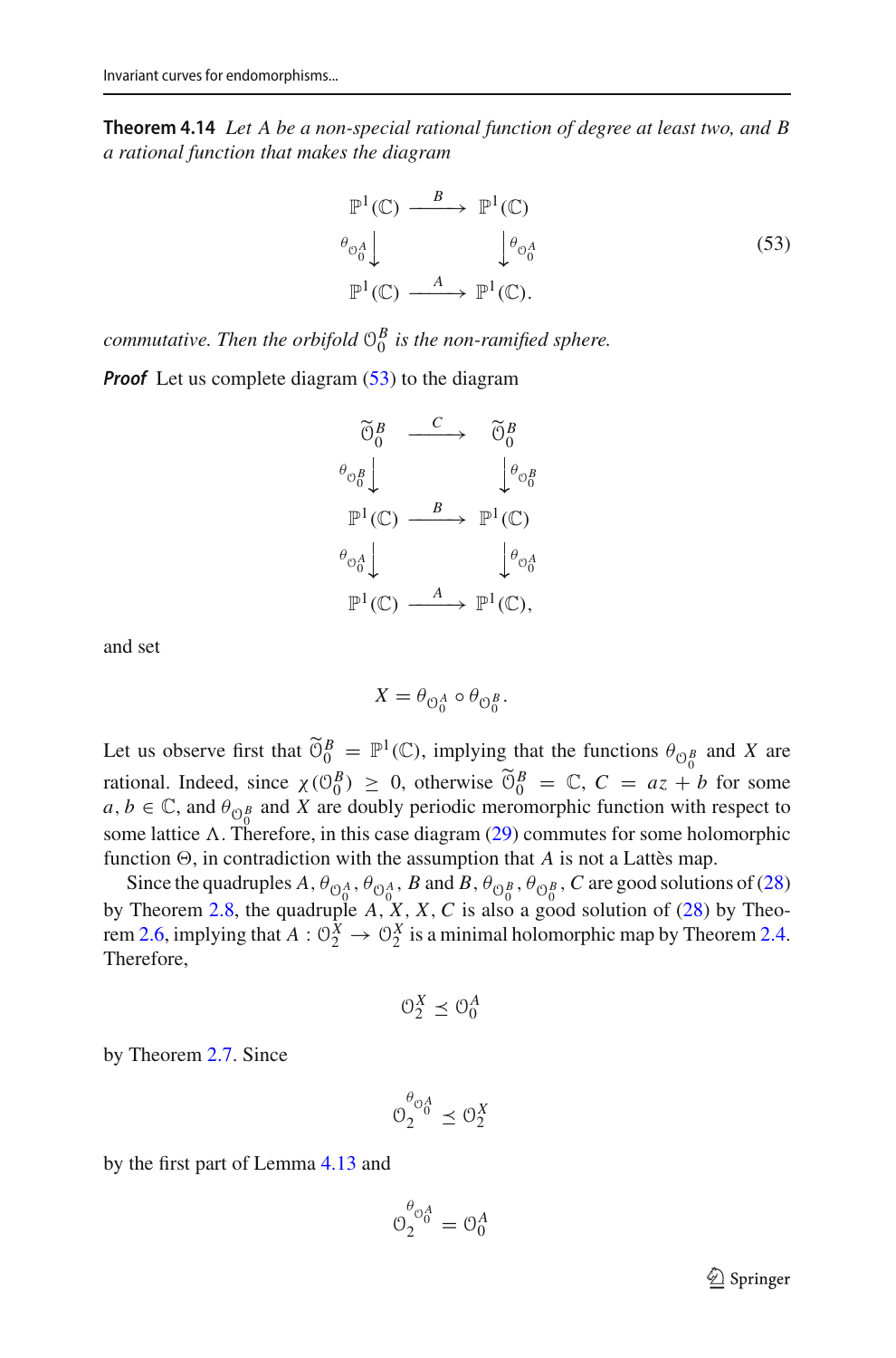by [\(27\)](#page-9-2), this implies that

<span id="page-27-1"></span>
$$
\mathcal{O}_2^X = \mathcal{O}_0^A. \tag{54}
$$

Finally, it follows from [\(54\)](#page-27-1) by the second part of Lemma [4.13](#page-25-3) that

$$
\mathcal{O}_2^{\theta_{\mathcal{O}_0^B}} \preceq \mathcal{O}_1^{\theta_{\mathcal{O}_0^A}},
$$

<span id="page-27-0"></span>implying that  $\mathcal{O}_0^B$  is non-ramified by [\(27\)](#page-9-2).

**Theorem 4.15** *Let A*1*, A*<sup>2</sup> *be non-special rational functions of degree at least two. Then there exist rational functions X*1*, X*2*, B*1*, B*<sup>2</sup> *such that X*1*, X*<sup>2</sup> *are Galois coverings of*  $\mathbb{P}^1(\mathbb{C})$  *by*  $\mathbb{P}^1(\mathbb{C})$ *, B*<sub>1</sub>*, B*<sub>2</sub> *are not generalized Lattès maps, the diagram* 

$$
(\mathbb{P}^1(\mathbb{C}))^2 \xrightarrow{(B_1, B_2)} (\mathbb{P}^1(\mathbb{C}))^2
$$
  

$$
(X_1, X_2) \downarrow \qquad \qquad (\mathbb{P}^1(\mathbb{C}))^2
$$
  

$$
(\mathbb{P}^1(\mathbb{C}))^2 \xrightarrow{(A_1, A_2)} (\mathbb{P}^1(\mathbb{C}))^2
$$

*commutes, and every irreducible* (*A*1, *A*1)*-periodic (resp. preperiodic) curve is the* (*X*1, *X*2)*-image of some irreducible* (*B*1, *B*2)*-periodic (resp. preperiodic) curve.*

*Proof* Applying Theorem [4.14](#page-25-4) to  $A_1$  and  $A_2$ , we obtain the commutative diagram

$$
(\mathbb{P}^1(\mathbb{C}))^2 \xrightarrow{(B_1, B_2)} (\mathbb{P}^1(\mathbb{C}))^2
$$
  

$$
(\mathbb{P}_0{}_{0}^{A_1}, \mathbb{P}_0{}_{0}^{A_2}) \downarrow \qquad \qquad (\mathbb{P}^1(\mathbb{C}))^2 \xrightarrow{(\mathbb{A}_1, \mathbb{A}_2)} (\mathbb{P}^1(\mathbb{C}))^2,
$$
  

$$
(\mathbb{P}^1(\mathbb{C}))^2 \xrightarrow{(\mathbb{A}_1, \mathbb{A}_2)} (\mathbb{P}^1(\mathbb{C}))^2,
$$

where  $B_1$ .,  $B_2$  are not generalized Lattès map, and the use of Lemma [4.4](#page-17-0) finishes the proof.  $\Box$ 

<span id="page-27-2"></span>*Remark 4.16* Note that in fact we proved a more precise version of Theorem [4.15](#page-27-0) with the concrete representation

$$
X_1 = \theta_{\bigcirc_0^{A_1}} , \quad X_2 = \theta_{\bigcirc_0^{A_2}}
$$

suitable for applications.

# **5 Points with Zariski dense orbits**

#### **5.1 Canonical heights and semiconjugacy**

Let *K* be a field of characteristic zero, which is assumed to be a subfield of  $\mathbb C$  finitely generated over  $\mathbb{Q}$ , and  $A \in K(z)$  a non-special rational function of degree  $n \geq 2$ . In

 $\Box$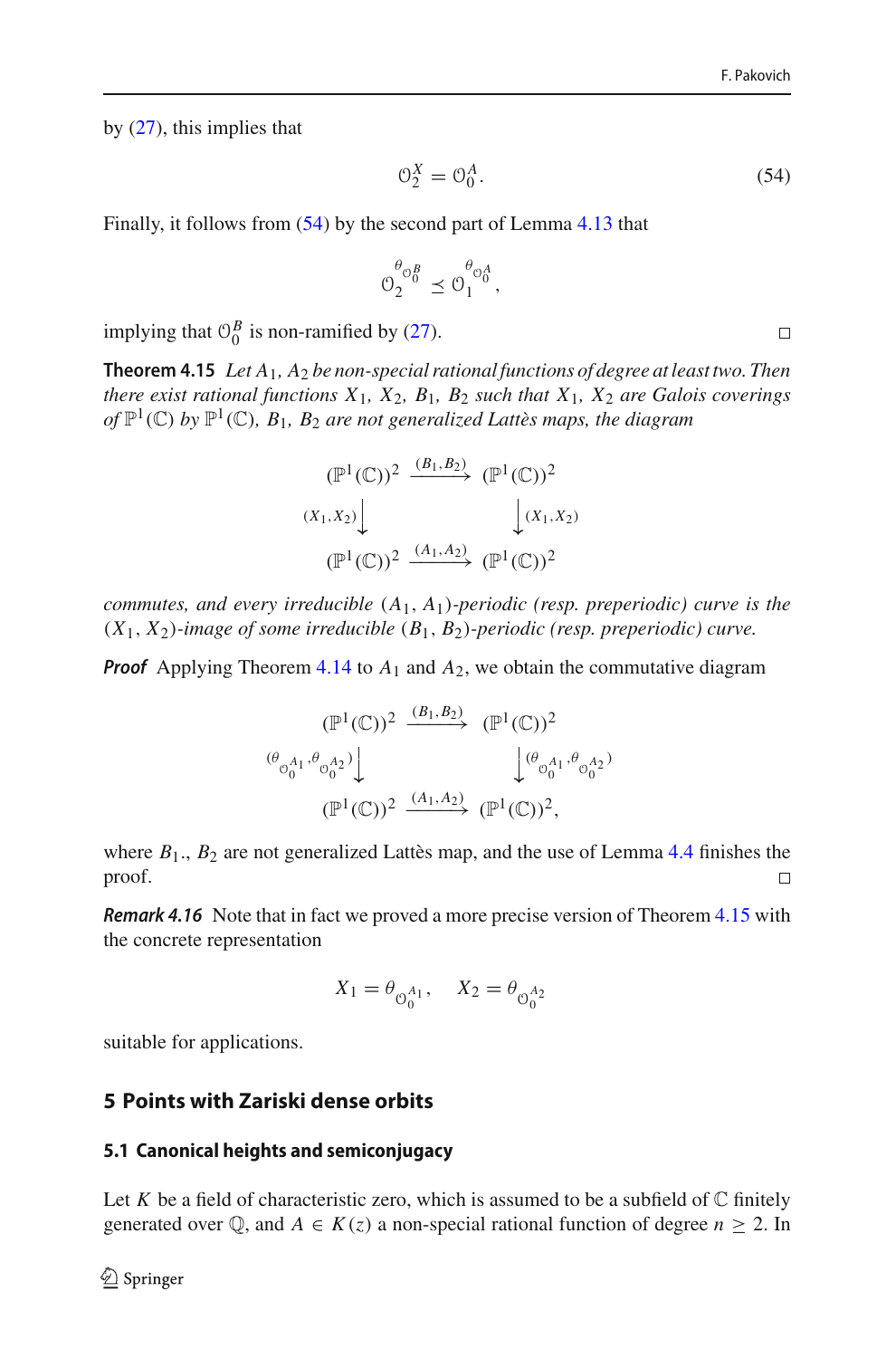this section, we give a criterion for the  $(A, A)$ -orbit of a point  $(x_0, y_0) \in (\mathbb{P}^1(\overline{K}))^2$ to be Zariski dense in  $(\mathbb{P}^1(\mathbb{C}))^2$  in terms of canonical heights of  $x_0$  and  $y_0$ . As an application, we prove a version of a conjecture of Zhang on the existence of rational points with Zariski dense forward orbits for endomorphisms of  $(\mathbb{P}^1(K))^2$ . We first assume that  $K$  is a number field and use the Weil height. Then we explain how to extend our results to the general case using the Moriwaki height.

Let *K* be a number field. For  $x \in \mathbb{P}^1(\overline{K})$  we denote by  $h(x)$  the (logarithmic) Weil height of *x*. We recall that for any rational function  $R \in \overline{K}(z)$  of degree *m* there exists a constant  $C_1 > 0$  depending only on R such that for every  $x \in \mathbb{P}^1(\overline{K})$  the inequality

<span id="page-28-2"></span>
$$
|h(R(x)) - mh(x)| < C_1 \tag{55}
$$

holds. Furthermore, by the Northcott theorem, for any numbers  $D_1, D_2 > 0$  there are only finitely many points  $x \in \mathbb{P}^1(\overline{K})$  satisfying the conditions

$$
h(x) \le D_1, \quad [\mathbb{Q}(x) : \mathbb{Q}] \le D_2
$$

(see e.g. [\[33](#page-47-24)]).

Following [\[2\]](#page-47-25), for  $A \in \overline{K}(z)$  of degree  $n \geq 2$  we define the canonical height (associated to *A*) of a point  $x \in \mathbb{P}^1(\overline{K})$  as the limit

<span id="page-28-4"></span>
$$
\widehat{h}_A(x) = \lim_{r \to \infty} \frac{h(A^{\circ r}(x))}{n^r}.
$$
\n(56)

We recall the following properties of the canonical height [\[2](#page-47-25)[,33](#page-47-24)]. First, for every  $x \in \mathbb{P}^1(\overline{K})$  the equality

<span id="page-28-0"></span>
$$
\widehat{h}_A(A(x)) = n\widehat{h}_A(x) \tag{57}
$$

holds. Second, there is a constant  $C_2 > 0$  depending only on *A* such that

<span id="page-28-1"></span>
$$
|h_A(x) - h(x)| < C_2 \tag{58}
$$

for every  $x \in \mathbb{P}^1(\overline{K})$ . Third, a point  $x \in \mathbb{P}^1(\overline{K})$  is A-preperiodic if and only if  $\hat{h}_A(x) = 0$ . Finally, we mention that the function  $\hat{h}_A : \mathbb{P}^1(\overline{K}) \to \mathbb{R}$  is defined by the conditions  $(57)$  and  $(58)$  in a unique way.

Note that [\(55\)](#page-28-2) and [\(58\)](#page-28-1) imply that for any  $R \in \overline{K}(z)$  of degree *m* there exists a constant  $C_3 > 0$  depending only on *A* and *R* such that

<span id="page-28-5"></span>
$$
|\widehat{h}_A(R(x)) - m\widehat{h}_A(x)| < C_3 \tag{59}
$$

for every  $x \in \mathbb{P}^1(\overline{K})$ . Specifically,

<span id="page-28-3"></span>
$$
|\widehat{h}_A(R(x)) - m\widehat{h}_A(x)| < |\widehat{h}_A(R(x)) - h(R(x))| + |h(R(x)) - m\widehat{h}_A(x)| |\widehat{h}_A(R(x)) - h(R(x))| + |h(R(x)) - mh(x)| + |mh(x) - m\widehat{h}_A(x)| < C_2 + C_1 + mC_2.
$$

 $\mathcal{D}$  Springer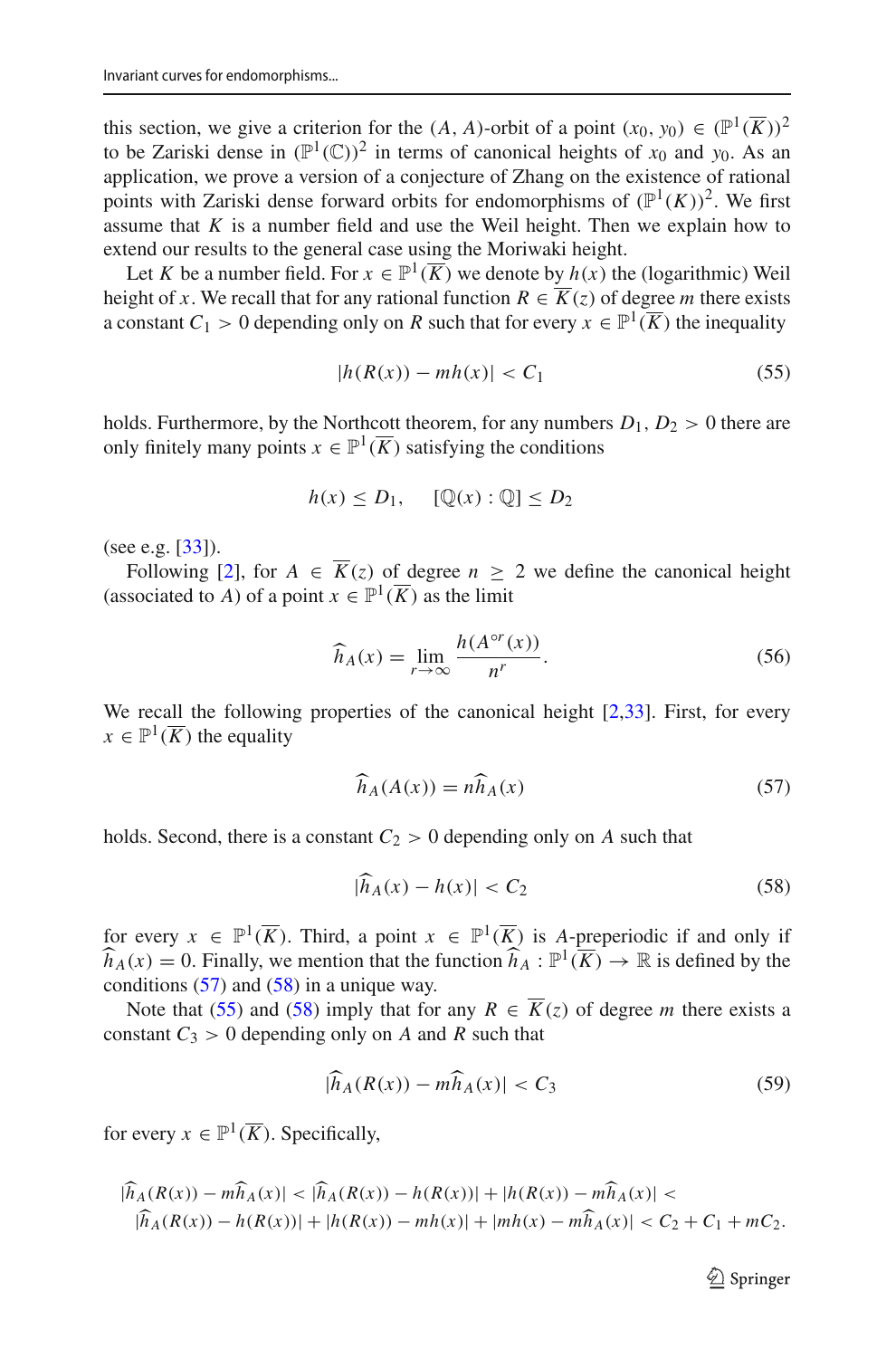**Proposition 5.1** *Let*  $A \in \overline{K}(z)$  *and*  $B \in \overline{K}(z)$  *be rational functions of degree at least two, and*  $X \in \overline{K}(z)$  *a rational function of degree at least one such that the equality A*  $\circ$  *X* = *X*  $\circ$  *B holds. Then for every point*  $x \in \mathbb{P}^1(\overline{K})$  *the equality* 

$$
\widehat{h}_A(X(x)) = \widehat{h}_B(x) \deg X
$$

*holds.*

*Proof.* Setting  $n = \deg A = \deg B$  and using inequality [\(55\)](#page-28-2), we have:

$$
\widehat{h}_A(X(x)) = \lim_{r \to \infty} \frac{h(A^{\circ r}(X(x)))}{n^r} = \lim_{r \to \infty} \frac{h(X(B^{\circ r}(x)))}{n^r} = \lim_{r \to \infty} \frac{h(B^{\circ r}(x)) \deg X + O(1)}{n^r} = \widehat{h}_B(x) \deg X. \quad \Box
$$

Notice that Proposition [5.1](#page-28-3) implies the following known corollary.

<span id="page-29-0"></span>**Corollary 5.2** *Let*  $A \in \overline{K}(z)$  *be a rational function of degree*  $n \geq 2$  *and*  $V \in \overline{K}(z)$  *a rational function of degree m*  $\geq$  2 *commuting with some iterate of A. Then*  $\widehat{h}_V = \widehat{h}_A$ .

*Proof* Proposition [5.1](#page-28-3) implies that if rational functions *B* and *V* commute, then

$$
\widehat{h}_B(V(x)) = \widehat{h}_B(x) \deg V
$$

for every  $x \in \mathbb{P}^1(\overline{K})$ . Therefore, since the function  $\widehat{h}_A$  is defined by the conditions [\(57\)](#page-28-0) and [\(58\)](#page-28-1) in a unique way, for commuting *B* and *V* the equality  $\hat{h}_V = \hat{h}_B$  holds. Thus, the condition of the corollary implies that  $\hat{h}_V = \hat{h}_{A \circ l}$  for some  $l \ge 1$ . On the other hand, it follows from [\(56\)](#page-28-4) that  $\widehat{h}_A = \widehat{h}_{A \circ l}$ .

#### <span id="page-29-1"></span>**5.2 Points with dense orbits: the case of a number field**

Let  $A \in \mathbb{C}(z)$  be a rational function of degree  $n \geq 2$ , and  $n_0$  a minimum natural number such that  $n = n_0^k$  for some  $k \ge 1$ . Let us recall that by the Ritt theorem [\[32](#page-47-23)] if a rational function  $V \in \mathbb{C}(z)$  of degree  $m \geq 2$  commutes with *A*, then *A* and *V* have a common iterate, unless they are both special. Therefore, if *A* is not special, there exist  $r, s \in \mathbb{N}$  such that

$$
V^{\circ r}=A^{\circ s},
$$

implying that  $m = n^{s/r} = n_0^l$  for some  $l \in \mathbb{N}$ .

*Proof of Theorem [1.3.](#page-5-0)* Let  $(x_0, y_0) \in (\mathbb{P}^1(\overline{K}))^2$  be a point, and  $\emptyset$  its  $(A, A)$ -orbit. Assume that the Zariski closure of  $\mathfrak{O}$  in  $(\mathbb{P}^1(\mathbb{C}))^2$  does not coincide with  $(\mathbb{P}^1(\mathbb{C}))^2$ . It is easy to see (see e.g. [\[16](#page-47-2)], Lemma 7.20) that then all but finitely many elements of  $\Theta$  are contained in some (*A*, *A*)-invariant algebraic set *Z* ⊂ ( $\mathbb{P}^1(\mathbb{C})^2$ ). Moreover, if  $x_0$  and  $y_0$  are not preperiodic points of *A*, then *Z* is a finite union of curves that are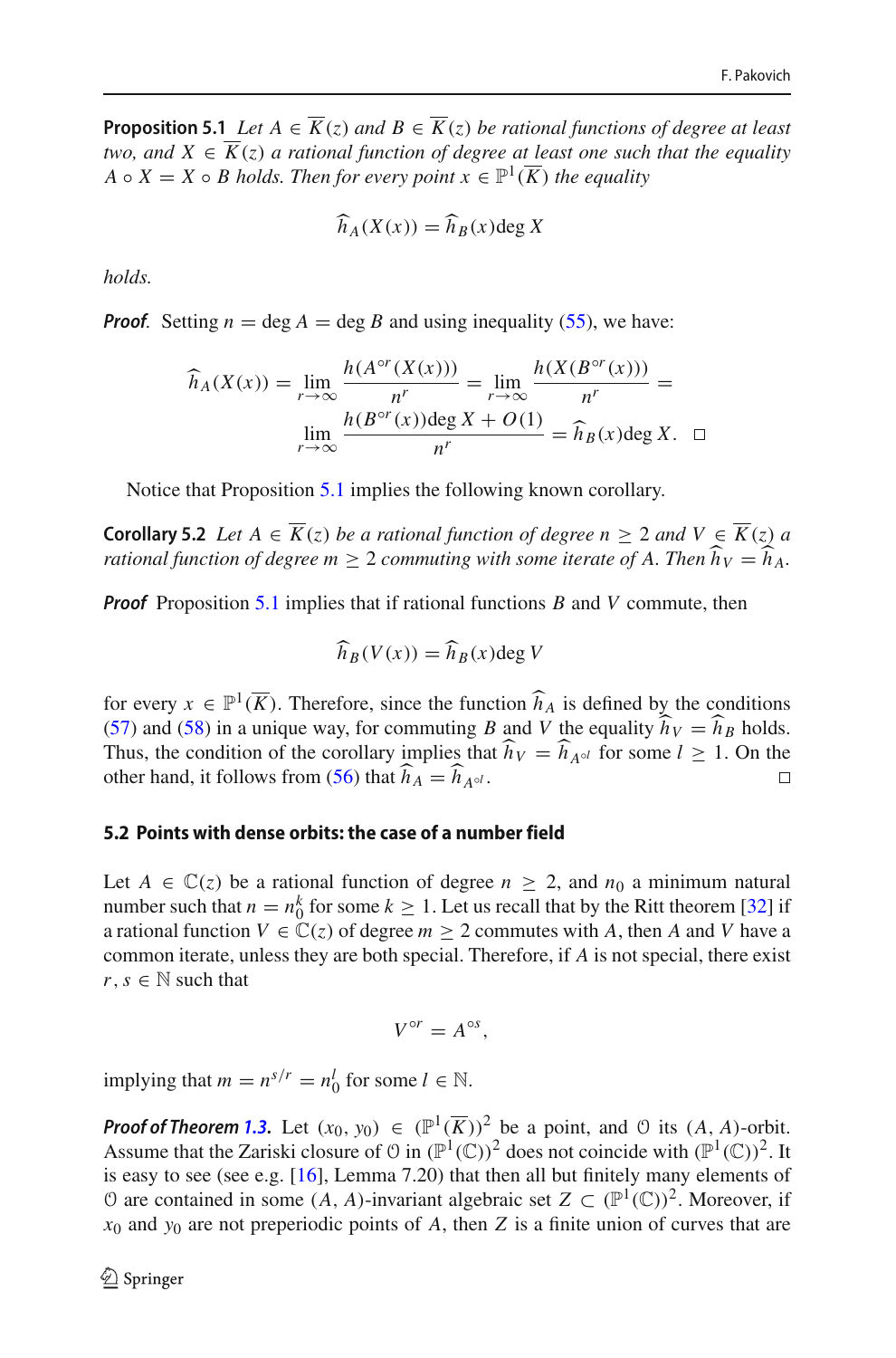not vertical or horizontal lines. Therefore, there exists an (*A*, *A*)-preperiodic curve  $C \subset (\mathbb{P}^1(\mathbb{C}))^2$  that is not a vertical or horizontal line such that  $(x_0, y_0) \in C$ .

Assume first that *A* is not a generalized Lattès map. Then Theorem [4.10](#page-23-3) implies that *C* is a component of a separated variable curve

$$
V_1(x) - V_2(y) = 0,
$$

where  $V_1, V_2 \in \mathbb{C}(z)$  are rational functions commuting with some iterate of A. Moreover, we can assume that  $V_1$  and  $V_2$  belong to  $\overline{K}(z)$  (see Remark [4.12\)](#page-24-0). Hence, by Corollary [5.2,](#page-29-0)

<span id="page-30-0"></span>
$$
\widehat{h}_{V_1} = \widehat{h}_{V_2} = \widehat{h}_A,\tag{60}
$$

and, in addition,

<span id="page-30-1"></span>
$$
\deg V_1 = n_0^{l_1}, \quad \deg V_2 = n_0^{l_2} \tag{61}
$$

for some  $l_1, l_2 \in \mathbb{N}$ .

Since  $V_1(x_0) = V_2(y_0)$ , the equality

$$
\widehat{h}_A(V_1(x_0)) = \widehat{h}_A(V_2(y_0))
$$

holds. On the other hand, by  $(60)$  and  $(61)$ , we have:

$$
\widehat{h}_A(V_1(x_0)) = \widehat{h}_{V_1}(V_1(x_0)) = n_0^{l_1} \widehat{h}_{V_1}(x_0) = n_0^{l_1} \widehat{h}_A(x_0),
$$
  

$$
\widehat{h}_A(V_2(y_0)) = \widehat{h}_{V_2}(V_2(y_0)) = n_0^{l_2} \widehat{h}_{V_2}(y_0) = n_0^{l_2} \widehat{h}_A(y_0).
$$

Therefore, equality [\(15\)](#page-5-3) holds for  $l = l_1 - l_2$ .

Assume now that *A* is a generalized Lattès map, and let  $(x_0, y_0) \in (\mathbb{P}^1(\overline{K}))^2$  be a point such that *x*<sup>0</sup> and *y*<sup>0</sup> are not preperiodic points of *A*, and the canonical heights of  $x_0$  and  $y_0$  do not satisfy condition [\(15\)](#page-5-3). By Theorem [4.15,](#page-27-0) there exist rational functions *X* and *B* such that equality [\(33\)](#page-13-0) holds,  $X : \mathbb{P}^1(\mathbb{C}) \to \mathbb{P}^1(\mathbb{C})$  is a Galois covering, and *B* is not a generalized Lattès map. Moreover, in fact,  $X = \theta_{\theta_0^A}$ , implying that  $c(\mathcal{O}_2^X) = c(\mathcal{O}_0^A)$  (see Remark [4.16\)](#page-27-2). Let us observe that without loss of generality we can assume that *X* and *B* belong to  $\overline{K}(x)$ . Indeed, it is well-known that for any Galois covering  $X : \mathbb{P}^1(\mathbb{C}) \to \mathbb{P}^1(\mathbb{C})$  there exist Möbius transformations  $\delta_1$ ,  $\delta_2$  such that the function  $\delta_1 \circ X \circ \delta_2$  is ramified over 0, 1,  $\infty$  and has rational coefficients. Since obviously  $c(\mathcal{O}_2^A) \subset \overline{K}$  and

$$
c(\mathcal{O}_2^X) = c(\mathcal{O}_0^A) \subseteq c(\mathcal{O}_2^A)
$$

by Lemma [2.9](#page-12-1) (in case deg  $A < 5$ , we can consider  $A^{\circ 3}$  instead of A), this implies that for some Möbius transformation  $\delta$  the function  $X' = X \circ \delta$  belongs to  $\overline{K}(x)$ . It follows now from [\(33\)](#page-13-0) that preimages of any point  $x \in \overline{K}$  under the function  $B' = \delta^{-1} \circ B \circ \delta$ belong to  $\overline{K}$ , implying that  $B' \in \overline{K}(x)$ .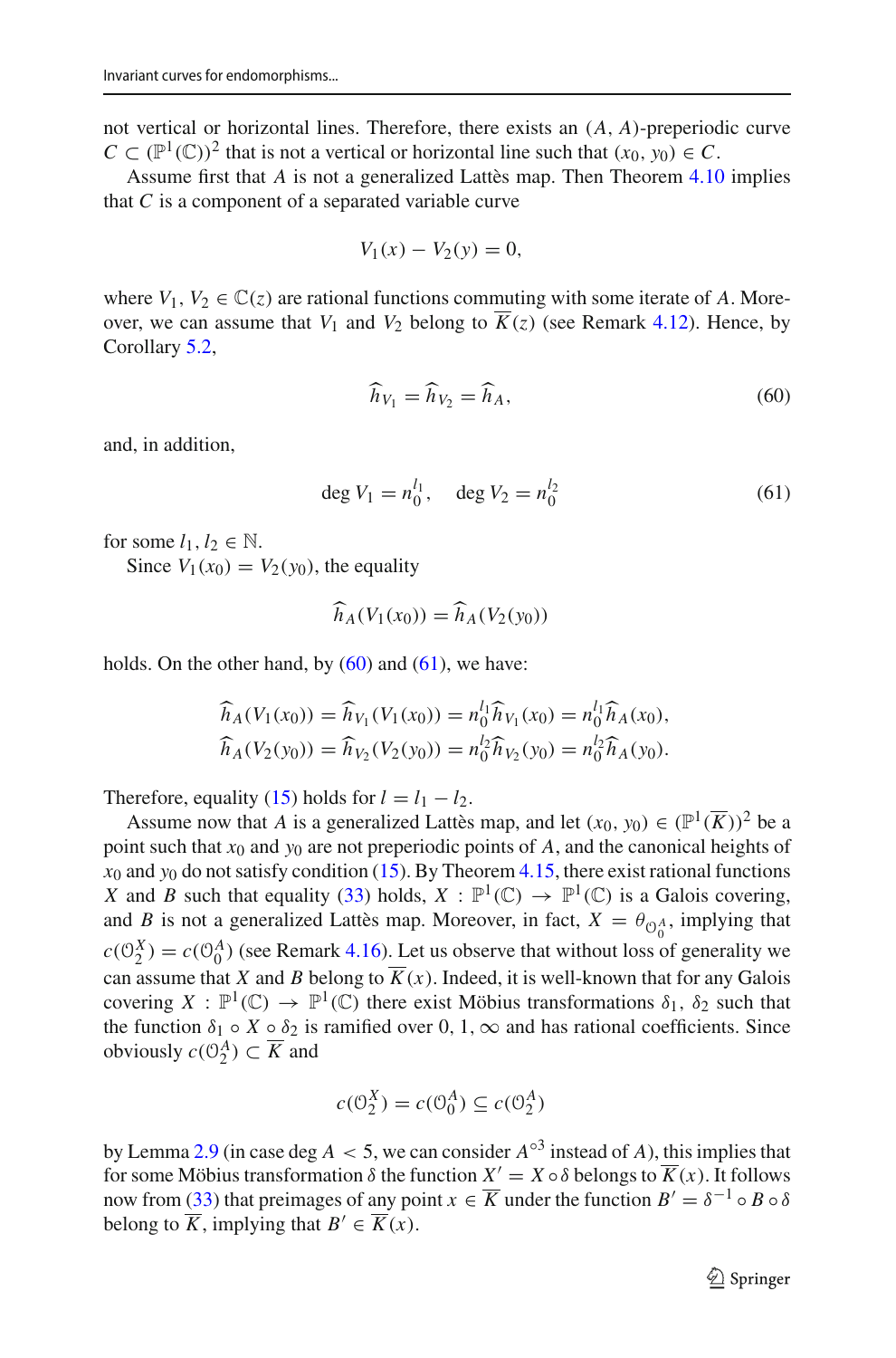Let now  $x'_0 \in \mathbb{P}^1(\overline{K})$  and  $y'_0 \in \mathbb{P}^1(\overline{K})$  be arbitrary points such that the equalities  $X(x_0') = x_0$  and  $X(y_0') = y_0$  hold. It is easy to see that equality [\(33\)](#page-13-0) implies that *x* <sup>0</sup> nor *y* <sup>0</sup> are not preperiodic points of *B*. Moreover, Proposition [5.1](#page-28-3) implies that the canonical heights of  $x'_0$  and  $y'_0$  associated to *B* do not satisfy the condition

$$
\widehat{h}_B(y'_0) = n_0^l \widehat{h}_B(x'_0), \qquad l \in \mathbb{Z}.
$$

Applying the already proved part of the theorem, we conclude that the (*B*, *B*)-orbit of  $(x'_0, y'_0)$  is dense in  $(\mathbb{P}^1(\mathbb{C}))^2$ . Since for any  $(A, A)$ -preperiodic curve  $\mathcal{C}$  in  $(\mathbb{P}^1(\mathbb{C}))^2$ the preimage  $\mathcal{E} = (X, X)^{-1}(\mathcal{C})$  is a union of  $(B, B)$ -preperiodic curves, this implies that  $(A, A)$ -orbit of  $(x_0, y_0)$  is dense in  $(\mathbb{P}^1(\mathbb{C}))^2$ . □ that  $(A, A)$ -orbit of  $(x_0, y_0)$  is dense in  $(\mathbb{P}^1(\mathbb{C}))^2$ .

Let us recall that the Zhang conjecture about orbits states that if  $\varphi : X \to X$ is a polarizable dynamical system over some number field  $K$ , then there exists a point  $a \in X(\overline{K})$  whose forward  $\varphi$ -orbit is Zariski dense [20]. More generally, it was conjectured in the paper [\[16\]](#page-47-2) that if *X* is an irreducible variety over an algebraically closed field of characteristic zero *K* and  $f: X \rightarrow X$  is a dominant rational self map such that there do not exist a positive dimensional algebraic variety *Y* and a dominant rational map  $g: X \to Y$  for which  $g \circ f = g$ , then there exists  $a \in X(K)$  with a Zariski dense forward orbit.

For a detailed discussion of the above "Zariski dense orbit conjecture" and a description of a few special cases in which it is known to be true we refer the reader to the recent paper [\[34\]](#page-48-0). In particular, the addendum to [\[34\]](#page-48-0) contains a proof of the Zariski dense orbit conjecture for endomorphisms of  $(\mathbb{P}^1(K))^2$ , which is based on the main result of [\[34](#page-48-0)] about the existence of Zariski dense orbits for endomorphisms of projective surfaces. Below, we give an alternative proof of the Zariski dense orbit conjecture for endomorphisms of  $(\mathbb{P}^1(K))^2$ , which is based on Theorem [1.3.](#page-5-0) Notice that for endomorphisms induced by special rational functions the truth of the Zariski dense orbit conjecture follows from known results (see [\[34](#page-48-0)] and also [\[16\]](#page-47-2) for the polynomial case). Thus, as before, we will consider only the case of non-special functions.

<span id="page-31-0"></span>**Theorem 5.3** *Let K be a number field and*  $A_1, A_2 \in K(z)$  *non-special rational functions of degree at least two. Then there is a point in*  $(\mathbb{P}^1(K))^2$  *whose*  $(A_1, A_2)$ *-forward orbit is Zariski dense in*  $(\mathbb{P}^1(K))^2$ .

*Proof* Let us show first that if  $A_1 = A_2 = A \in \overline{K}(z)$ , then there exists a point in  $(\mathbb{P}^1(\mathbb{O}))^2$  whose  $(A, A)$ -orbit is dense in  $(\mathbb{P}^1(\mathbb{C}))^2$ .

Let  $R \in \mathbb{Q}(x)$  be an arbitrary rational function of degree two, say,  $z^2$ . By the Northcott theorem, there is a point  $x_0 \in \mathbb{P}^1(\mathbb{Q})$  with  $\widehat{h}_A(x_0) > C_3$ , where  $C_3$  is a constant such that [\(59\)](#page-28-5) holds. Setting  $n = \deg A$  and assuming that  $n_0 > 2$ , we obtain from [\(59\)](#page-28-5) the inequalities

$$
\widehat{h}_A(R(x_0)) > 2\widehat{h}_A(x_0) - C_3 > \widehat{h}_A(x_0)
$$

and

$$
\widehat{h}_A(R(x_0)) < 2\widehat{h}_A(x_0) + C_3 < 3\widehat{h}_A(x_0) \le n_0 \widehat{h}_A(x_0).
$$

 $\textcircled{2}$  Springer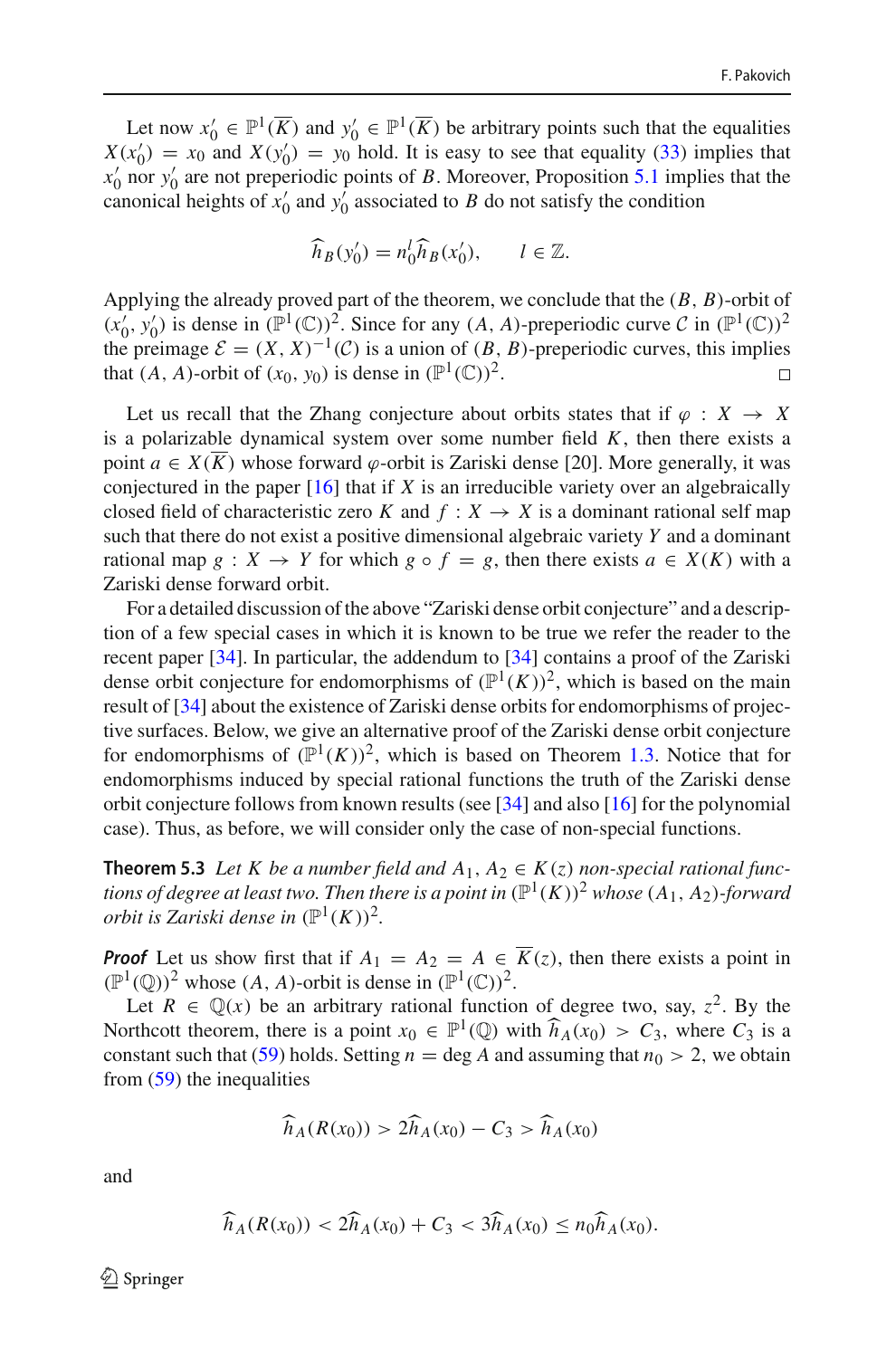Thus, the point  $y_0 = R(x_0) \in \mathbb{P}^1(\mathbb{O})$  satisfies

$$
0 < \widehat{h}_A(x_0) < \widehat{h}_A(y_0) < n_0 \widehat{h}_A(x_0),
$$

implying that  $x_0$  and  $y_0$  are not preperiodic points of *A*, and the canonical heights of  $x_0$  and  $y_0$  do not satisfy condition [\(15\)](#page-5-3). Therefore, the  $(A, A)$ -orbit of  $(x_0, y_0)$  is dense in  $(\mathbb{P}^1(\mathbb{C}))^2$  by Theorem [1.3.](#page-5-0)

In case  $n_0 = 2$ , instead of a rational function of degree two we can take any rational function  $R \in \mathbb{Q}(x)$  of degree three, obtaining

$$
\widehat{h}_A(R(x_0)) > 3\widehat{h}_A(x_0) - C_3 > 2\widehat{h}_A(x_0)
$$

and

$$
\widehat{h}_A(R(x_0)) < 3\widehat{h}_A(x_0) + C_3 < 4\widehat{h}_A(x_0),
$$

so that the point  $y_0 = R(x_0) \in \mathbb{P}^1(\mathbb{Q})$  satisfies

$$
0 < n_0 \widehat{h}_A(x_0) < \widehat{h}_A(y_0) < n_0^2 \widehat{h}_A(x_0).
$$

Assume now that  $A_1, A_2 \in K(z)$  are arbitrary non-special rational functions of degree at least two, and let  $(x_0, y_0) \in (\mathbb{P}^1(K))^2$  be an arbitrary point. If the  $(A_1, A_2)$ orbit of  $(x_0, y_0)$  is dense in  $(\mathbb{P}^1(K))^2$ , we are done. Otherwise, infinitely many elements of the orbit belong to an  $(A_1, A_2)$ -periodic curve *C* defined over *K*. By Theorem [4.1,](#page-16-1) there exist rational functions  $X_1, X_2, B \in \overline{K}(x)$  and  $r \ge 1$  such that the diagram

$$
(\mathbb{P}^1(\mathbb{C}))^2 \xrightarrow{(B,B)} (\mathbb{P}^1(\mathbb{C}))^2
$$
  

$$
(X_1, X_2) \downarrow \qquad \qquad (\mathbb{P}^1(X_1, X_2))
$$
  

$$
(\mathbb{P}^1(\mathbb{C}))^2 \xrightarrow{(A_1^r, A_2^r)} (\mathbb{P}^1(\mathbb{C}))^2
$$

commutes, and  $X_1, X_2$  parametrize *C*. Moreover, since *C* contains infinitely many points with coordinates in  $\mathbb{P}^1(K)$ , there exists a parametrization of *C* defined over *K*. Thus, without loss of generality we may assume that  $X_1, X_2 \in K(x)$ . By what is proved above there is a point  $(x_0, y_0) \in (\mathbb{P}^1(\mathbb{Q}))^2$  whose  $(B, B)$  orbit is dense in  $(\mathbb{P}^1(\mathbb{C}))^2$ , implying that the  $(A_1^r, A_2^r)$ -orbit of the point  $(X_1(x_0), X_2(y_0)) \in (\mathbb{P}^1(K))^2$ is dense in  $(\mathbb{P}^1(\mathbb{C}))^2$  and hence in  $(\mathbb{P}^1(K))^2$ .

#### **5.3 Points with dense orbits: the case of an arbitrary field**

Let us recall that by the results of Moriwaki [\[20](#page-47-26)] for every field *K* finitely generated over  $\mathbb Q$  one can define the height function h on  $\mathbb P^1(\overline{K})$  satisfying the following two properties used in Sect. [5.2.](#page-29-1) For any  $R \in \overline{K}(x)$  of degree *m* there exists a constant  $C_1 > 0$  such that for every  $x \in \mathbb{P}^1(\overline{K})$  the equality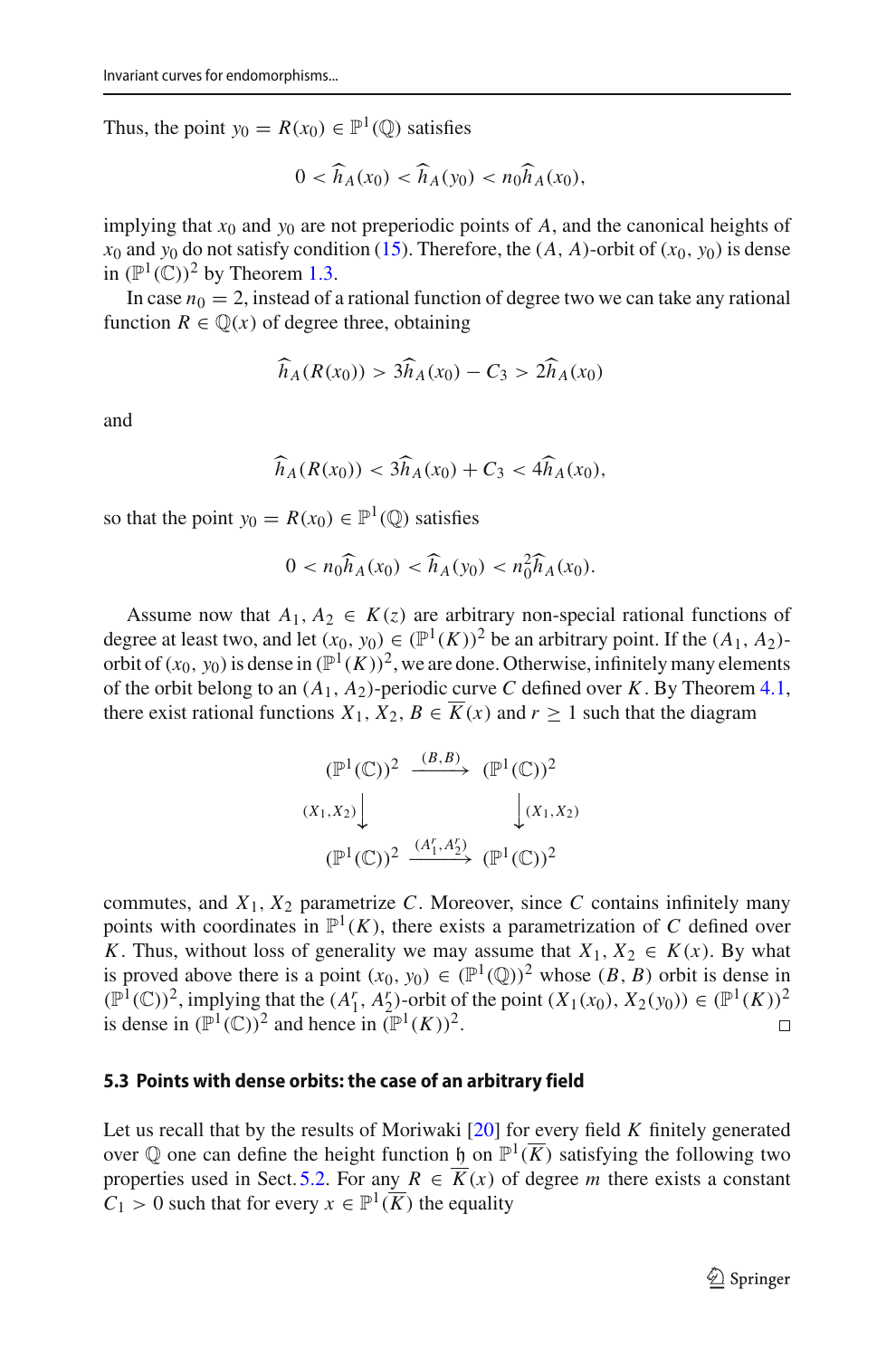$$
|\mathfrak{h}(R(x)) - m\mathfrak{h}(x)| < C_1
$$

holds, and for any  $D_1, D_2 > 0$  there are only finitely many points  $x \in \mathbb{P}^1(\overline{K})$  satisfying the conditions

$$
\mathfrak{h}(x) \leq D_1, \quad [\mathbb{Q}(x) : \mathbb{Q}] \leq D_2.
$$

Defining now the canonical height corresponding to a rational function  $A \in \overline{K}(x)$  by the formula

$$
\widehat{\mathfrak{h}}_A(x) = \lim_{r \to \infty} \frac{\mathfrak{h}(A^{\circ r}(x))}{n^r}
$$

<span id="page-33-0"></span>and repeating verbatim the proofs of Proposition [5.1](#page-28-3) and Theorem [1.3,](#page-5-0) we obtain the following result.

**Theorem 5.4** *Let*  $K \subset \mathbb{C}$  *be a field finitely generated over*  $\mathbb{Q}$  *and* A *a non-special rational function of degree n*  $\geq$  2 *defined over K. Then the*  $(A, A)$ *-orbit of a point*  $(x_0, y_0)$  ∈  $(\mathbb{P}^1(\overline{K}))^2$  *is Zariski dense in*  $(\mathbb{P}^1(\mathbb{C}))^2$ *, unless either*  $x_0$  *or*  $y_0$  *is a preperiodic point of A, or the canonical heights of x*<sup>0</sup> *and y*<sup>0</sup> *satisfy the condition*

$$
\widehat{\mathfrak{h}}_A(y_0) = n_0^l \widehat{\mathfrak{h}}_A(x_0), \qquad l \in \mathbb{Z},
$$

*where n*<sub>0</sub> *is a minimum natural number such that n* =  $n_0^k$  *for some k*  $\geq 1$ *.*  $\Box$ 

<span id="page-33-1"></span>In turn, Theorem [5.4](#page-33-0) implies the following statement.

**Theorem 5.5** *Let*  $K ⊂ \mathbb{C}$  *be a field and*  $A_1, A_2 ∈ K(z)$  *non-special rational functions of degree at least two. Then there is a point in*  $(\mathbb{P}^1(K))^2$  *whose*  $(A_1, A_2)$ *-forward orbit is Zariski dense in*  $(\mathbb{P}^1(K))^2$ .

*Proof* Defining  $K'$  as the subfield of K generated by the coefficients of  $A_1$ ,  $A_2$  and arguing as in the proof of Theorem [5.3](#page-31-0) we can find a point in  $(\mathbb{P}^1(K'))^2$  whose  $(A_1, A_2)$ -orbit is dense in  $(\mathbb{P}^1(\mathbb{C}))^2$  and hence in  $(\mathbb{P}^1(K))^2$ .

#### **6 Finiteness theorems**

## **6.1 Formulation of results**

In this section, we prove several results, which can be considered as quantitative analogues of results of the paper [\[29\]](#page-47-19) in a slightly simplified setting. As an application, we prove Theorem [1.4](#page-5-2) and the finiteness of the number of  $(A_1, A_2)$ -invariant curves of any given bi-degree  $(d_1, d_2)$ .

<span id="page-33-2"></span>The first result is following.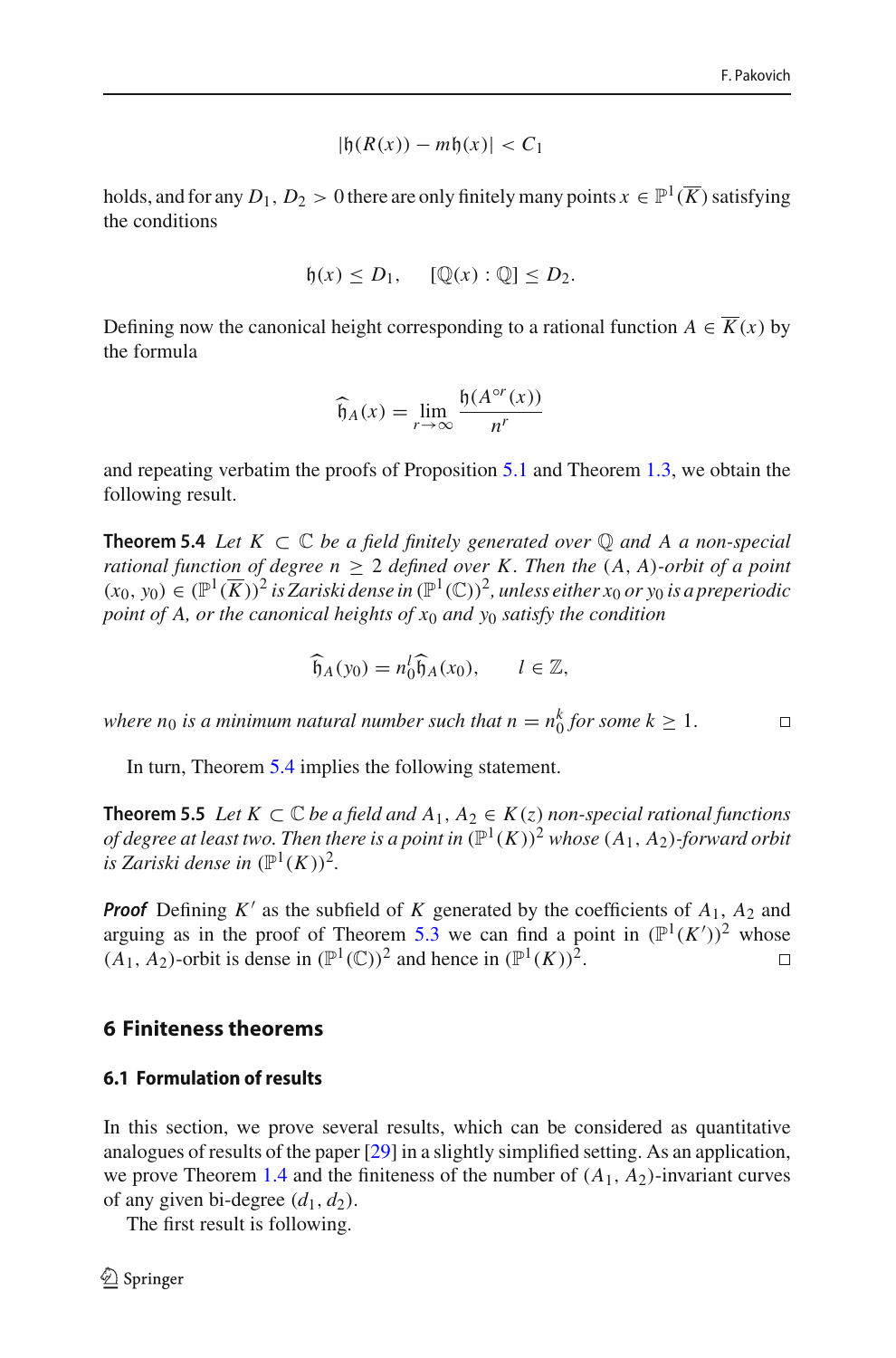**Theorem 6.1** *There exists a function*  $\varphi : \mathbb{N} \times \mathbb{N} \to \mathbb{R}$  *with the following property. For any non-special rational function A of degree at least two and rational function X such that for every*  $d \geq 1$  *the algebraic curve* 

<span id="page-34-0"></span>
$$
A^{\circ d}(x) - X(y) = 0 \tag{62}
$$

*has a factor of genus zero, there exists*  $N \leq \varphi$  (deg A, deg X) *such that the equality* 

<span id="page-34-1"></span>
$$
A^{\circ N} \circ \theta_{\mathcal{O}_0^A} = X \circ R \tag{63}
$$

*holds for some rational function R*.

Note that the assumption of Theorem [6.1](#page-33-2) about curves [\(62\)](#page-34-0) holds for any pair of rational functions *A* and *X* satisfying [\(4\)](#page-1-2) for some rational function *B*. Indeed, it follows from [\(4\)](#page-1-2) that

$$
A^{\circ d} \circ X = X \circ B^{\circ d}, \quad d \ge 1,
$$

implying that the curve [\(62\)](#page-34-0) has a component of genus zero with the parametrization  $t \to (X(t), B^{\circ d}(t))$ . Similarly, the above assumption holds for any *A* and *X* satisfying [\(16\)](#page-5-1). However, in this case Theorem [1.4](#page-5-2) provides a more precise conclusion which permits to get rid of the function  $\theta_{\mathcal{O}_0^A}$  in [\(63\)](#page-34-1). On the other hand, if *A* is not a generalized Lattès map, then  $\theta_{\Theta_0^A}$  reduces to the identical map even in the more general setting of Theorem [6.1.](#page-33-2)

We say that two rational functions  $W_1$  and  $W_2$  are  $\mu$ -equivalent if there exists a Möbius transformation  $\mu$  such that

$$
W_1 = W_2 \circ \mu.
$$

<span id="page-34-2"></span>The next result is a weaker form of Theorem  $6.1$ , which holds, however, for all functions *A* including special, for which the function  $\theta_{\mathcal{O}_0^A}$  is transcendental or is not defined.

**Theorem 6.2** *There exists a function*  $\chi : \mathbb{N} \times \mathbb{N} \to \mathbb{R}$  *with the following property. For any rational functions A of degree m*  $\geq$  2 *and integer n*  $\geq$  1*, there exist at most* χ (*m*, *n*) *classes of* μ*-equivalence of rational functions X of degree n such that for every*  $d \geq 1$  *the algebraic curve* 

$$
A^{\circ d}(x) - X(y) = 0
$$

*has a factor of genus zero.*

Let *A* be a rational function. We denote by  $D = D[A, N, \langle W_d, h_d \rangle_{d=1}^N$  a commutative diagram of the form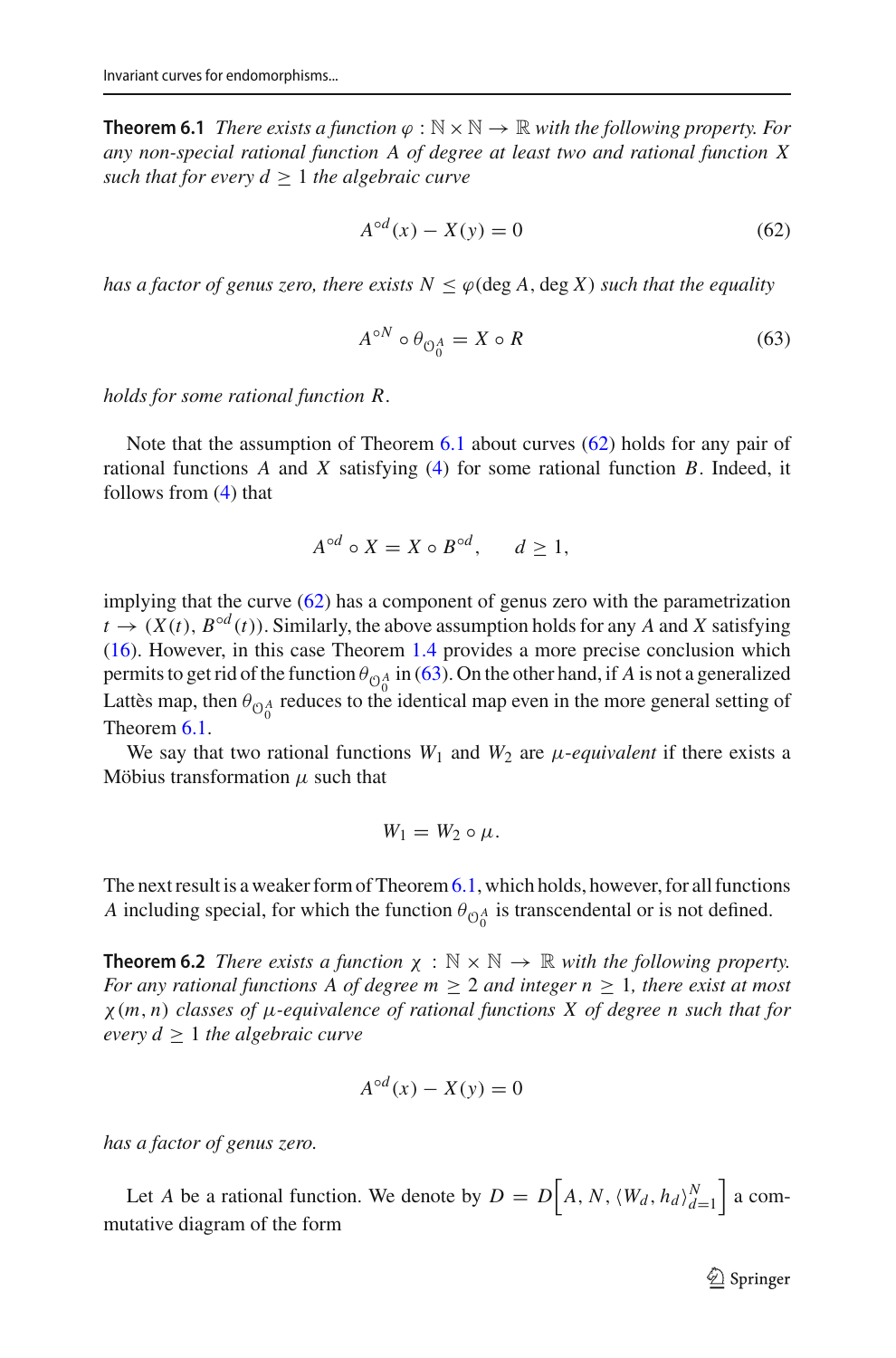<span id="page-35-1"></span>
$$
\mathbb{P}^{1}(\mathbb{C}) \xrightarrow{h_{N}} \mathbb{P}^{1}(\mathbb{C}) \cdots \mathbb{P}^{1}(\mathbb{C}) \xrightarrow{h_{2}} \mathbb{P}^{1}(\mathbb{C}) \xrightarrow{h_{1}} \mathbb{P}^{1}(\mathbb{C})
$$
  
\n
$$
\downarrow w_{N}
$$
\n
$$
\downarrow w_{N-1}
$$
\n
$$
\downarrow w_{2}
$$
\n
$$
\downarrow w_{1}
$$
\n
$$
\downarrow w_{1}
$$
\n
$$
\downarrow w_{0}
$$
\n
$$
W_{1}
$$
\n
$$
\downarrow w_{0}
$$
\n
$$
W_{0}
$$
\n
$$
(\mathbf{64})
$$
  
\n
$$
\mathbb{P}^{1}(\mathbb{C}) \xrightarrow{A} \mathbb{P}^{1}(\mathbb{C}) \xrightarrow{A} \mathbb{P}^{1}(\mathbb{C}) \xrightarrow{A} \mathbb{P}^{1}(\mathbb{C}),
$$

where  $h_d$ ,  $W_d$ ,  $1 \leq d \leq N$ , and  $W_0$  are rational functions. We say that *D* is *good* if for any  $d_1, d_2, 0 \leq d_1 < d_2 \leq N$ , the functions

$$
W_{d_1}
$$
,  $h_{d_1+1} \circ h_{d_1+2} \circ \cdots \circ h_{d_2}$ ,  $A^{\circ(d_2-d_1)}$ ,  $W_{d_2}$ 

form a good solution of equation [\(28\)](#page-9-0). Note that if *D* is good, then by Lemma [2.5](#page-10-0)  $\deg W_d = \deg W_0, d \geq 1$ . For a good diagram *D*, we set

$$
m_D = \deg A, \quad n_D = \deg W_0.
$$

We call the number *N* the *length* of *D*. For a diagram  $D = D \left[ A, N, \langle W_d, h_d \rangle \right]_{d=1}^N$  $\overline{\phantom{a}}$ and  $j_1, j_2, 0 \le j_1 < j_2 \le N$ , we denote by  $D_{j_1, j_2}$  the sub-diagram of *D* bounded by the arrows  $W_{j_1}$  and  $W_{j_2}$ .

Let *r*,  $1 \le r \le N$ , be an integer. We say that  $D = D \Big[ A, N, \langle W_d, h_d \rangle_{d=1}^N$  is *r*-*periodic* if for every *j*,  $0 \le j \le N - r$ , the equality

$$
W_{j+r}=W_j\circ\alpha_j
$$

holds for some Möbius transformation  $\alpha_j$ . We say that *D* is *periodic* if it is *r*-periodic for some  $r, 1 \leq r \leq N$ . Finally, we say that *D* is *preperiodic* if for some  $N_0$ ,  $0 \leq N_0 \leq N-1$ , the sub-diagram  $D_{N_0,N}$  is periodic.

<span id="page-35-0"></span>The last of the analogues of results of the paper [\[29\]](#page-47-19) proved in this section is following.

**Theorem 6.3** *There exists a function*  $\psi : \mathbb{N} \times \mathbb{N} \to \mathbb{R}$  *with the following property. Any*  $\gcd \, diagram \, D = D \Big[ A, N, \langle W_d, h_d \rangle_{d=1}^N \Big]$  $\int$  *such that*  $m_D \geq 2$  *and*  $N > \psi(m_D, n_D)$ *is preperiodic.*

#### **6.2 Proof of Theorem [6.3](#page-35-0)**

<span id="page-35-2"></span>As in [\[29\]](#page-47-19), we use the following result proved in [\[25\]](#page-47-27).

**Theorem 6.4** *Let U be a rational function of degree n. Then for any rational function V* of degree *m* such that the curve  $\mathcal{E}_{U,V}$  :  $U(x) - V(y) = 0$  is irreducible the *inequality*

$$
g(\mathcal{E}_{U,V}) > \frac{m - 84n + 168}{84}
$$

*holds, unless*  $\chi$  ( $\mathcal{O}_2^U$ )  $\geq$  0*.* 

 $\Box$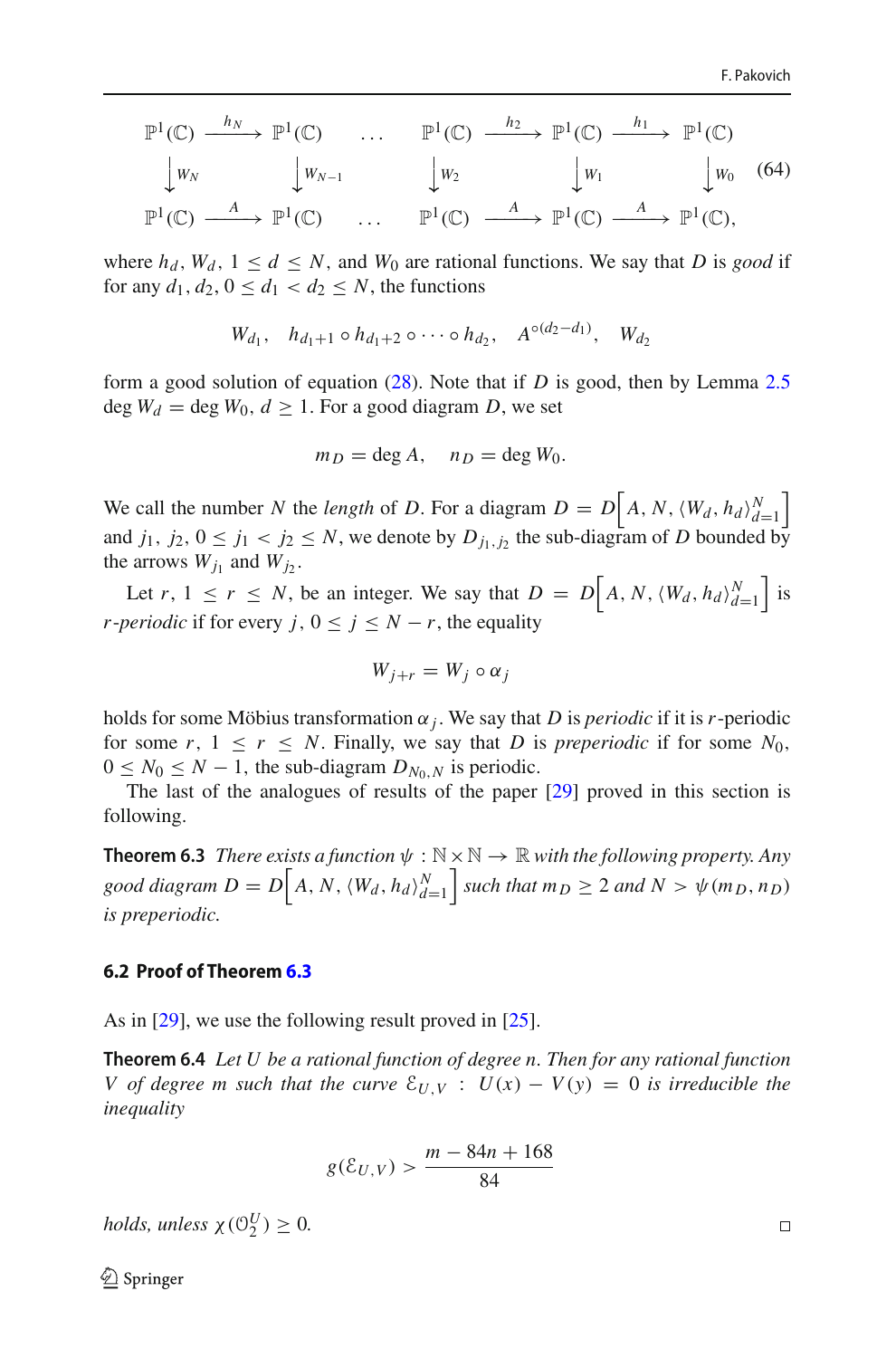<span id="page-36-1"></span>We also need the following lemma, which is a particular case of Theorem 2.4 in the paper [\[29](#page-47-19)].

**Lemma 6.5** *Let R be a compact Riemann surface,*  $f : R \to \mathbb{P}^1(\mathbb{C})$  *a holomorphic map, and* O *an orbifold. Then*

<span id="page-36-0"></span>
$$
\theta_{\mathcal{O}} = f \circ h \tag{65}
$$

 $\Box$ 

*for some holomorphic map*  $h : \widetilde{\Theta} \to R$  *if and only if*  $\Theta_2^f \preceq \Theta$ *.* 

For brevity, we call a rational function *f* satisfying [\(65\)](#page-36-0) a *compositional left factor* of  $\theta_{\mathcal{O}}$ . More precisely, by a compositional left factor of a holomorphic map  $f : R_1 \to R_2$ between Riemann surfaces, we mean any holomorphic map  $g : R' \rightarrow R_2$  between Riemann surfaces such that  $f = g \circ h$  for some holomorphic map  $h : R_1 \to R'$ .

<span id="page-36-2"></span>**Lemma 6.6** *There exists a function*  $\kappa : \mathbb{N} \to \mathbb{N}$  *with the following property. For any orbifold*  $\theta$  *with*  $\chi(\theta) \geq 0$  *there exist at most*  $\kappa(n)$  *classes of*  $\mu$ *-equivalence of rational functions f of degree n with*  $\mathcal{O}_2^f = \mathcal{O}$ .

**Proof** By Lemma [6.5,](#page-36-1) the equality  $\mathcal{O}_2^f = \mathcal{O}$  implies that *f* is a compositional left factor of  $\theta_{\mathcal{O}}$ . Moreover, it is easy to see that the equality

$$
\theta_{\mathcal{O}_2^f}=f\circ\theta_{\mathcal{O}_1^f}
$$

holds. Therefore, for any fixed  $\theta$ , the number of  $\mu$ -equivalence classes of rational functions *f* of degree *n* with  $0_2^f = 0$  does not exceed the number of subgroups of index *n* in the group  $\Gamma_0$ . On the other hand, the number of such subgroups can be bounded in terms of *n*, since  $\Gamma_{\odot}$  is finitely generated. Since the group  $\Gamma_{\odot}$  is defined by the signature of O, this implies that to prove the lemma we only must show that for orbifolds whose signatures belong to the *infinite* series  $\{l, l\}$ ,  $l \geq 2$ , and  $\{2, 2, l\}$ ,  $l \geq 2$ , from the lists [\(24\)](#page-8-2), [\(25\)](#page-8-3), the bounds for the number of  $\mu$ -equivalence classes are uniform.

It is well-known (see e.g. Corollary 2.7 in [\[29](#page-47-19)]) that if  $\mathcal{O}_2^f$  is defined by the conditions

$$
v_2^f(0) = l, v_2^f(\infty) = l,
$$

then

<span id="page-36-3"></span>
$$
f = z^l \circ \mu \tag{66}
$$

for some Möbius transformation  $\mu$ , while if  $\mathcal{O}_2^f$  is defined by the conditions

$$
v_2^f(-1) = 2
$$
,  $v_2^f(1) = 2$ ,  $v_2^f(\infty) = l$ ,

 $\mathcal{D}$  Springer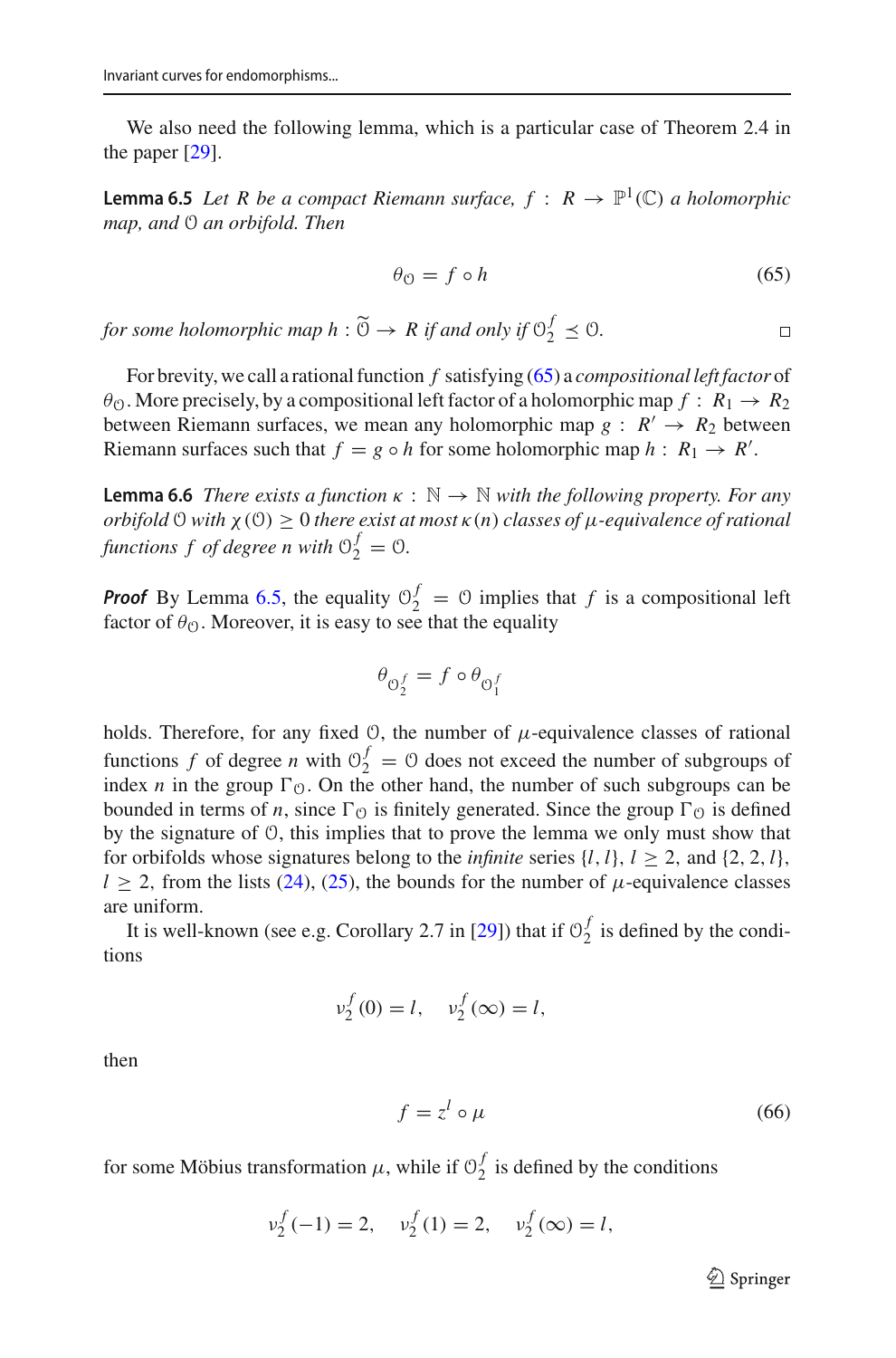then either

<span id="page-37-3"></span>
$$
f = \frac{1}{2} \left( z^l + \frac{1}{z^l} \right) \circ \mu, \tag{67}
$$

or

<span id="page-37-4"></span>
$$
f = \pm T_l \circ \mu \tag{68}
$$

for some Möbius transformation  $\mu$ . Therefore, there exists exactly one  $\mu$ -equivalence class of rational functions *f* of degree *n* such that the signature of  $\mathcal{O}_2^f$  belongs to the series  $\{l, l\}$ ,  $l \ge 2$ , and there exist at most three such classes if the signature of  $\mathcal{O}_2^f$ belongs to the series  $\{2, 2, l\}, l \geq 2$ .

<span id="page-37-2"></span>**Lemma 6.7** Let 
$$
D = D[A, N, \langle W_d, h_d \rangle_{d=1}^N]
$$
 be a diagram such that  

$$
\mathbb{C}(h_d, W_d) = \mathbb{C}(z), \quad 1 \le d \le N.
$$
 (69)

*Assume that*

<span id="page-37-1"></span><span id="page-37-0"></span>
$$
W_r = W_0 \circ \mu \tag{70}
$$

*for some r*,  $1 \le r \le N$ , *and Möbius transformation*  $\mu$ . *Then D is good and r-periodic.* 

*Proof* Since [\(69\)](#page-37-0) implies that the map

$$
t \to (h_d(t), W_d(t)), \quad 1 \le d \le N,
$$

is a generically one-to-one parametrization of some component of the curve

$$
W_{d-1}(x) - A(y) = 0,
$$

we see that

<span id="page-37-5"></span>
$$
\deg W_N \le \deg W_{N-1} \le \cdots \le \deg W_1 \le \deg W_0. \tag{71}
$$

Thus, [\(70\)](#page-37-1) yields that

$$
\deg W_r = \deg W_{r-1} = \cdots = \deg W_1 = \deg W_0,
$$

implying by Lemma [2.5](#page-10-0) and Theorem [2.6](#page-10-1) that the sub-diagram  $D_{0,r}$  is good. In particular, the fiber product of  $W_0$  and  $A$  has a unique component and the functions  $W_1$ ,  $h_1$  are defined by  $W_0$  in a unique way up to natural isomorphisms. It follows now from  $(70)$  that the fiber product of  $W_r$  and A also has a unique component and

$$
W_{r+1}=W_1\circ\mu'
$$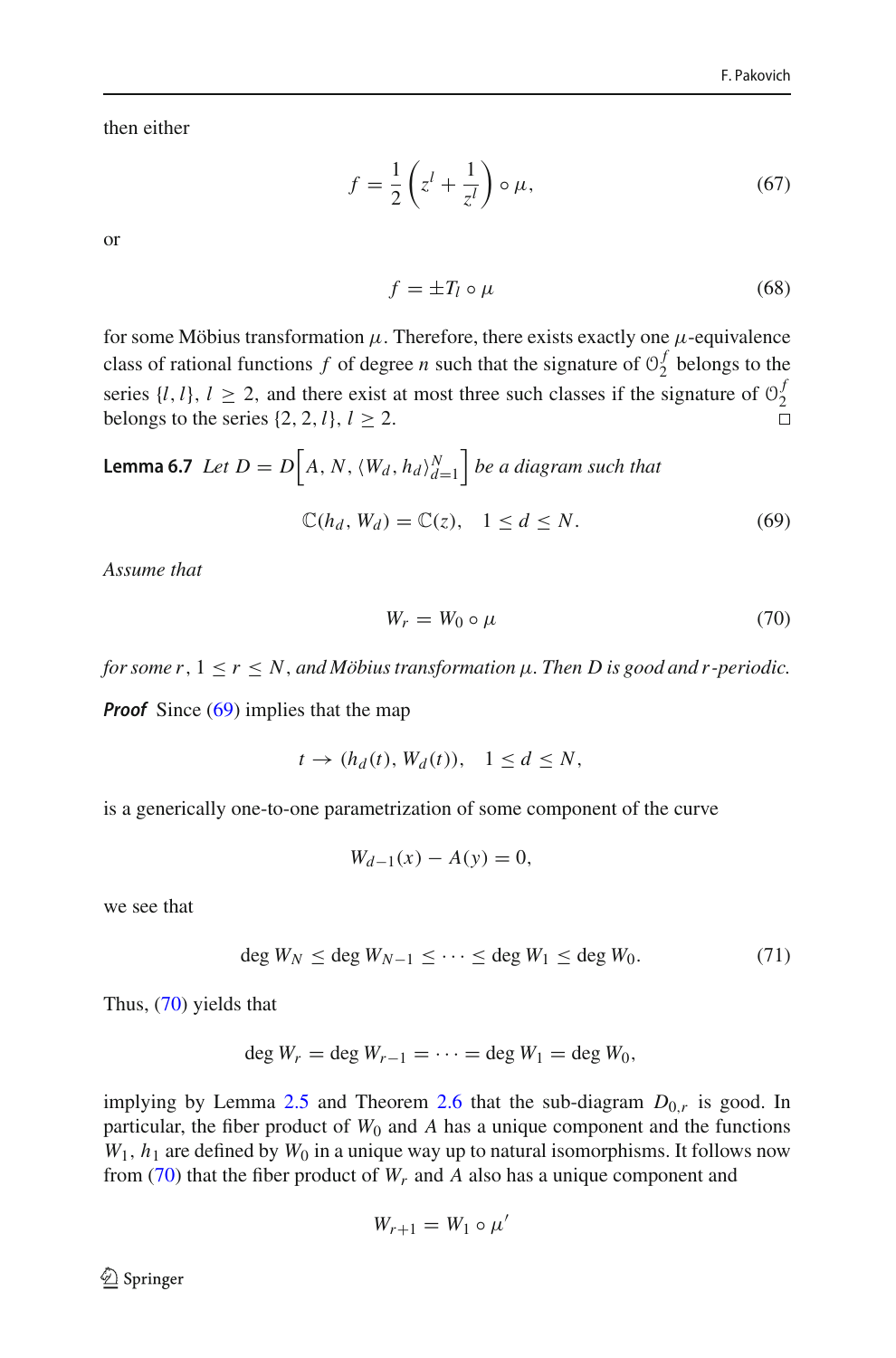for some Möbius transformation  $\mu'$ . In particular, the sub-diagram  $D_{0,r+1}$  is good. Continuing arguing in this way, we conclude that *D* is good and *r*-periodic.

*Proof of Theorem [6.3.](#page-35-0)* We first prove the theorem under the additional assumption

<span id="page-38-1"></span>
$$
\chi(\mathcal{O}_2^{W_d}) \ge 0, \quad 0 \le d \le N. \tag{72}
$$

For a good diagram  $D = D\left[A, N, \langle W_d, h_d \rangle_{d=1}^N\right]$ define  $k = k(D)$  as the number of *distinct* orbifolds among the orbifolds  $0_2^{W_d}$ ,  $0 \le d \le N$ . To prove the theorem it is enough to show that there exists a function  $C = C(m_D)$  such that

<span id="page-38-0"></span>
$$
k(D) \le C(m_D). \tag{73}
$$

Indeed, if  $(73)$  holds, then Lemma [6.6](#page-36-2) and the box principle imply that whenever

$$
N > \psi = C(m_D) \kappa(n_D),
$$

there exist  $j_1$ ,  $j_2$ ,  $0 \le j_1 < j_2 \le N$ , such that  $W_{j_2}$  and  $W_{j_1}$  are  $\mu$ -equivalent. Since equalities [\(69\)](#page-37-0) hold by Lemma [2.5,](#page-10-0) this implies by Lemma [6.7](#page-37-2) that the sub-diagram *D*<sub>*i*1</sub>,*N* is ( $j_2 - j_1$ )-periodic.

To prove [\(73\)](#page-38-0) it is enough to bound in terms of  $m<sub>D</sub>$  the number of distinct sets among the sets  $c(\theta_2^{W_d})$ ,  $0 \le d \le N$ , and the number of distinct signatures among the signatures  $v(\theta_2^{W_d})$ ,  $0 \le d \le N$ . Since

$$
A: \mathcal{O}_2^{W_{d+1}} \to \mathcal{O}_2^{W_d}, \quad 0 \le d \le N - 1,
$$

is a minimal holomorphic map between orbifolds by Theorem [2.4,](#page-10-2) it follows from Lemma [2.9](#page-12-1) that if  $m_D > 4$ , then every set  $c(\theta_2^{W_d})$ ,  $0 \le d \le N - 1$ , is a subset of the set  $c(\mathcal{O}_2^A)$ . Since a rational function of degree *m* has at most  $2m - 2$  critical values, this implies that the number of distinct sets among the sets  $c(\mathcal{O}_2^{W_d})$ ,  $0 \le d \le N$ , is bounded in terms of  $m_D$ . Moreover, this is also true if  $m_D \leq 4$ . Indeed, the inequality  $m_D \geq 2$  implies the inequality  $m_D^{0.3} > 4$ , and hence every set  $c(\mathcal{O}_2^{W_d})$ ,  $0 \leq d \leq N-3$ , is a subset of the set  $c(A^{\circ 3})$ , since

$$
A^{\circ 3}: \mathcal{O}_2^{W_{d+3}} \to \mathcal{O}_2^{W_d}, \quad 0 \le d \le N-3,
$$

also are minimal holomorphic maps. Finally, possible signatures of the orbifolds  $\mathcal{O}_2^{W_d}$ ,  $0 \le d \le N$ , are contained in the lists [\(24\)](#page-8-2), [\(25\)](#page-8-3), and by formulas [\(66\)](#page-36-3), [\(67\)](#page-37-3), [\(68\)](#page-37-4), if  $\nu(\mathcal{O}_2^{W_d}) = \{l, l\}, l \ge 2$ , then  $l = n_D$ , while if  $\nu(\mathcal{O}_2^{W_d}) = \{2, 2, l\}, l \ge 2$ , then either  $l = n_D$  or  $l = n_D/2$ . Thus, the number of distinct signatures among the signatures  $v(\mathcal{O}_2^{W_d})$ ,  $d \geq 0$ , does not exceed ten.

The proof of the theorem in the general case reduces to the case where [\(72\)](#page-38-1) is satisfied. Indeed, since the commutativity of diagram [\(64\)](#page-35-1) implies that the curves

$$
A^{\circ d}(x) - W_0(y) = 0, \quad 1 \le d \le N,
$$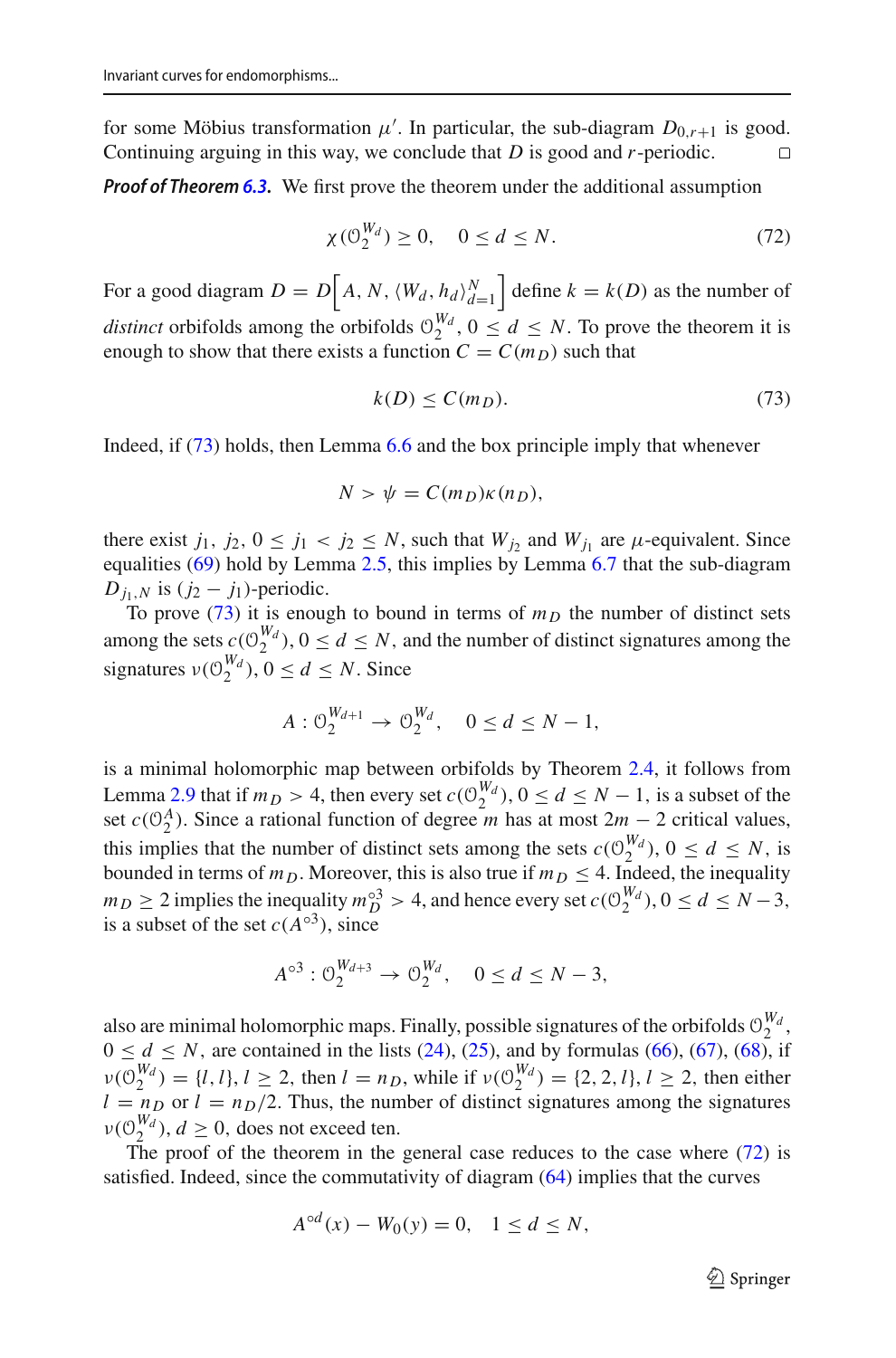have genus zero, applying Theorem [6.4](#page-35-2) for  $U = W_0$  and  $V = A^{\circ N}$ , we see that whenever

$$
m_D^N > 84(n_D - 2)
$$

the inequality  $\chi(\mathcal{O}_2^{W_0}) \ge 0$  holds. More generally, setting  $U = W_i$ ,  $0 \le i \le N_0$ , and  $V = A^{\circ (N-i)}$ , we see that whenever

$$
m_D^{N-N_0} > 84(n_D - 2), \quad N_0 \ge 0,
$$

the inequalities

$$
\chi(\mathcal{O}_2^{W_d}) \ge 0, \quad 0 \le d \le N_0,
$$

hold. Therefore, if

<span id="page-39-0"></span>
$$
N > \psi = \log_{m_D}(84(n_D - 2)) + C(m_D)\kappa(n_D) + 1,\tag{74}
$$

then the inequalities

$$
\chi(\mathcal{O}_2^{W_d}) \ge 0, \quad 0 \le d \le C(m_D)\kappa(n_D) + 1,
$$

hold. By the already proved part of the theorem, we conclude that there exist  $j_1$ ,  $j_2$ ,  $0 \le j_1 < j_2 \le C(m_D)\kappa(n_D) + 1$ , such that  $W_{j_2}$  and  $W_{j_1}$  are  $\mu$ -equivalent, implying as above that *D* is preperiodic as above that *D* is preperiodic.

#### **6.3 Proof of Theorem [6.1,](#page-33-2) Theorem [6.2,](#page-34-2) and Theorem [1.4](#page-5-2)**

*Proof of Theorem [6.1.](#page-33-2)* Since for any holomorphic map  $f : R \to R'$  between compact Riemann surfaces the inequality  $g(R) \ge g(R')$  holds, it follows from the universality property of the fiber product that if for every  $d \ge 1$  curve [\(62\)](#page-34-0) has a factor of genus zero, then for every  $N \ge 1$  there exists a diagram *D* of the form [\(64\)](#page-35-1) such that  $W_0 = X$ and the conditions  $(69)$ ,  $(71)$  hold.

Assume that for some  $l_1$ ,  $l_2$ ,  $0 \le l_1 < l_2 \le N$ , the condition

$$
\deg W_{l_2}=\cdots=\deg W_{l_1+1}=\deg W_{l_1}\geq 2
$$

holds. Then we conclude as in Lemma [6.7](#page-37-2) that the sub-diagram  $D_{l_1,l_2}$  is good, and applying Theorem [6.3](#page-35-0) to the diagram  $D_{l_1,l_2}$  we see that either there exist  $j_1$ ,  $j_2$ ,  $l_1 \le j_1 < j_2 \le l_2$  such that  $W_{j_2}$  and  $W_{j_1}$  are  $\mu$ -equivalent, or

$$
l_1-l_2\leq \psi(\deg A,\deg W_{l_1}),
$$

implying that

<span id="page-39-1"></span>
$$
l_1 - l_2 \le \psi(\deg A, \deg X),\tag{75}
$$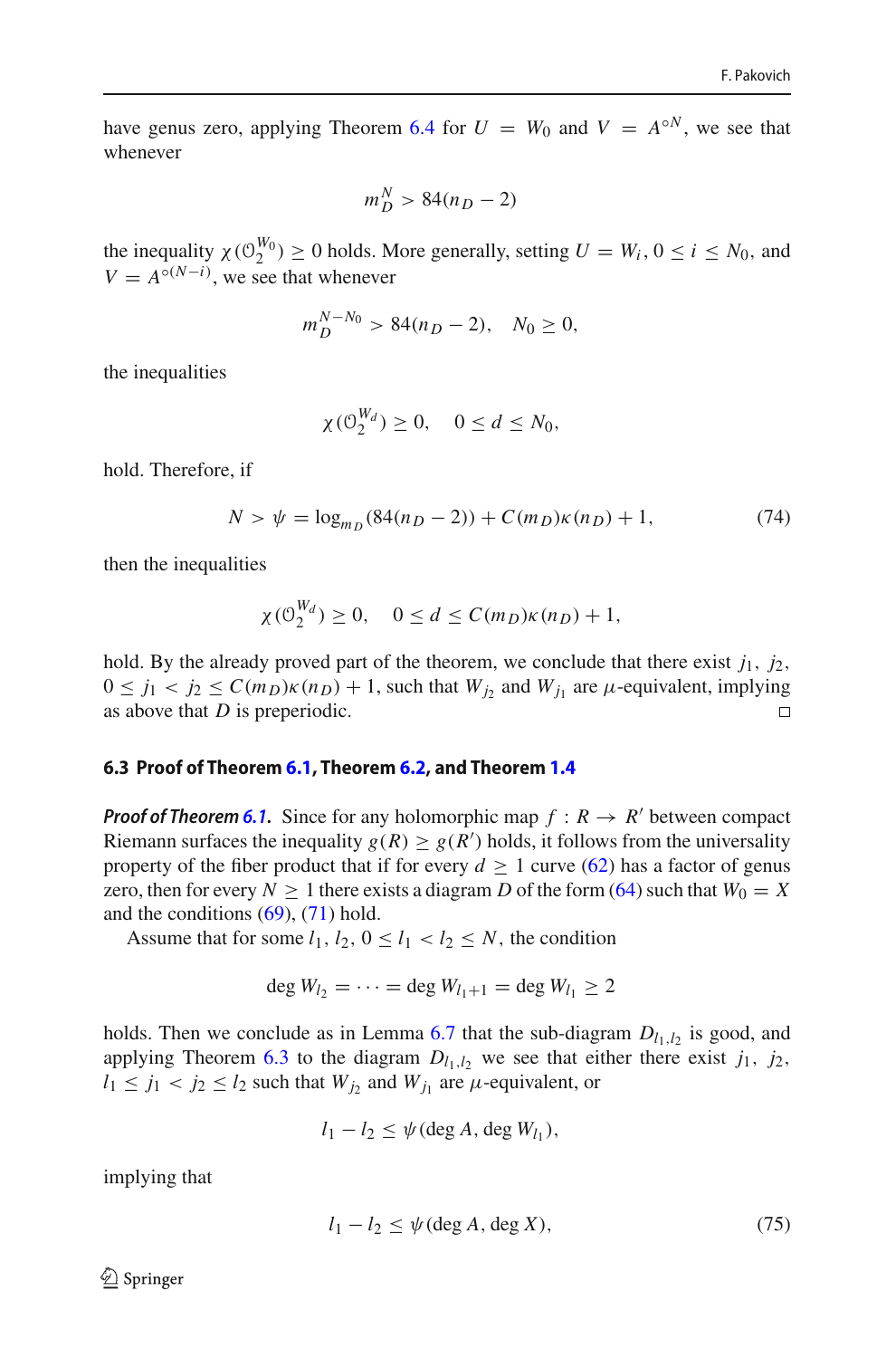since the function in the right part of  $(74)$  is increasing in the argument  $n<sub>D</sub>$ . It follows now from [\(71\)](#page-37-5) and [\(75\)](#page-39-1) that whenever

<span id="page-40-2"></span>
$$
N > \varphi(\deg A, \deg X) = \psi(\deg A, \deg X) \cdot (\deg X - 1) + 1,\tag{76}
$$

either

<span id="page-40-3"></span>
$$
\deg W_N = 1,\tag{77}
$$

or there exist a Möbius transformation  $\mu$  and integers  $j_1$ ,  $j_2$ ,  $1 \le j_1 < j_2 \le N$ , such that

<span id="page-40-0"></span>
$$
W_{j_2} = W_{j_1} \circ \mu \tag{78}
$$

and

<span id="page-40-6"></span>
$$
\deg W_{j_2} = \deg W_{j_1} \ge 2. \tag{79}
$$

In the first case, the function

$$
R_1 = h_1 \circ h_2 \circ \cdots \circ h_N \circ W_N^{-1}
$$

satisfies

<span id="page-40-4"></span>
$$
A^{\circ N} = X \circ R_1,\tag{80}
$$

implying that

$$
A^{\circ N} \circ \theta_{\mathcal{O}_0^A} = X \circ (R_1 \circ \theta_{\mathcal{O}_0^A}).
$$

In the second case, the equality

<span id="page-40-1"></span>
$$
A^{\circ j_1} \circ W_{j_1} = X \circ R_2 \tag{81}
$$

holds for the function

$$
R_2=h_1\circ h_2\circ\cdots\circ h_{j_1}.
$$

Furthermore, since  $D_{j_1,j_2}$  is good, it follows from [\(78\)](#page-40-0) by Theorem [2.4](#page-10-2) that

$$
A^{\circ (j_2 - j_1)} : \mathcal{O}_2^{W_{j_1}} \to \mathcal{O}_2^{W_{j_1}}
$$

is a minimal holomorphic map, and hence

<span id="page-40-5"></span>
$$
\mathcal{O}_2^{W_{j_1}} \le \mathcal{O}_0^A,\tag{82}
$$

<sup>2</sup> Springer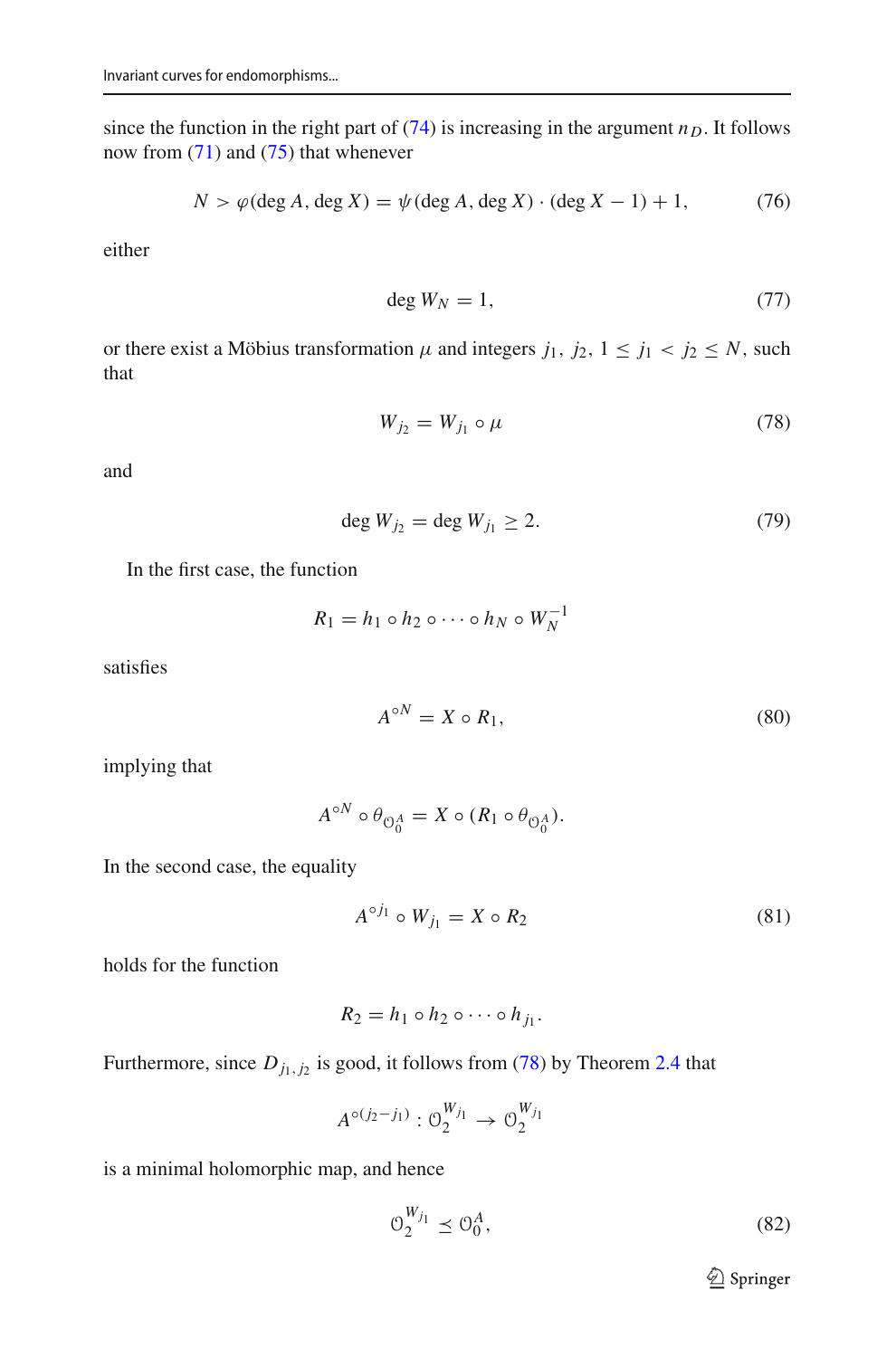$\Box$ 

by Theorem [2.7.](#page-11-2) It follows now from Lemma [6.5](#page-36-1) that the equality

$$
\theta_{\mathcal{O}_0^A}=W_{j_1}\circ T
$$

holds for some rational function  $T$ , implying by  $(81)$  that

$$
A^{\circ j_1} \circ \theta_{\mathcal{O}_0^A} = X \circ R_2 \circ T.
$$

Thus,

$$
A^{\circ N} \circ \theta_{\mathcal{O}_0^A} = X \circ R_2 \circ T \circ F^{\circ (N-j_1)},
$$

where  $F$  is a rational function, which makes the diagram  $(32)$  commutative.

*Proof of Theorem [6.2.](#page-34-2)* We recall that if *R* is a compact Riemann surface and  $f: R \to \mathbb{P}^1(\mathbb{C})$  is a holomorphic map, then functional decompositions  $f = U \circ V$ , where  $V: R \to R'$  and  $U: R' \to \mathbb{P}^1(\mathbb{C})$  are holomorphic maps between compact Riemann surfaces, considered up to the equivalence

$$
U \to U \circ \mu, \quad V \to \mu^{-1} \circ V, \quad \mu \in \text{Aut}(R'),
$$

are in a one-to-one correspondence with imprimitivity systems of the monodromy group of *f*. Thus, Theorem [6.1](#page-33-2) implies that for non-special *A* the number of  $\mu$ equivalence classes of rational functions *X* of degree *n* such that for every  $d > 1$ the algebraic curve  $(62)$  has a factor of genus zero is bounded by the number of imprimitivity systems in the monodromy group of the function  $A^{\circ N} \circ \theta_{\mathcal{O}_0^A}$ . In turn, this number is bounded in terms of *m* and *n*.

Assume now that *A* is a Lattès map. In this case, it is still true that if *N* satisfies [\(76\)](#page-40-2), then either conditions [\(77\)](#page-40-3) and [\(80\)](#page-40-4), or conditions [\(81\)](#page-40-1) and [\(82\)](#page-40-5) hold. Moreover,

$$
\deg W_{j_1} \leq \deg W_0 = n,
$$

and [\(82\)](#page-40-5) implies that

$$
\chi(\mathcal{O}_2^{W_{j_1}}) \ge \chi(\mathcal{O}_0^A) = 0.
$$

It follows now from Lemma [6.6](#page-36-2) that the considered number of  $\mu$ -equivalence classes is bounded by the total number of imprimitivity systems in the monodromy groups of a *finite number* of rational functions of the form  $A^{\circ j_1} \circ W$ , where deg  $W \le n$ ,  $\mathcal{O}_2^W \preceq \mathcal{O}_0^A$ , and  $j_1 \leq N$ .

Finally, by Theorem 3.6 of [\[29\]](#page-47-19), if *A* is conjugate to  $z^{\pm m}$ , then any *X* satisfying the conditions of the theorem has the form  $X = z^n \circ \mu$  for some  $\mu \in Aut(\mathbb{P}^1(\mathbb{C}))$ , while if *A* is conjugate to  $\pm T_m$ , then either  $X = \pm T_n \circ \mu$ , or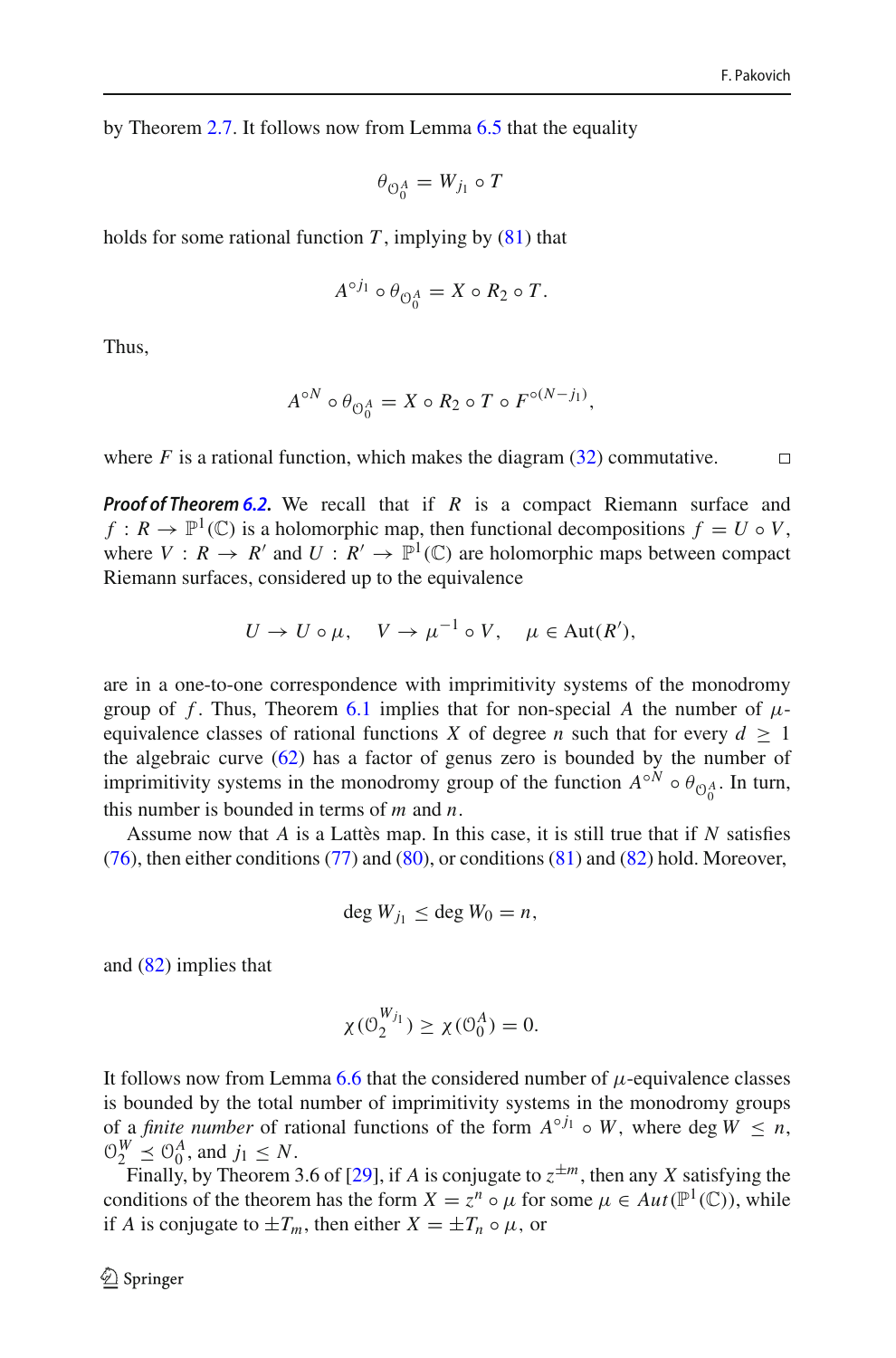$$
X = \frac{1}{2} \left( z^{n/2} + \frac{1}{z^{n/2}} \right) \circ \mu,
$$

for some  $\mu \in Aut(\mathbb{P}^1(\mathbb{C}))$ . Thus, the theorem is true also in this case.

*Proof of Theorem* **[1.4](#page-5-2)** It follows from equality [\(16\)](#page-5-1) that the map

$$
t \to (A^{\circ (d-1)}(t), R(t))
$$

is a parametrization of some irreducible component of the curve

$$
A(x) - X(y) = 0.
$$

This parametrization is not necessary one-to-one. However, we can find a parametrization  $W_1, h_1$  such that  $\mathbb{C}(W_1, h_1) = \mathbb{C}(z)$ . Moreover, the functions  $W_1, h_1$  satisfy the equalities

$$
A^{\circ(d-1)}(t) = W_1 \circ H_1, \quad R = h_1 \circ H_1
$$

for some rational function  $H_1$ . In particular, the diagram

$$
\mathbb{P}^1(\mathbb{C}) \xrightarrow{H_1} \mathbb{P}^1(\mathbb{C}) \xrightarrow{h_1} \mathbb{P}^1(\mathbb{C})
$$
  

$$
\downarrow z \qquad \qquad \downarrow w_1 \qquad \qquad \downarrow x
$$
  

$$
\mathbb{P}^1(\mathbb{C}) \xrightarrow{A^{\circ(d-1)}} \mathbb{P}^1(\mathbb{C}) \xrightarrow{A} \mathbb{P}^1(\mathbb{C})
$$

commutes. Similarly, the map

$$
t \to (A^{\circ (d-2)}(t), H_1(t))
$$

is a parametrization of some irreducible component of the curve

$$
A(x) - W_1(y) = 0,
$$

implying that there exist rational functions  $W_2$ ,  $h_2$  and  $H_2$  such that the equalities

$$
A^{\circ(d-2)}(t) = W_2 \circ H_2, \quad H_1 = h_2 \circ H_2, \quad \mathbb{C}(W_2, h_2) = \mathbb{C}(z)
$$

hold and the diagram

$$
\mathbb{P}^{1}(\mathbb{C}) \xrightarrow{H_{2}} \mathbb{P}^{1}(\mathbb{C}) \xrightarrow{h_{2}} \mathbb{P}^{1}(\mathbb{C}) \xrightarrow{h_{1}} \mathbb{P}^{1}(\mathbb{C})
$$
  

$$
\downarrow z \qquad \qquad \downarrow w_{2} \qquad \qquad \downarrow w_{1} \qquad \qquad \downarrow x
$$
  

$$
\mathbb{P}^{1}(\mathbb{C}) \xrightarrow{A^{\circ(d-2)}} \mathbb{P}^{1}(\mathbb{C}) \xrightarrow{A} \mathbb{P}^{1}(\mathbb{C}) \xrightarrow{A} \mathbb{P}^{1}(\mathbb{C}),
$$

<sup>2</sup> Springer

 $\Box$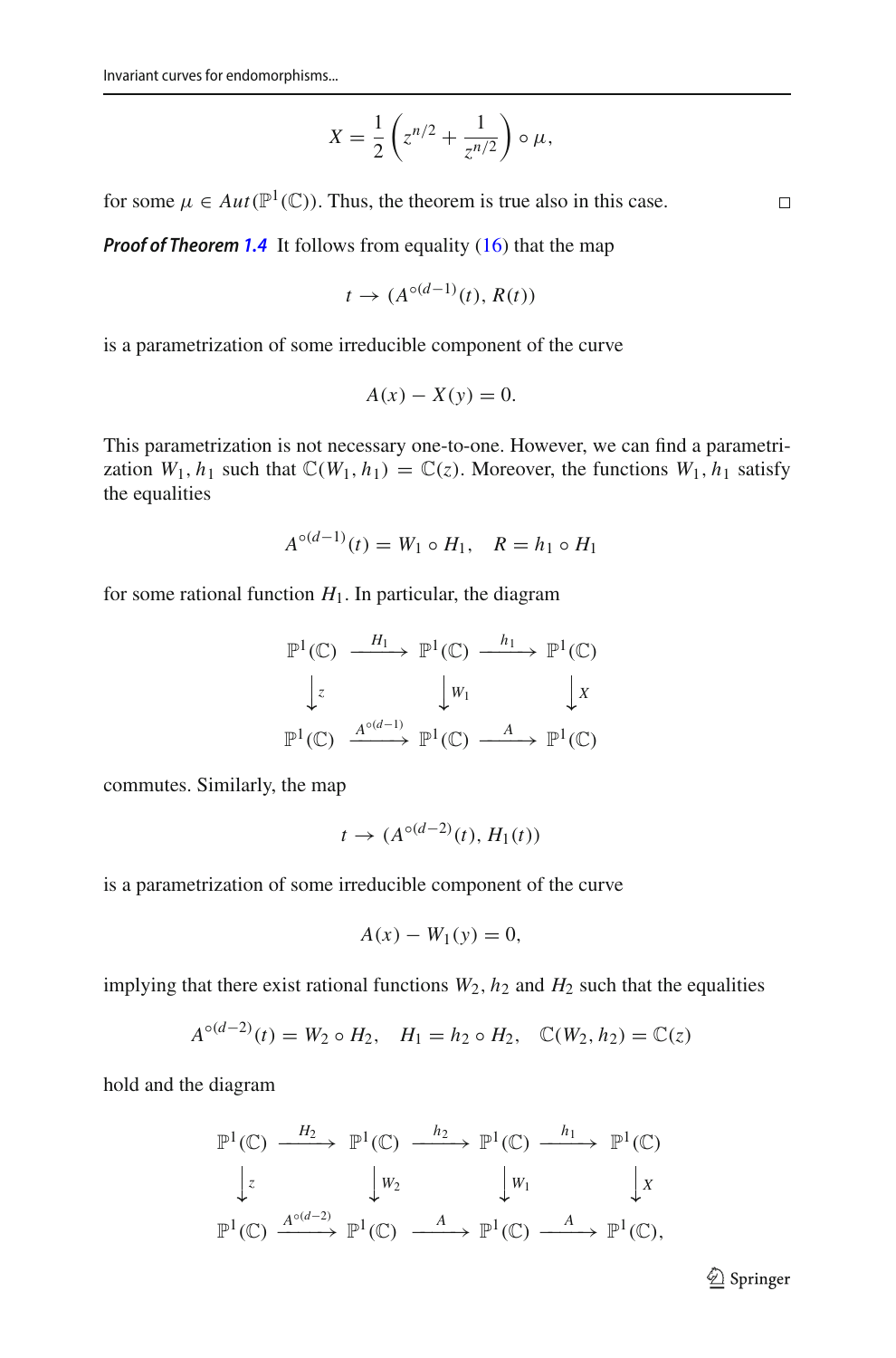commutes.' Continuing arguing in the same way, for every  $N \le d$  we obtain diagram [\(64\)](#page-35-1), such that

$$
W_0=X, \quad W_N=z,
$$

and the conditions  $(69)$ ,  $(71)$  hold.

Now, as in the proof of Theorem [6.1](#page-33-2) and Theorem [6.2,](#page-34-2) we conclude that if *N* satisfies [\(76\)](#page-40-2), then either equalities [\(77\)](#page-40-3), [\(80\)](#page-40-4) hold, or there exist integers  $j_1$ ,  $j_2$ ,  $1 \le j_1 < j_2 \le N$ , such that [\(78\)](#page-40-0) and [\(79\)](#page-40-6) hold. However, the last case is impossible. Indeed, if [\(78\)](#page-40-0) holds, then Lemma [6.7](#page-37-2) applied to the diagram  $D_{i_1,d}$  implies that

$$
\deg W_d = \deg W_{j_1},
$$

in contradiction with the conditions

$$
\deg W_d = 1, \quad \deg W_{j_1} \ge 2. \Box
$$

#### **6.4 Finiteness of the number of invariant curves of a given bi-degree**

Let *R* be a compact Riemann surface of genus zero or one, and  $B : R \rightarrow R$ a holomorphic map. We denote by  $G_1(B)$  the subgroup of  $Aut(R)$  consisting of  $\mu \in Aut(R)$  such that

$$
B\circ \mu=B,
$$

and by  $G_2(B)$  the subgroup consisting of  $\mu$  such that

$$
\mu^{-1}\circ B\circ\mu=B.
$$

<span id="page-43-0"></span>**Lemma 6.8** *The group*  $G_1(B)$  *is finite, and its order can be bounded in terms of the degree of B. The same conclusion holds for the group*  $G_2(B)$  *whenever the degree of B is at least two.*

*Proof* Assume first that  $g(R) = 0$ , so that *B* is a rational function and elements of  $G_1(B)$  and  $G_2(B)$  are Möbius transformations. If deg  $B = 1$ , then the group  $G_1(B)$  is trivial. So, assume that deg  $B \geq 2$ . Let us observe that any  $\mu \in G_1(B)$ permutes preimages of  $(B^{\circ k})^{-1}(z_0)$  for any  $z_0 \in \mathbb{P}^1(\mathbb{C})$  and  $k \geq 1$ . Since each Möbius transformation is determined by specifying its value at three distinct points, this implies that the group  $G_1(B)$  is finite and its order can be bounded in terms of deg *B*. Similarly, any  $\mu \in G_2(B)$  permutes *B*-periodic points of any given period  $k \geq 1$ , implying that the group  $G_2(B)$  is finite.

If *g*(*R*) = 1, then any  $\mu \in G_1(B)$  still permutes preimages of  $(B^{\circ k})^{-1}(z_0)$ , while any  $\mu \in G_2(B)$  permutes *B*-periodic points. Furthermore, any  $\mu \in Aut(R)$  is induced by a linear map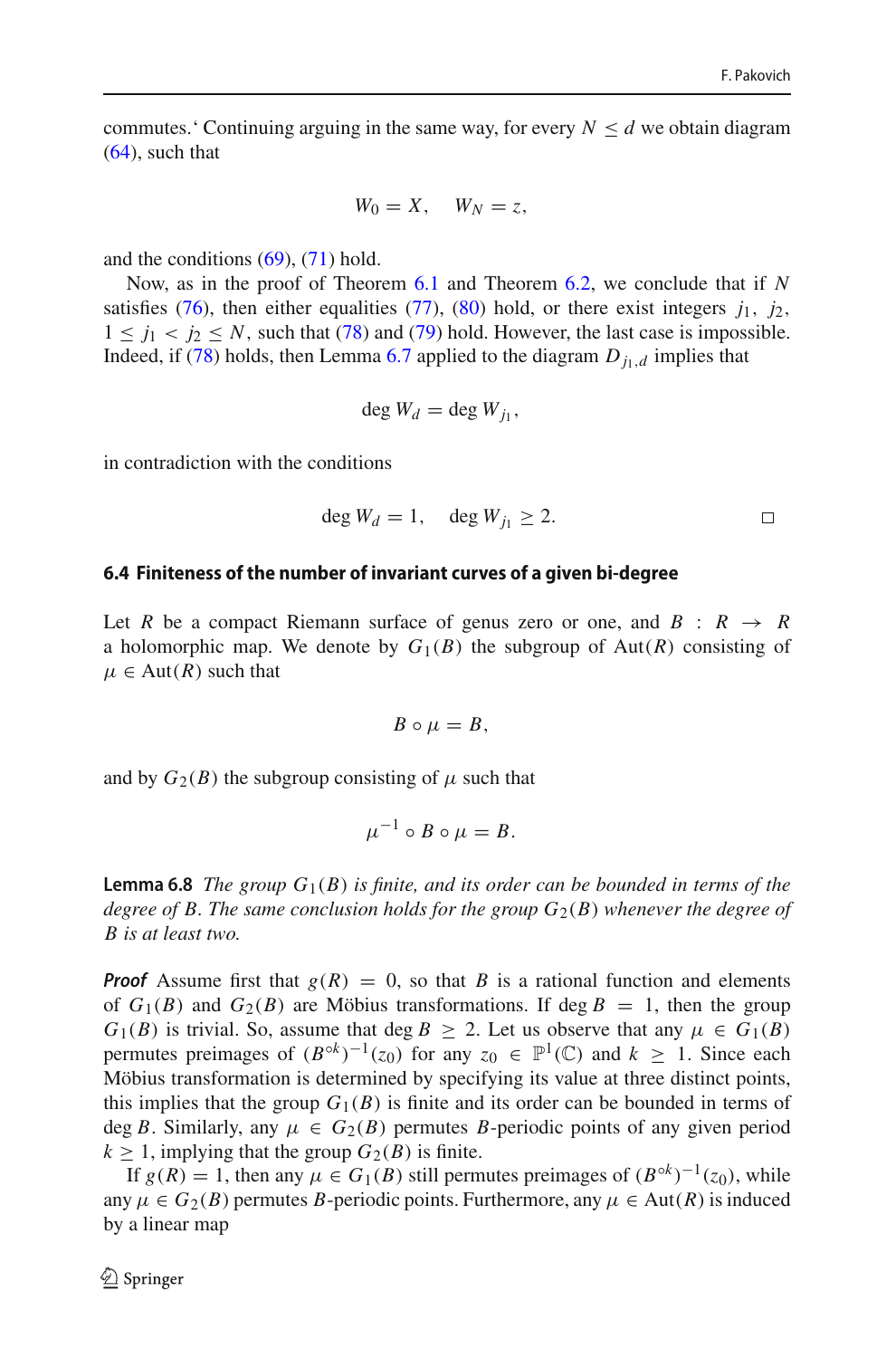$$
F = \omega z + c, \quad \omega, c \in \mathbb{C},
$$

where  $\omega$  is an *l*th root of unity with  $l = 1, 2, 3, 4$ , or 6. Such  $\mu$  has  $|\omega - 1|^2$  fixed points, implying that it is determined by its values at  $|\omega - 1|^2 + 1$  distinct points. Thus, the same argument as above shows the finiteness of  $G_1(B)$  and  $G_2(B)$ .

<span id="page-44-3"></span>**Lemma 6.9** *Let A be a rational function of degree at least two, R a compact Riemann surface of genus zero or one, and*  $X: R \to \mathbb{P}^1(\mathbb{C})$  *a holomorphic map. Then the number of holomorphic maps*  $B: R \rightarrow R$  *such that the diagram* 

<span id="page-44-1"></span>
$$
R \xrightarrow{B} R
$$
  
\n
$$
\downarrow x \qquad \qquad \downarrow x
$$
  
\n
$$
\mathbb{P}^1(\mathbb{C}) \xrightarrow{A} \mathbb{P}^1(\mathbb{C})
$$
  
\n(83)

*commutes is finite and can be bounded in terms of degrees of A and X.*

*Proof* Setting  $F = A \circ X$ , we see that any two functions *B* and *B'* making diagram [\(83\)](#page-44-1) commutative satisfy the equality

$$
F = X \circ B = X \circ B'.
$$

Since the number of imprimitivity systems in the monodromy group of  $F$  is finite, this implies that there exist holomorphic maps  $B_1, B_2, \ldots, B_N : R \to R$  such that the equality  $F = X \circ B$  holds for a holomorphic map  $B : R \to R$  if and only if there exists  $\mu \in Aut(R)$  such that

<span id="page-44-2"></span>
$$
X = X \circ \mu, \qquad B = \mu^{-1} \circ B_j \tag{84}
$$

for some  $j, 1 \leq j \leq N$ . Moreover, the number N is bounded in terms of degrees of *A* and *X*, since deg *F* = deg *A* · deg *X*. Finally, the number of  $\mu$  satisfying the first equality in (84) is also bounded by Lemma 6.8. equality in [\(84\)](#page-44-2) is also bounded by Lemma [6.8.](#page-43-0)

<span id="page-44-0"></span>**Theorem 6.10** *Let*  $A_1$ ,  $A_2$  *be rational functions of degree m*  $\geq$  2. *Then for any pair of positive integers* (*d*1, *d*2) *there exist at most finitely many* (*A*1, *A*2)*-invariant curves of bi-degree*  $(d_1, d_2)$ . *Moreover, there exists a function*  $\gamma : \mathbb{N} \times \mathbb{N} \times \mathbb{N} \to \mathbb{R}$  *such that the number of these curves does not exceed*  $\gamma$  (*m*,  $d_1$ ,  $d_2$ ).

*Proof* Assume first that  $A_1$ ,  $A_2$  are not both Lattès maps. Then by Theorem [4.1](#page-16-1) any irreducible invariant curve C of bi-degree  $(d_2, d_1)$  has genus zero and can be parametrized by rational functions  $X_1$  and  $X_2$  of degrees  $d_1$  and  $d_2$  correspondingly making the diagram

$$
(\mathbb{P}^1(\mathbb{C}))^2 \xrightarrow{(B,B)} (\mathbb{P}^1(\mathbb{C}))^2
$$
  

$$
(X_1, X_2) \downarrow \qquad \qquad \downarrow (X_1, X_2)
$$
  

$$
(\mathbb{P}^1(\mathbb{C}))^2 \xrightarrow{(A_1, A_2)} (\mathbb{P}^1(\mathbb{C}))^2
$$

 $\mathcal{D}$  Springer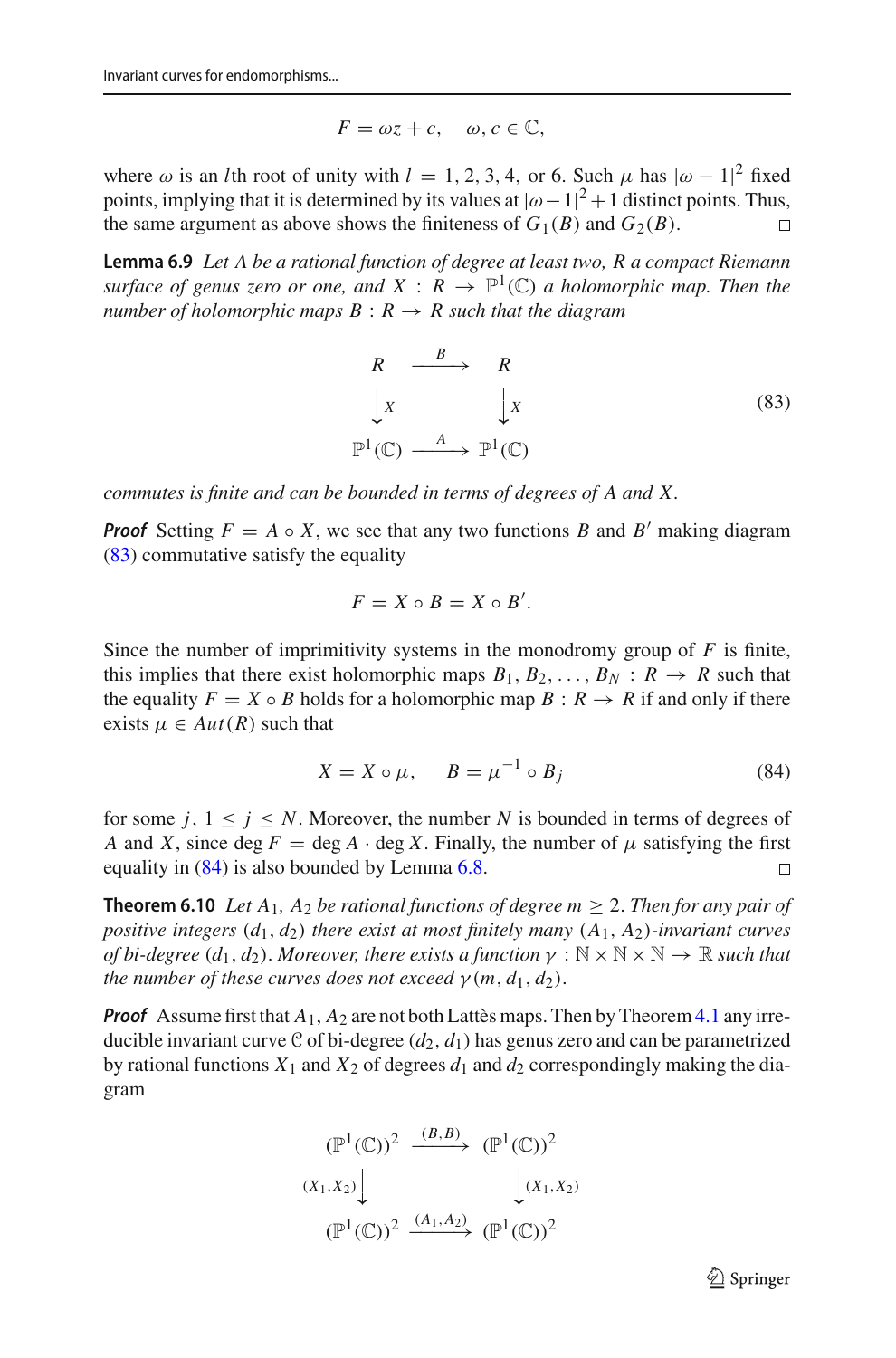commutative for some rational function *B*. It follows now from Theorem [6.2](#page-34-2) that there exist rational functions

$$
X_{1,1}, X_{1,2}, \ldots, X_{1,l_1}
$$
 and  $X_{2,1}, X_{2,2}, \ldots, X_{2,l_2}$ 

such that any irreducible invariant curve C of bi-degree  $(d_2, d_1)$  is parametrized by rational functions  $X_1$  and  $X_2$  satisfying

$$
X_1 = X_{1,j_1} \circ \mu_1, \quad X_2 = X_{2,j_2} \circ \mu_2
$$

for some  $j_1, 1 \le j_1 \le l_1, j_2, 1 \le j_2 \le l_2$ , and  $\mu_1, \mu_2 \in \text{Aut}(\mathbb{P}^1(\mathbb{C}))$ . Moreover, the numbers  $l_1$  and  $l_2$  can be bounded in terms of  $d_1$ ,  $d_2$ , and *m*. Since a parametrization  $X_1, X_2$  of  $\mathcal C$  is defined in a unique way up to the change

$$
(X_1, X_2) \to (X_1 \circ \alpha, X_2 \circ \alpha), \quad \alpha \in \text{Aut}(\mathbb{P}^1(\mathbb{C})),
$$

this implies that to prove the theorem it is enough to show that for any fixed rational functions  $X_1$ ,  $X_2$  there exist at most finitely many  $\mu \in Aut(\mathbb{P}^1(\mathbb{C}))$  such that the diagram

<span id="page-45-0"></span>
$$
(\mathbb{P}^1(\mathbb{C}))^2 \xrightarrow{(C,C)} (\mathbb{P}^1(\mathbb{C}))^2
$$
  

$$
(X_1, X_2 \circ \mu) \downarrow \qquad \qquad \downarrow (X_1, X_2 \circ \mu)
$$
  

$$
(\mathbb{P}^1(\mathbb{C}))^2 \xrightarrow{(A_1, A_2)} (\mathbb{P}^1(\mathbb{C}))^2
$$
 (85)

commutes for some rational function *C*, and that the number of such  $\mu$  can be bounded in terms of the numbers  $m$ ,  $d_1$ ,  $d_2$ .

By Lemma [6.9,](#page-44-3) there exist  $B_{1,1}$ ,  $B_{1,2}$ , ...,  $B_{1,s_1}$  and  $B_{2,1}$ ,  $B_{2,2}$ , ...,  $B_{2,s_2}$ , where  $s_1$  and  $s_2$  are bounded in terms of *m*,  $d_1$ ,  $d_2$ , such that [\(85\)](#page-45-0) holds if and only if

$$
C = B_{1,j_1}, \quad \mu \circ C \circ \mu^{-1} = B_{2,j_2}
$$

for some  $j_1, 1 \le j_1 \le s_1, j_2, 1 \le j_2 \le s_2$  and  $\mu \in \text{Aut}(\mathbb{P}^1(\mathbb{C}))$ . Thus, we only must show that for each pair  $j_1$ ,  $j_2$  the number of  $\mu \in Aut(\mathbb{P}^1(\mathbb{C}))$  such that

<span id="page-45-1"></span>
$$
\mu \circ B_{1,j_1} \circ \mu^{-1} = B_{2,j_2} \tag{86}
$$

is finite and can be bounded in terms of *m*. For this purpose, we observe that if along with  $(86)$  the equality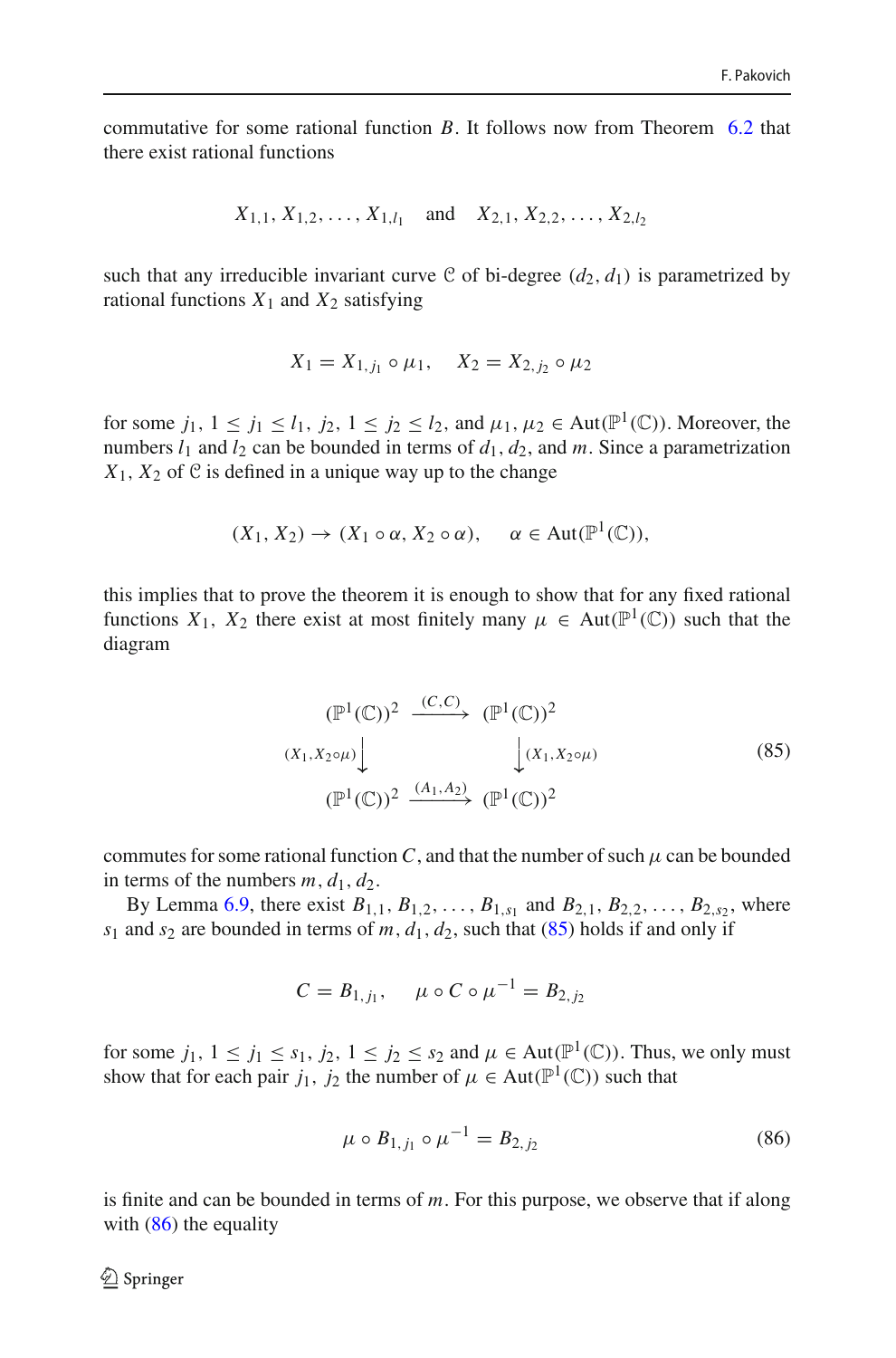$$
\widetilde{\mu}\circ B_{1,j_1}\circ \widetilde{\mu}^{-1}=B_{2,j_2}
$$

holds for some  $\widetilde{\mu} \in Aut(\mathbb{P}^1(\mathbb{C}))$ , then  $\widetilde{\mu} \circ \mu^{-1}$  belongs to  $G_2(B_{2, j_2})$ . Therefore, the number of  $\mu \in Aut(\mathbb{P}^1(\mathbb{C}))$  satisfying [\(86\)](#page-45-1) is equal to the order of the group  $G_2(B_{2,j_2})$ , which is finite by Lemma [6.8.](#page-43-0)

Assume finally that both *A*<sup>1</sup> and *A*<sup>2</sup> are Lattès maps. In this case, by Theorem [4.1](#page-16-1) there exist a compact Riemann surface *R* of genus zero or *one*, and holomorphic maps  $X_1: R \to \mathbb{P}^1(\mathbb{C})$  and  $X_2: R \to \mathbb{P}^1(\mathbb{C})$  of degrees  $d_1$  and  $d_2$  correspondingly such that the diagram

$$
R^{2} \xrightarrow{(B,B)} R^{2}
$$
  

$$
(X_1, X_2) \downarrow \qquad \qquad \downarrow (X_1, X_2)
$$
  

$$
(\mathbb{P}^1(\mathbb{C}))^2 \xrightarrow{(A_1, A_2)} (\mathbb{P}^1(\mathbb{C}))^2
$$

commutes for some holomorphic map  $B: R \to R$ . In turn, the commutativity of this diagram implies that for every  $d \geq 1$  the algebraic curves

$$
A_i^{\circ d}(x) - B(y) = 0, \quad i = 1, 2,
$$

have a factor of genus zero or one. By Theorem 3.5 of  $[29]$  $[29]$ , this implies that  $X_i$  is a compositional left factor of  $\theta_{\mathcal{O}_0^{A_i}}$ . Therefore,  $\mathcal{O}_2^{X_i} \preceq \mathcal{O}_0^{A_i}$ , by Lemma [6.5.](#page-36-1) Thus,  $\chi(\mathcal{O}_2^{X_i}) \geq 0$ , and arguing as in Lemma [6.6](#page-36-2) we see that, up to the change

$$
X \to X \circ \alpha, \quad \alpha \in \text{Aut}(R),
$$

there exist only finitely many choices for  $X_i$ . Now we can finish the proof as above using the full versions of Lemma [6.8](#page-43-0) and Lemma [6.9.](#page-44-3)  $\Box$ 

**Acknowledgements** The author would like to thank Dragos Ghioca, Laura DeMarco, Thomas Tucker, and Junyi Xie for helpful conversations.

**Availability of data and material.** The manuscript has no associated data.

# **Declarations**

**Conflicts of interest** The corresponding author states that there is no conflict of interest.

# **References**

<span id="page-46-0"></span>1. Baker, M., De Marco, L.: Special curves and postcritically finite polynomials. Forum Math. Pi **1**, e3 (2013)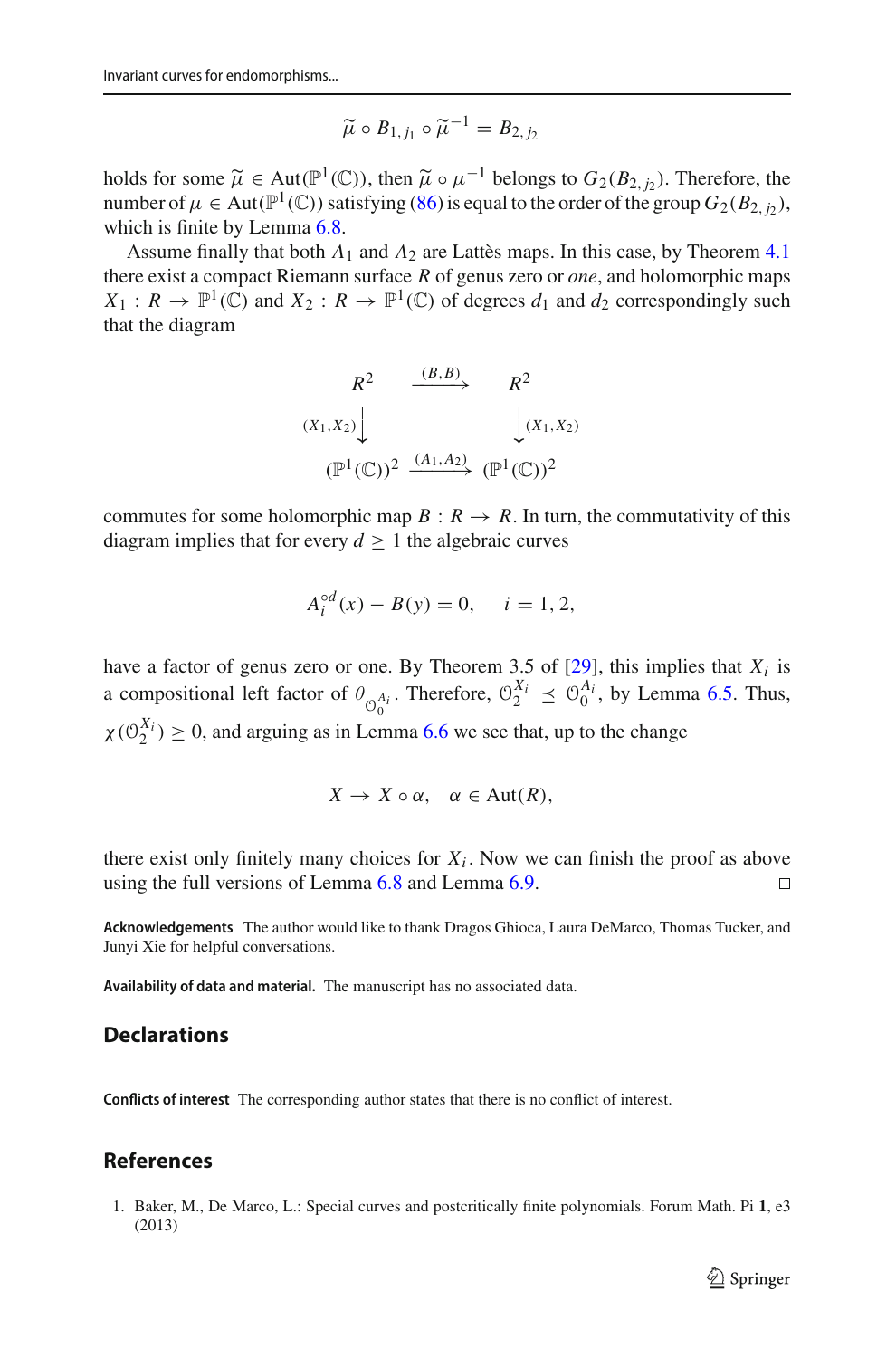- <span id="page-47-25"></span>2. Call, G., Silverman, J.: Canonical heights on varieties with morphisms. Composit. Math. **89**(2), 163– 205 (1993)
- <span id="page-47-20"></span>3. Farkas, H., Kra, I.: Riemann surfaces, Graduate Texts in Mathematics, 71. Springer-Verlag, New York (1992)
- 4. Fatou, P.: Sur l'itération analytique et les substitutions permutables. J. Mathématiques Pures Appl. **2**, 343–384 (1923)
- <span id="page-47-4"></span>5. Favre, C., Gauthier, T.: Classification of special curves in the space of cubic polynomials. Int. Math. Res. Not. IMRN **2**, 362–411 (2018)
- 6. Julia, G.: Mémoire sur la permutabilité des fractions rationnelles. Ann. Sci. École Norm. Sup. (3) **39**, 131–215 (1922)
- <span id="page-47-5"></span>7. Ghioca, D., Nguyen, K.D.: Dynamical anomalous subvarieties: structure and bounded height theorems. Adv. Math. **288**, 1433–1462 (2016)
- 8. Ghioca, D., Scanlon, T.: Density of orbits of endomorphisms of abelian varieties. Trans. Am. Math. Soc. **369**(1), 447–466 (2017)
- <span id="page-47-6"></span>9. Ghioca, D., Nguyen, K.D.: Dynamics of split polynomial maps: uniform bounds for periods and applications. Int. Math. Res. Not. (IMRN) **1**, 213–231 (2017)
- <span id="page-47-7"></span>10. Ghioca, D., Nguyen, K.D.: A dynamical variant of the Pink–Zilber conjecture. Algebra Number Theory **12**(7), 1749–1771 (2018)
- <span id="page-47-0"></span>11. Ghioca, D., Nguyen, K.D., Ye, H.: The dynamical Manin-Mumford conjecture and the dynamical Bogomolov conjecture for endomorphisms of  $(\mathbb{P}^1)^n$ . Compos. Math. **154**(7), 1441–1472 (2018)
- <span id="page-47-8"></span>12. Ghioca, D., Nguyen, K.D., Ye, H.: The dynamical Manin-Mumford conjecture and the dynamical Bogomolov conjecture for split rational maps. J. Eur. Math. Soc. (JEMS) **21**(5), 1571–1594 (2019)
- <span id="page-47-9"></span>13. Ghioca, D., Ye, H.: A dynamical variant of the André-Oort conjecture. Int. Math. Res. Not. IMRN **8**, 2447–2480 (2018)
- <span id="page-47-21"></span>14. Klein, F.: Lectures on the icosahedron and the solution of equations of the fifth degree. Dover Publications, New York (1956)
- <span id="page-47-1"></span>15. Medvedev, A.: Minimal sets in ACFA, Thesis (Ph.D.)-University of California, Berkeley. 96 pp (2007)
- <span id="page-47-2"></span>16. Medvedev, A., Scanlon, T.: Invariant varieties for polynomial dynamical systems. Ann. Math. **179**(1), 81–177 (2014)
- <span id="page-47-11"></span>17. Muzychuk, M., Pakovich, F.: Jordan-Holder theorem for imprimitivity systems and maximal decompositions of rational functions. Proc. Lond. Math. Soc. (3) **102**(1), 1–24 (2011)
- 18. Milnor, J.: Dynamics in one complex variable, Princeton Annals in Mathematics 160. Princeton University Press, Princeton (2006)
- <span id="page-47-18"></span>19. Milnor, J.: On Lattès maps, Dynamics on the Riemann Sphere. Eds. P. Hjorth and C. L. Petersen. A Bodil Branner Festschrift, European Mathematical Society, pp. 9-43 (2006)
- <span id="page-47-26"></span>20. Moriwaki, A.: Arithmetic height functions over finitely generated fields. Invent. Math. **140**(1), 101–142 (2000)
- <span id="page-47-10"></span>21. Nguyen, K.D.: Some arithmetic dynamics of diagonally split polynomial maps. Int. Math. Res. Not. IMRN **5**, 1159–1199 (2015)
- <span id="page-47-13"></span>22. Pakovich, F.: On semiconjugate rational functions. Geom. Funct. Anal. **26**, 1217–1243 (2016)
- <span id="page-47-12"></span>23. Pakovich, F.: Polynomial semiconjugacies, decompositions of iterations, and invariant curves. Ann. Sc. Norm. Super. Pisa Cl. Sci. (5) **XVII**, 1417–1446 (2017)
- <span id="page-47-14"></span>24. Pakovich, F.: Recomposing rational functions, IMRN , no. 7, 1921-1935 (2019)
- <span id="page-47-27"></span>25. Pakovich, F.: On algebraic curves A(x)-B(y)=0 of genus zero. Math. Z. **288**(1), 299–310 (2018)
- <span id="page-47-22"></span>26. Pakovich, F.: On rational functions whose normalization has genus zero or one. Acta Arith. **182**, 73–100 (2018)
- <span id="page-47-15"></span>27. Pakovich, F.: Semiconjugate rational functions: a dynamical approach. Arnold Math. J. **4**(1), 59–68 (2018)
- <span id="page-47-16"></span>28. Pakovich, F.: On generalized Lattès maps. J. Anal. Math. **142**(1), 1–39 (2020)
- <span id="page-47-19"></span>29. Pakovich, F.: Algebraic curves  $A^{\circ l}(x) - U(y) = 0$  and arithmetic of orbits of rational functions. Mosc. Math. J. **20**(1), 153–183 (2020)
- <span id="page-47-17"></span>30. Pakovich, F.: Finiteness theorems for commuting and semiconjugate rational functions. Conform. Geom. Dyn. **24**, 202–229 (2020)
- <span id="page-47-3"></span>31. Ritt, J.: Prime and composite polynomials. Trans. Am. Math. Soc. **23**(1), 51–66 (1922)
- <span id="page-47-23"></span>32. Ritt, J.: Permutable rational functions. Trans. Am. Math. Soc. **25**, 399–448 (1923)
- <span id="page-47-24"></span>33. Silverman, J.: The arithmetic of dynamical systems, Graduate Texts in Mathematics, 241. Springer, New York (2007)